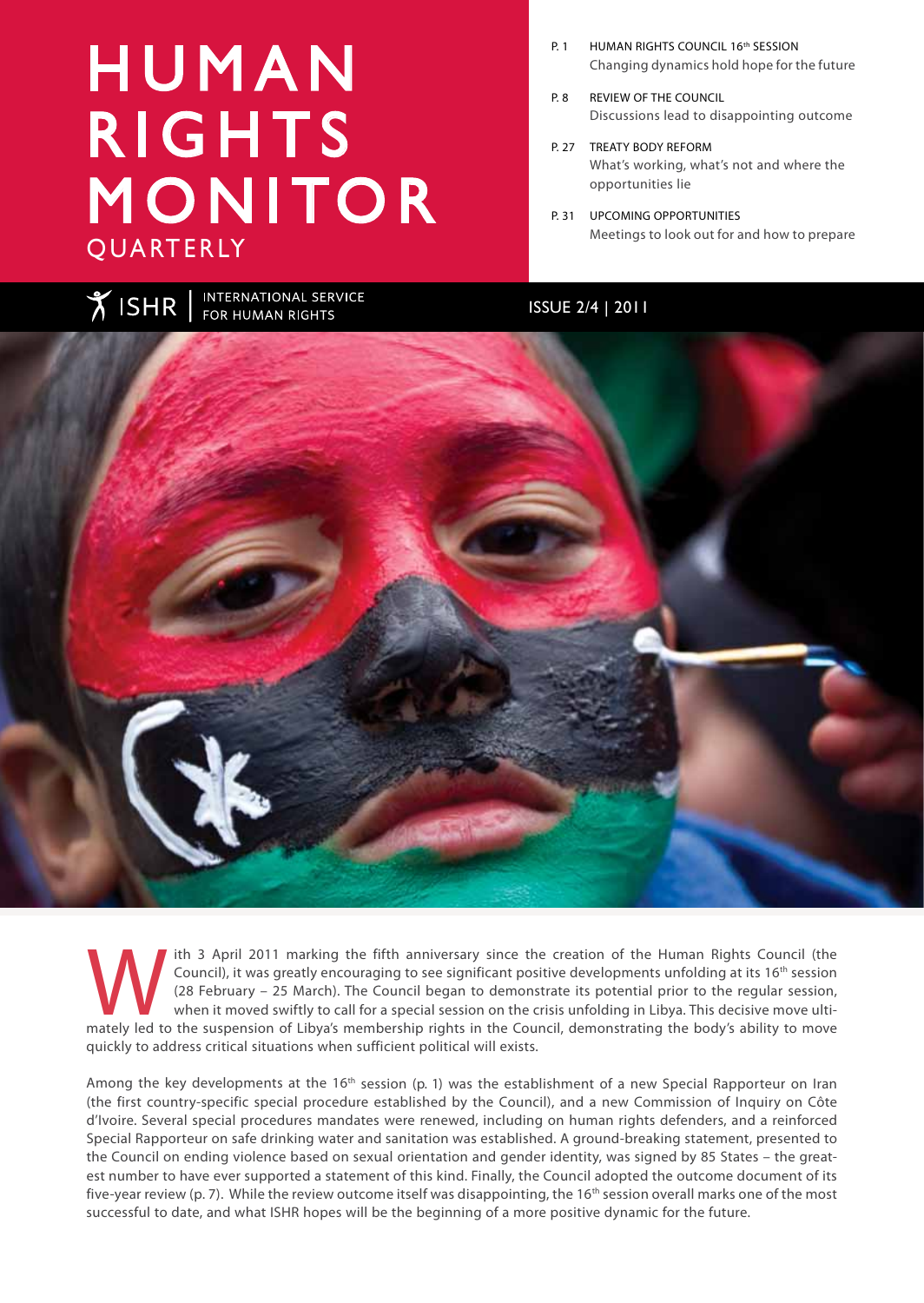# **X ISHR** SERVICE

The International Service for Human Rights (ISHR) is an international non-governmental organisation based in Geneva, at the heart of the United Nations human rights system, with a small branch office in New York.

Founded in 1984, we have established ourselves in supporting and facilitating the work of human rights defenders with national, regional and international human rights systems.

#### OUR VISION

Our vision is a world where the UN and regional human rights systems effectively promote and protect the human rights of all and where everyone defending human rights enjoys protection of their rights.

#### OUR MISSION

Our mission is to support the engagement of human rights defenders with the UN and regional human rights systems. In turn, ISHR also aims to make these systems more effective, more accessible to human rights defenders, and more responsive to their concerns.

The *Human Rights Monitor Quarterly* was launched by the International Service for Human Rights in April 2010. It replaces the former annual *Human Rights Monitor*, *New York Monitor, Treaty Body Monitor, UPR Monitor* and *Council Monitor* publications, and presents a global picture of developments in the international and regional human rights systems. The *Quarterly* also highlights events, meetings and opportunities for engagement by non-governmental organisations and national human rights institutions in the upcoming quarter and beyond. This publication is issued four times a year, in January, April, July, and October.

Downloadable online editions of the *Quarterly* are available at www.ishr.ch/quarterly.

#### COVER PHOTO

Michael Ineichen, Zoé Perrenoud, Olivia Starrenburg.

#### CONTRIBUTORS

**EDITORS** 

Tatiana Buba, Heather Collister, Michelle Evans, Alexandra Frizzell, Leyla Ghavam, Aylin Ictemel, Michael Ineichen, Asger Kjærum, Brechtje Soepnel.

Special thanks to our guest contibutor Roisín Fegan (Child Rights Officer, NGO Group for the Convention on the Rights of the Child).

LAYOUT AND DESIGN Sarah Song, Geneva.

#### ACKNOWLEDGEMENTS

The International Service for Human Rights (ISHR) would like to thank the Ministry of Foreign Affairs of the Netherlands for its support to this project.



Ministry of Foreign Affairs of the Netherlands

Lauren Frohne, flickr Creative Commons. A child has his face painted as part of a Libyan demonstration in Boston, USA.

PRINTER Print Carrier.

CLOSING OF THIS EDITION 21 April 2011.

COPYRIGHT AND DISTRIBUTION Copyright © 2011 International Service for Human Rights.

Material from this publication may be reproduced for training, teaching or other non-commercial purposes as long as ISHR is fully acknowledged. You can also distribute this publication and link to it from your website as long as ISHR is fully acknowledged as the source. No part of NEW YORK OFFICE this publication may be reproduced for any 777 UN Plaza, 8<sup>th</sup> floor commercial purpose without the prior express New York permission of the copyright holders.

contained in this publication, ISHR does not guarantee, and accepts no legal liability whatsoever arising from any possible mistakes in the information reported on or any use of this publication. We are happy to correct any errors you may come across, so please notify us:

information@ishr.ch

For more information about our work, or any of the issues covered in this edition, please visit our website: www.ishr.ch or contact us: information@ishr.ch

#### GENEVA OFFICE

Rue de Varembé 1, 5<sup>th</sup> floor P.O. Box 16 CH-1211 Geneva 20 CIC Switzerland

NY 10017 USA

DISCLAIMER

While every effort has been made to ensure the accuracy and reliability of the information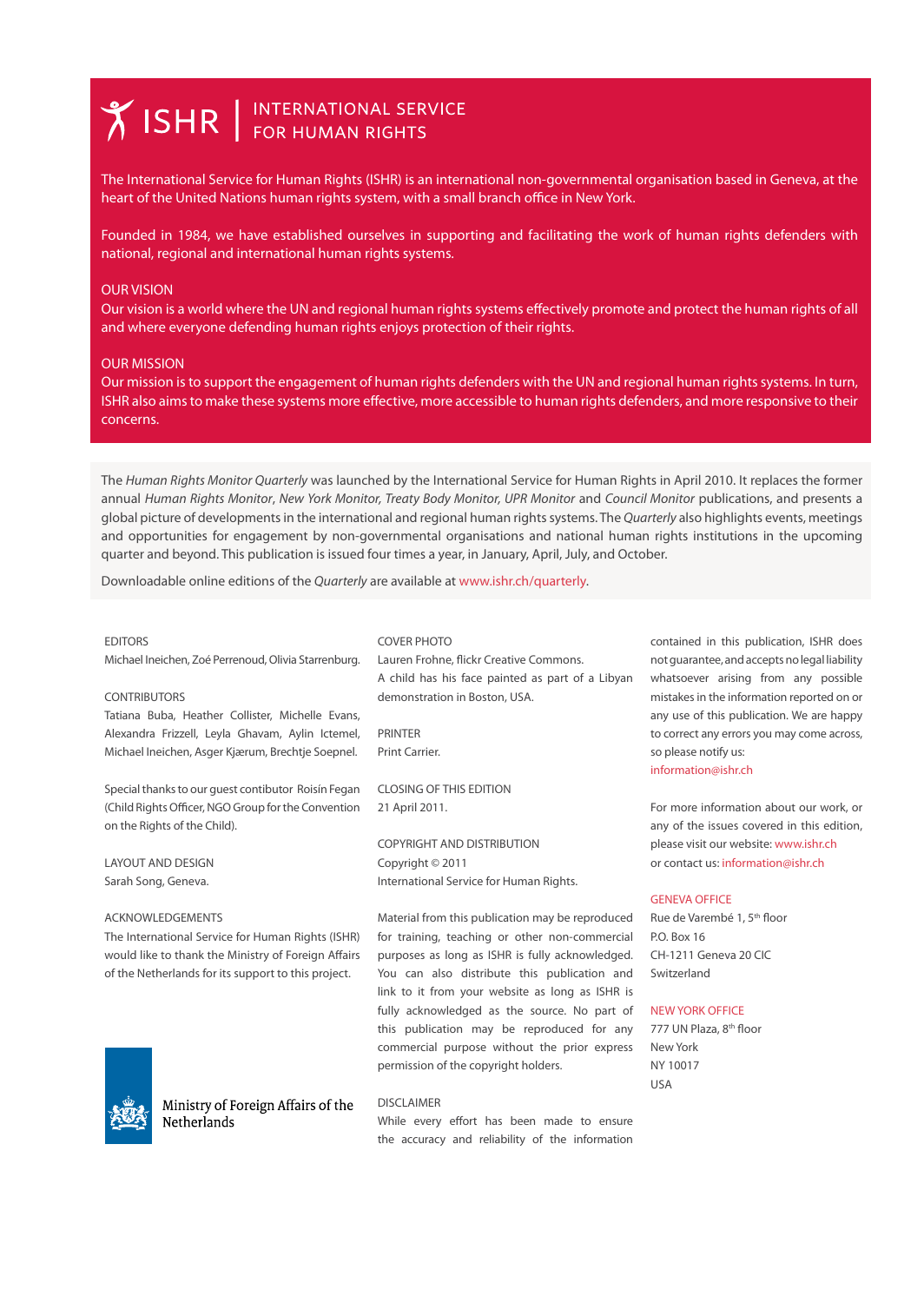### **CONTENTS**

#### INTERNATIONAL DEVELOPMENTS

- HUMAN RIGHTS COUNCIL P. 1
- REVIEW OF THE COUNCIL P. 7
- UNIVERSAL PERIODIC REVIEW P. 11
- COMMITTEE ON THE ELIMINATION OF DISCRIMINATION AGAINST WOMEN P. 14
	- COMMITTEE ON THE RIGHTS OF THE CHILD P. 18
		- HUMAN RIGHTS COMMITTEE P. 21

#### THEMATIC FOCUS

TREATY BODY REFORM P. 25

#### UPCOMING EVENTS

- OPPORTUNITIES FOR NGO ENGAGEMENT P. 29
- UPCOMING EVENTS | MAY SEPTEMBER 2011 P. 36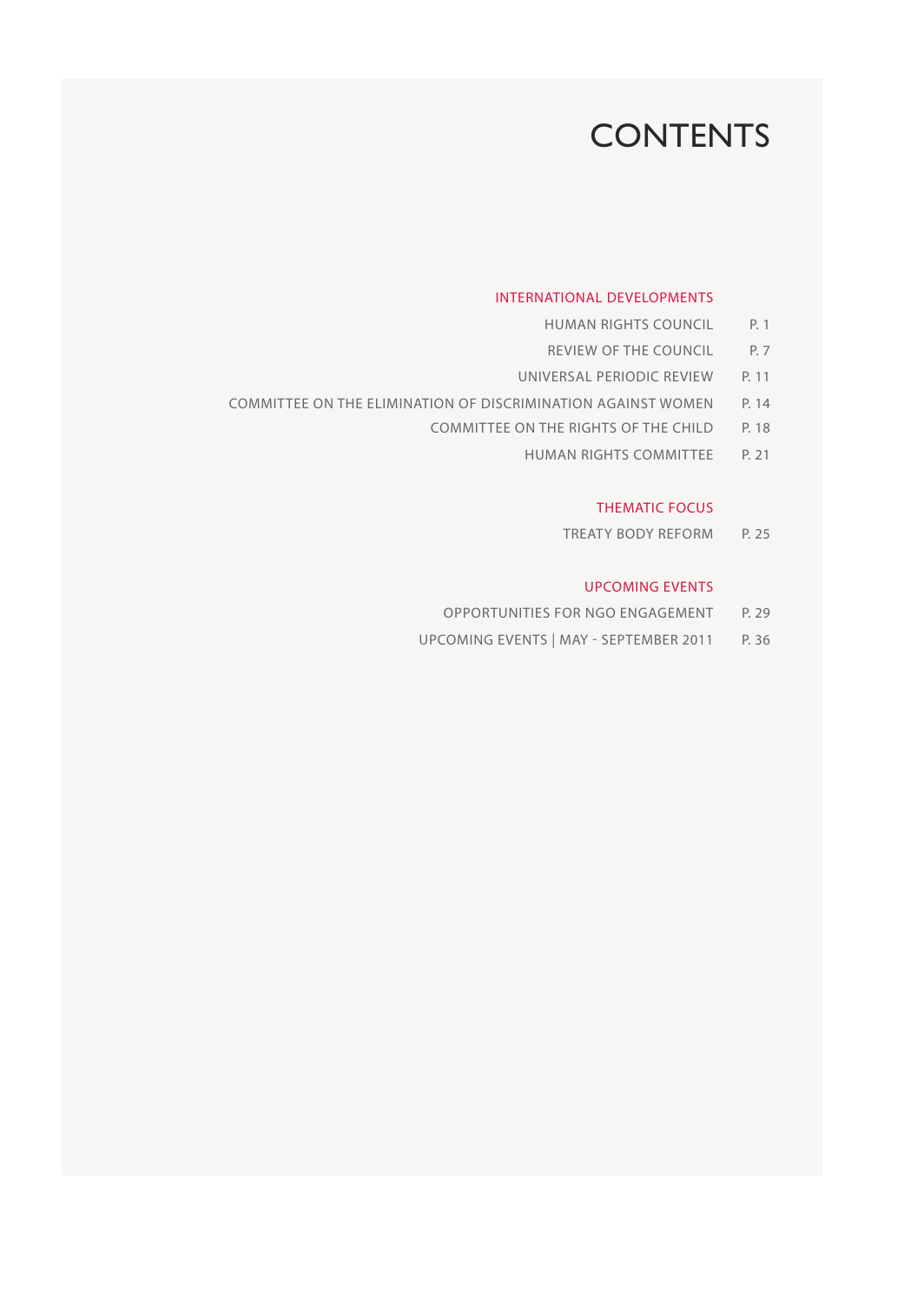### INTERNATIONAL DEVELOPMENTS

- HUMAN RIGHTS COUNCIL P. 1
- REVIEW OF THE COUNCIL P. 7
- UNIVERSAL PERIODIC REVIEW P. 11
- COMMITTEE ON THE ELIMINATION OF DISCRIMINATION AGAINST WOMEN P. 14
	- COMMITTEE ON THE RIGHTS OF THE CHILD P. 18
		- HUMAN RIGHTS COMMITTE P. 21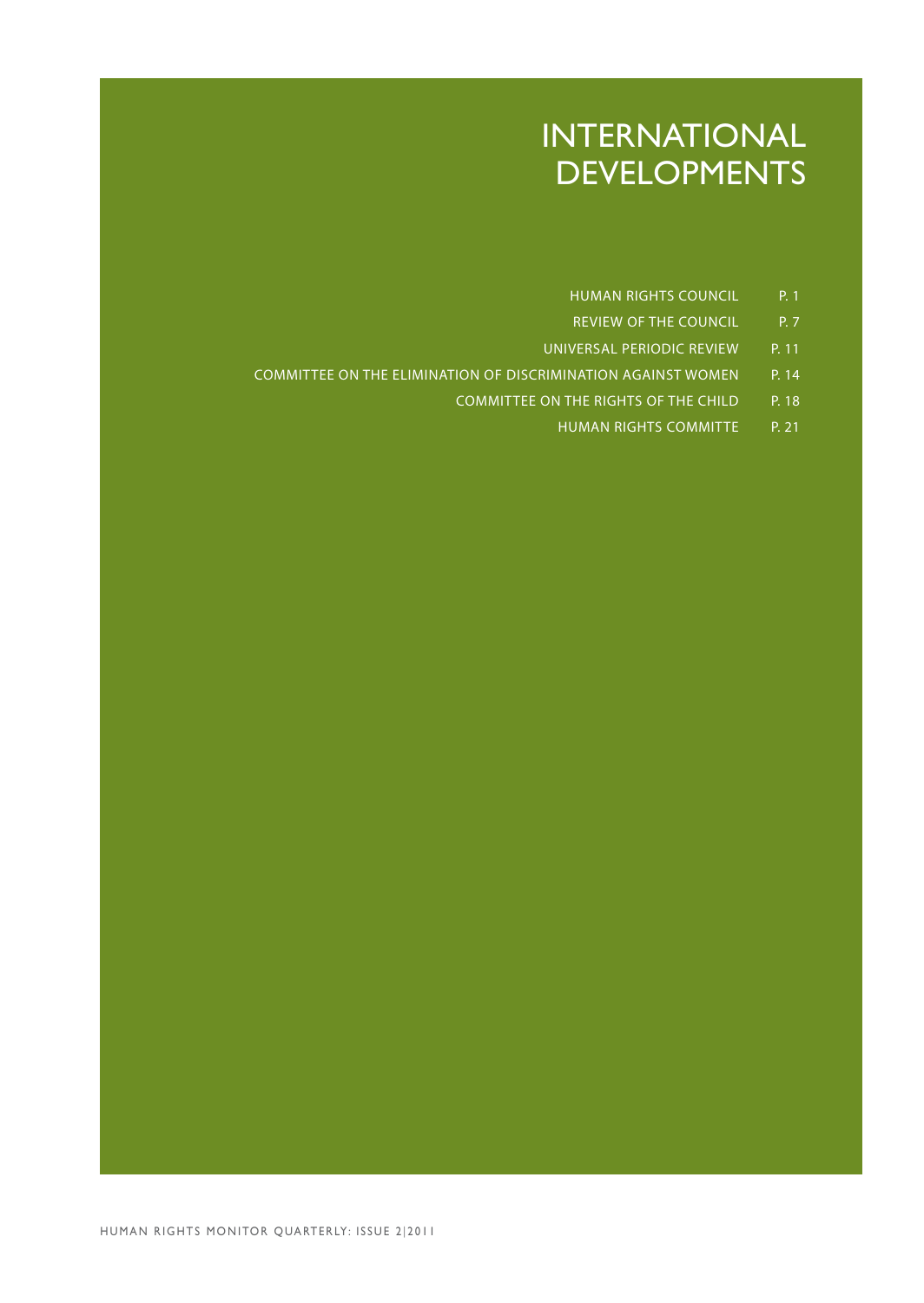### <span id="page-4-0"></span>HUMAN RIGHTS COUNCIL 16TH SESSION

Council marks five-year anniversary with notable success



Displaced people cross a river border from Côte d'Ivoire to Liberia, attempting to escape fighting and political unrest. A Commission of Inquiry has been set up to investigate the circumstances surrounding human rights violations committed in Cote d'Ivoire since the presidential election.

The Human Rights Council (the Council) ended its 16<sup>th</sup> session (28 February – 25 March 2011) with the adoption of a series of resolutions that many would have thought to be out of its reach just a few months ago.<sup>1</sup> From he Human Rights Council (the Council) ended its 16<sup>th</sup> session (28 February – 25 March 2011) with the adoption of a series of resolutions that many would have thought to be out of its reach just a few months ago.<sup>1</sup> From the creation of a new Special Rapporteur on Iran, to the establishment of a Commission of Inquiry to investigate human rights violations in ered one of the most successful to date. While there were some setbacks in relation to the continuing struggle for the universality of human rights, and potentially dangerous developments on the consideration of sexual orientation and gender identity in the UN system, the overall outcome of the session is notable.

The session thereby followed the tentative steps of positive change observed at the 15<sup>th</sup> session (September 2010), when the Council had created two key new special procedures mandates (on freedom of peaceful assembly and association, and on discrimination against women).

The 16<sup>th</sup> session followed an unusually intense period of Council deliberations in late 2010 and early 2011. In December 2010, the special session on Côte d'Ivoire, called for by the African Group, set a new standard in reacting to urgent situations in a timelier and less 'political' manner than previous special sessions. The ongoing process of the review of the Council's work and functioning – of which the Council's capacity to react to urgent and chronic situations of human rights violations was a central part – further increased the pressure on delegations in January and February.<sup>2</sup>

With all eyes turned to the gross and systematic human rights violations unfolding in Libya, via worldwide television broadcasts, the Council's swift reaction on 25 February in initiating a special session on Libya visibly influenced the mood at the beginning of the regular session. The high-level segment held during the first three days of Council meetings clearly demonstrated this, with most dignitaries focusing their comments on Libya and the wider series of protests in the Middle East and North Africa.

This article provides an overview of developments at the 16<sup>th</sup> session. It does not attempt to exhaustively discuss the session. For more detailed information see the report of the session, UN press releases and ISHR news stories published throughout each regular session.<sup>3</sup>

#### Institutional developments

As the main institutional development, and after almost one year of negotiations, the Council adopted the outcome of its review process. You can read more about this development in the article on [p. 7](#page-10-0) of this publication.

At its 15<sup>th</sup> session in September 2010, the Council adopted a controversial Presidential statement, which risks undermining the independence of the Office of the High Commissioner for Human Rights (OHCHR).<sup>4</sup> It invited the High Commissioner to present

Photo: UK Department for International Development Photo: UK Department for International Developme

<sup>1</sup> See <http://bit.ly/gWq0oC>for all adopted resolutions and voting records.

<sup>2</sup> For more information, see the article on [p. 7](#page-10-0) of this publication.

<sup>3</sup> The report of the session containing details about the proceedings and co-sponsors is available at [http://bit.ly/fzt1nM.](http://bit.ly/fzt1nM) UNOG press releases: [http://](http://bit.ly/hOrtRd) [bit.ly/hOrtRd.](http://bit.ly/hOrtRd) ISHR stories: [www.ishr.ch/council](http://www.ishr.ch/council).

<sup>4</sup> See ISHR's *Human Rights Monitor Quarterly* issue 3/2010, available at [www.ishr.ch/quarterly/previous-editions.](http://www.ishr.ch/quarterly/previous-editions)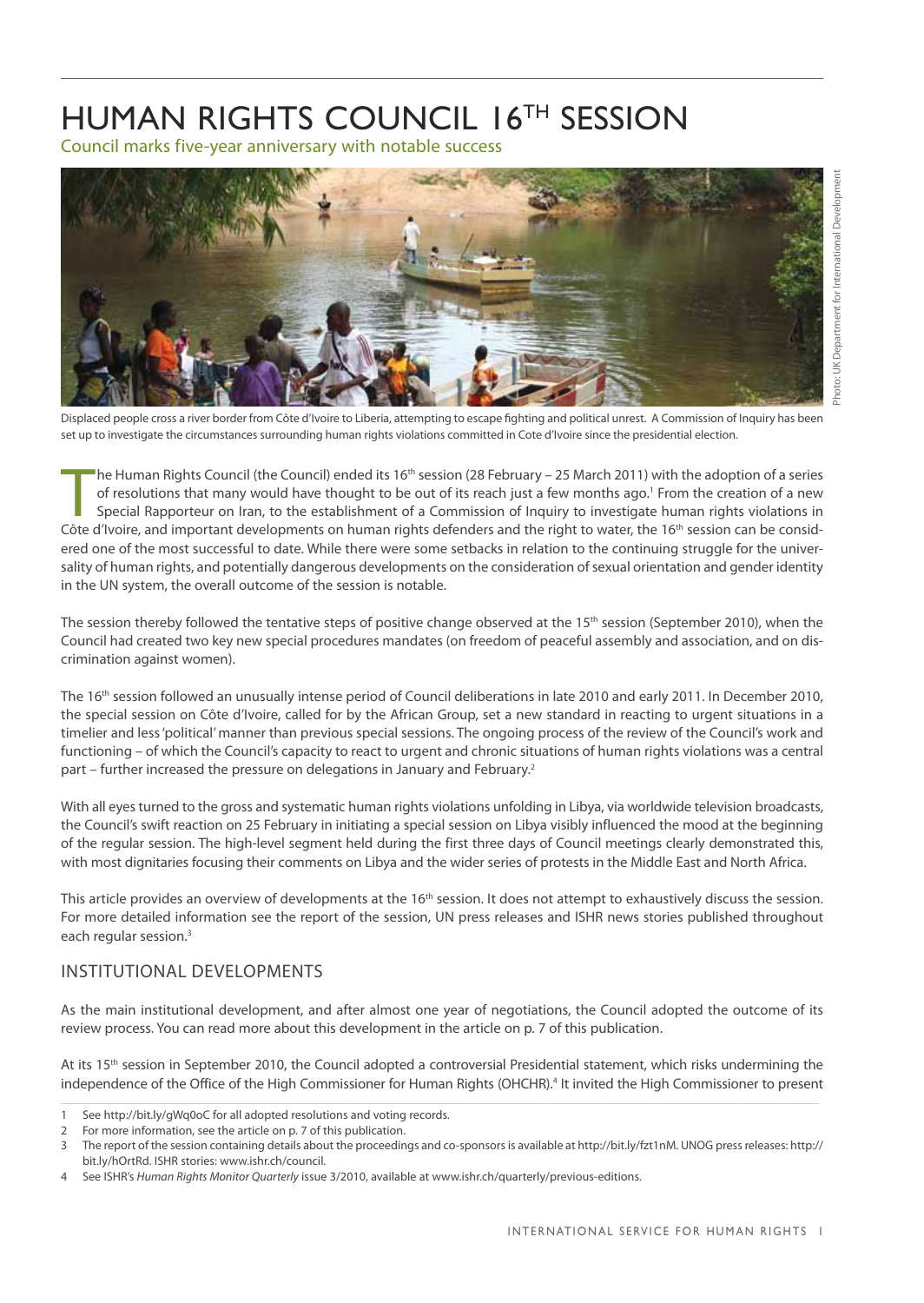OHCHR's human rights programme (Programme 19), part of the UN's strategic framework, to the Council, and to pass the views of States and relevant stakeholders to the Committee for Programme and Coordination in New York for its consideration. Initially, the President planned to submit a follow-up text during the 16<sup>th</sup> session.<sup>5</sup> However, the initiative has been postponed until June, officially due to lack of time. During her interactive dialogue with the Council at the 16<sup>th</sup> session, the High Commissioner affirmed that 'a meeting [will] be organised with me by the (…) President', indicating her preference for a dialogue outside the formal Council agenda. It remains to be seen by whom and in what form the proposal of formalising consideration of Programme 19 by the Council will be pursued.

#### UN headquarters developments: Libya

On 26 February 2011, the Security Council unanimously adopted resolution 1970 referring Libya to the International Criminal Court (ICC), and imposing sanctions against Libyan leaders, including an arms embargo, travel bans and an asset freeze. Security Council Resolution 1973, adopted on 17 March, authorised enforcement of a no-fly zone over Libya and use of 'all necessary measures', including military force, to protect civilians. Ten members voted for the resolution (Bosnia and Herzegovina, Colombia, Gabon, Lebanon, Nigeria, Portugal, South Africa, France, the United Kingdom, and the United States), and five members abstained (Brazil, China, Germany, India, Russia).

On 1 March, following the adoption of the resolution by the Human Rights Council on 25 February which, inter alia, recommended that the General Assembly consider suspending the country's membership in the Council, the General Assembly adopted by consensus resolution 65/265, which suspended Libya's membership rights in the Human Rights Council.

#### Important achievements in response to country situations

The special session on **Libya** held just prior to the 16<sup>th</sup> session set the tone for several of the country-specific initiatives pursued. It showed how the Council can add value to the coordinated response of the international community to the situation.

In follow-up to the special session on **C**ô**te d'Ivoire**, the Council also set up a Commission of Inquiry tasked with investigating 'the facts and circumstances surrounding the allegations of serious abuses and violations of human rights committed in Côte d'Ivoire following the presidential election of 28 November 2010'.<sup>6</sup> The President of the Council appointed Mr Suliman Baldo, Ms Reine Alapini Gansou and Mr Vitit Muntarbhorn to the Commission of Inquiry.<sup>7</sup> Importantly, the resolution expresses concerns about all violations committed, without prejudicing the findings of the Commission of Inquiry on who may have committed them. This stands in contrast with earlier drafts, which primarily blamed, now arrested, President Gbagbo and his followers for human rights violations. It remains to be seen if this balanced approach will prevail, particularly now that the troops of elected President Alassane Ouattara have been victorious. It will be crucial for the credibility of the Council that the Commission of Inquiry can effectively investigate all violations, even those that may have been committed by forces loyal to President Ouattara.<sup>8</sup> The Council will consider an update on the situation by the High Commissioner at the 17<sup>th</sup> session in June.

#### UN headquarters developments: Côte d'Ivoire

The High Commissioner for Human Rights, Ms Navi Pillay, briefed the Security Council on 13 April 2011. It was the first time in several years that the High Commissioner was invited to brief the Security Council on a country situation, and she welcomed the 'growing recognition' that human rights concerns are central to the issues of peace and security.

OHCHR completed a mission to Côte d'Ivoire from 2 to 9 April, led by the Assistant Secretary-General Ivan Šimonović. Ms Pillay's briefing followed the arrest of former President Laurent Gbagbo, and the mission's discovery of evidence of large-scale human rights violations including extra-judicial killings, enforced disappearances, torture, and sexual violence in Abidjan and the rest of the country in the course of the conflict. The High Commissioner welcomed the pledge on 7 April by President Ouattara to establish a Truth and Reconciliation Commission and to punish those who committed crimes or acts of vengeance, but stressed that reconciliation would not be accomplished without 'meaningful accountability', including through bringing perpetrators to justice, regardless of their affiliation. She also voiced hope that the Commission of Inquiry, set up by the Human Rights Council, would receive full cooperation.

A press statement (SC/10224) issued by the Security Council following the briefing echoed many of the High Commissioner's calls, including encouraging the Government to cooperate closely with the Human Rights Council's Commission of Inquiry. The Security Council also welcomed President Ouattara's commitment to investigate alleged human rights abuses and reaffirmed that those responsible for the violations must be held accountable for their crimes regardless of their political affiliation. The Security Council further encouraged President Ouattara to form an inclusive, broad-based Government.

<sup>5</sup> Notes of the Bureau meeting of 2 March 2011, available at [http://bit.](http://bit.ly/gDXtfN) [ly/gDXtfN.](http://bit.ly/gDXtfN)

<sup>6</sup> A/HRC/RES/16/25. It is notable that, despite the general support of the Government of Cote d'Ivoire, the resolution was adopted under the Council's agenda Item 4 (human rights situations that require the Council's attention).

<sup>7</sup> See <http://bit.ly/fOqr9D>for more information.

<sup>8</sup> This test for the Council's credibility comes at a time when the results of a previous Commission of Inquiry, that on the Gaza conflict, have been called into question by its most prominent member, Justice Richard Goldstone. See for instance <http://bit.ly/gW9yWU>.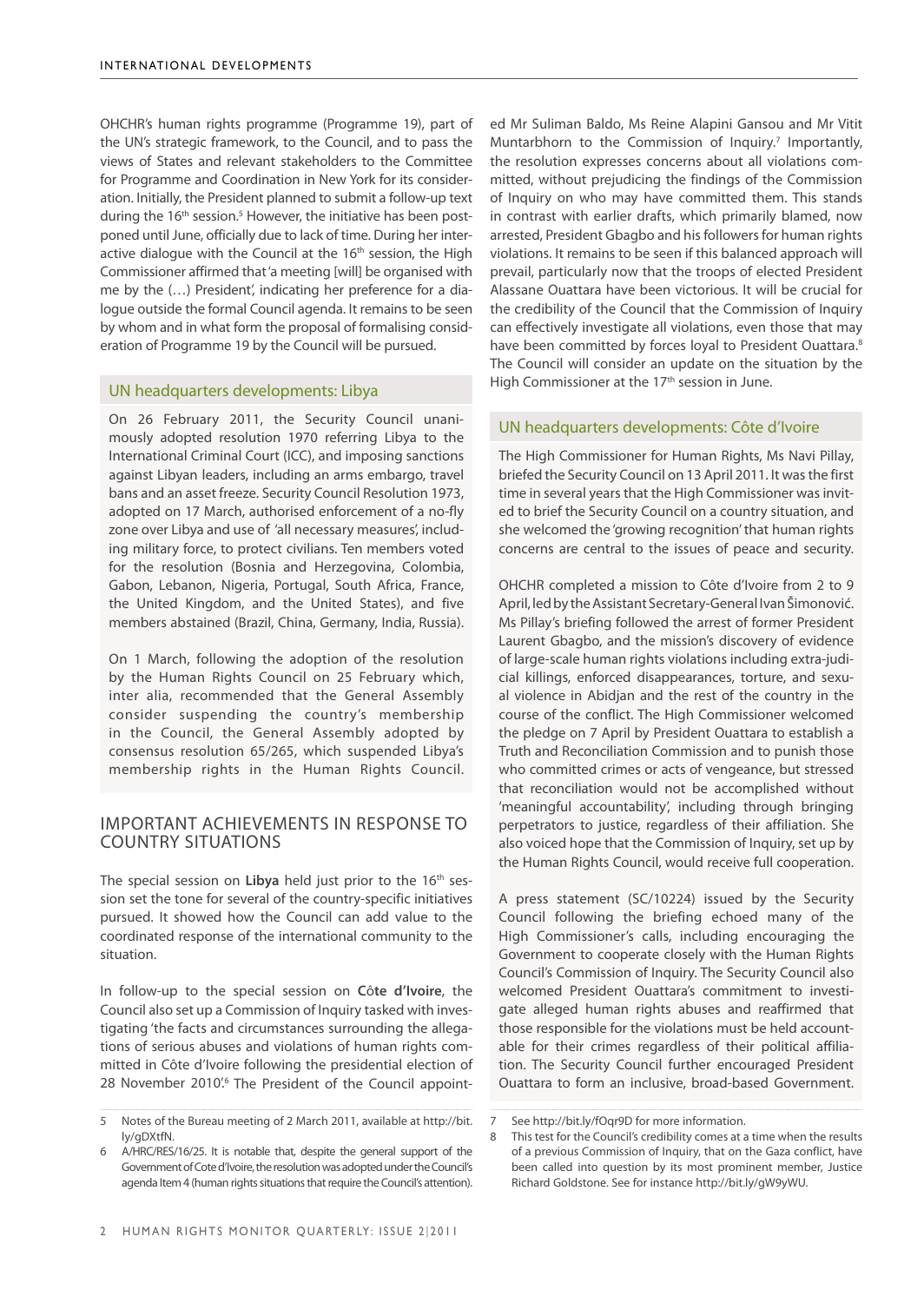Among the most significant outcomes of the 16<sup>th</sup> session is a **Special Rapporteur on the situation of human rights in Iran**, the first-ever, new, country-specific mandate to be created by the council. This milestone in the Council's history is an important signal for human rights defenders that their plight is not lost on the international community, and to the Government of Iran that more scrutiny of its actions enjoys wide political support. Although the mandate was not created by consensus, support is much more significant than, for instance, the creation of the Independent Expert on the situation of human rights in the Sudan,<sup>9</sup> and several States who had voted against the Independent Expert on Sudan changed their positions to abstention.10 This may indicate more readiness within the Council to use the tool of country mandates. The resolution on Iran was spearheaded by Sweden, on behalf of a broad crossregional group of co-sponsors.11

The creation of the mandate is only the first step in what is likely to be a renewed and more long-term engagement by the Council on Iran.<sup>12</sup> In June, the President will appoint an individual to serve in the position and, at this stage, it is doubtful whether the Government will cooperate with the mandate. It has reportedly called the new mandate 'illegal'. A visit by the High Commissioner, although agreed to in principle, has not yet been scheduled.

The Council also adopted resolutions on **Tunisia and Guinea**  respectively. Both texts were adopted under Item 10 and are framed in a spirit of supporting the governments in their political transition.13 The texts recognise the important role the High Commissioner and her Office play in that regard, and through this provide an avenue for further follow-up. It is notable that in relation to Tunisia, States salute 'the courage of the people of Tunisia', a focus that is rarely found in resolutions of the Council.

Unfortunately, the Council has not been able to respond so constructively to the situation in the **Democratic Republic of the Congo (DRC)**. Along the lines of previous resolutions, the text adopted in March emphasises efforts by the Government to end human rights violations but does not set up a mechanism to follow the situation. The group of seven special procedures who reported to the Council had suggested the creation

- 9 The Special Rapporteur on Iran was established by a vote of 22 in favour, 7 against (Bangladesh, China, Cuba, Ecuador, Mauritania, Pakistan, Russian Federation), with 14 abstentions. The mandate of the Independent Expert on Sudan was created with only one vote difference: 20 votes in favour, 19 against and 8 abstentions.
- 10 Bahrain, Cameroon, Djibouti, Gabon, Jordan, Malaysia, and Saudi Arabia.
- 11 Sweden, US, Moldova, Macedonia, Zambia, and Panama. This model has proven its merit in terms of building necessary political support across regional boundaries
- 12 The Commission on Human Rights created (1984) and then abolished (2002) a Special Rapporteur on Iran, but the Council has never systematically dealt with this situation.
- 13 Item 10 of the Council's agenda approaches country situations from the angle of technical assistance and capacity building, while Item 4 on situations that require the Council's attention is sometimes perceived as more confrontational.

of a dedicated mandate to assist the Government. Despite such clear advice, the Council decided not to prolong the mandate of the joint group of special procedures and has not created new follow-up mechanisms. This essentially ends consideration of the human rights situation in the DRC by the Council.

As expected, the Council renewed the mandates of the Special Rapporteurs on **Myanmar** and the **Democratic People's Republic of Korea (DPRK)**. Both resolutions are relatively strong in substance and enjoyed broad support. Since neither of the two States has cooperated with the respective mandates, the Council has slightly escalated its calls urging the governments to do so. However, the two resolutions also show the limits the Council currently has. Apart from reporting more regularly, including both to the Council and the General Assembly, the Special Rapporteurs do not have specific tools at their disposal to increase cooperation. Positively, while the resolution on Myanmar was adopted by consensus (with usual reservations expressed by China and Cuba), the mandate on DPRK was extended with the largest ever positive vote count.14 Even Cuba, although it voted against the resolution on grounds of its principled opposition to country mandates, was keen on showing its support for the substantive condemnation of human rights violations contained in the resolution.

#### Mixed results on thematic developments

In recent years, one of the most contentious topics at the Council has been the initiative by Pakistan (on behalf of the OIC) on '**defamation of religions**'. In 2010, the resolution lost a significant amount of support at the Council, a trend that continued into the General Assembly's discussion of 'defamation of religions'. Faced with such declining support, Pakistan opted for a new approach, replacing its traditional resolution on 'combating defamation of religions' with a focus on combating intolerance and discrimination.15 The Council adopted the text by consensus, sending a clear and united message against religious hatred that constitutes incitement to discrimination, hostility or violence, and in favour of measures fostering tolerance. While Pakistan was adamant that its previous resolutions 'remain valid', it seems the discourse within the Council will be less polarised. The resolution provides for the holding of a panel debate during the  $17<sup>th</sup>$  session on 'a global dialogue for the promotion of a culture of tolerance and peace' based on human rights. A positive debate during the panel may help to cement progress on overcoming this divisive debate, and pave the way for a similarly positive approach at the General Assembly later this year.

For human rights defenders around the world, the renewal of the mandate of the **Special Rapporteur on human rights** 

<sup>14</sup> It was adopted with 30 votes in favour, 3 against (China, Cuba, Russian Federation), and 11 abstentions. In 2010, 28 voted in favour, 5 against (China, Cuba, Egypt, Indonesia, Russian Federation), and there were 13 abstentions. This was partly due to the change in membership, as Indonesia and Egypt have left the Council. It is notable that Thailand took the 'extremely difficult' decision to support the resolution.

<sup>15</sup> *Resolution 16/18*, available at http://bit.ly/gxUizV.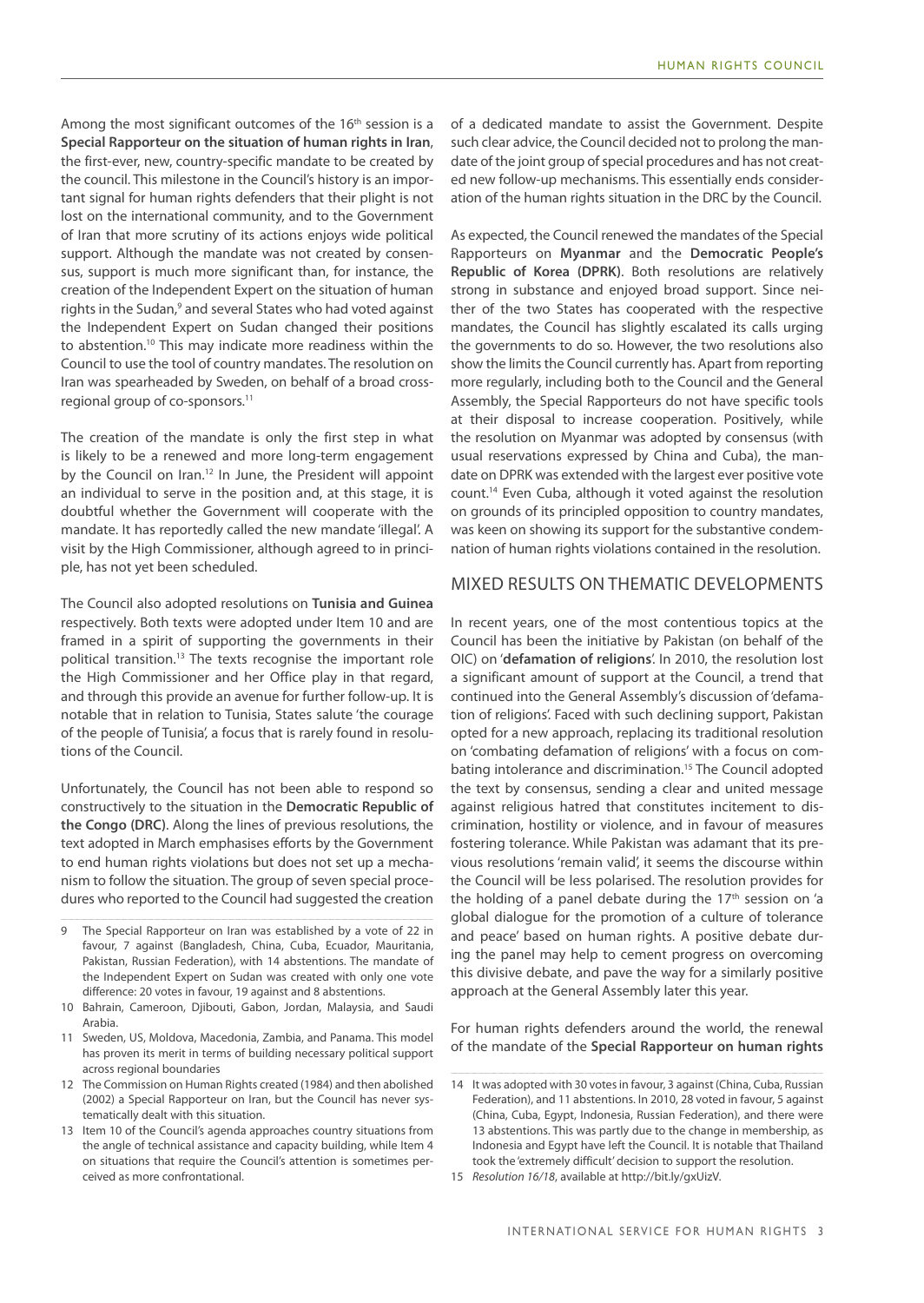**defenders** is reassuring. The consensus on this mandate is a clear acknowledgment of the important role human rights defenders play in improving the protection of human rights at the national level. Of particular significance is the addition of several co-sponsors who had never supported or had ceased to support the resolution renewing the mandate.<sup>16</sup>

Unlike in 2010, when the thematic resolution on the 'security and protection' of human rights defenders led to drawn-out negotiations, $17$  the simple procedural renewal of the mandate went smoothly. The cautious approach taken by Norway safeguarded the essential characteristics of the mandate but also limited the scope for improving it. The renewed mandate remains weak in terms of the cooperation it asks States to extend to the Special Rapporteur, particularly in terms of country visits.18 It also fails to recognise the increasing phenomenon of reprisals against those cooperating with the UN.

One of the key elements discussed during the negotiations was the level of recognition given to the work of Ms Margaret Sekaggya, the current Special Rapporteur. The focus of her last report was on the situation of women human rights defenders and defenders working on gender issues, including those working on the rights of lesbian, gay, bisexual and transgender (LGBT) persons.<sup>19</sup> Although it was never openly discussed during informal negotiations on the mandate, it was clear that some States are reluctant to welcome or even appreciate this particular aspect of her work. Egypt was most concerned about this issue, wanting to merely 'note' the work of the Special Rapporteur, while Ireland (on behalf of the EU) in particular wanted a higher level of recognition.<sup>20</sup>

The second key theme of negotiations on human rights defenders was the reporting line the Special Rapporteur would have to the General Assembly and to the Council.<sup>21</sup> Algeria and the Russian Federation were most vocal in suggesting the Special Rapporteur should only report to the General Assembly if specifically requested by that body. Algeria later articulated its concern more clearly, by suggesting a system of informing the Council of consideration of special procedures reports by the General Assembly and viceversa. While a better flow of information would be useful, for instance through an update prepared by OHCHR on reports

considered by each body since the last session, it will be key to avoid misuse of that system to compromise the independence of special procedures mandate holders. Mandate holders should remain free in their choice of topics to be presented to either body.

Since the renewal of the mandate was purely procedural, the negotiations remained free of the usual calls for a more restrictive definition of human rights defenders. However, in a right of reply, Nigeria raised the concept of 'human rights contractors<sup>',22</sup> seemingly an attempt at reinvigorating debates on limitations to the right to access funding.23 Such limitations are often used to restrict the legitimate work of human rights defenders, and have been at the centre of negotiations on previous human rights defenders resolutions.

The Council also renewed several **other special procedures mandates**, including:

- Independent Expert on minority issues
- Independent Expert on the effects of foreign debt and other related international financial obligations of States on the full enjoyment of all human rights
- Special Rapporteur on contemporary forms of racism, racial discrimination, xenophobia and related intolerance
- Special Rapporteur on the human right to safe drinking water and sanitation
- Special Rapporteur on the promotion and protection of the right to freedom of opinion and expression
- Special Rapporteur on the sale of children, child prostitution and child pornography
- Special Rapporteur on torture and other cruel, inhuman or degrading treatment or punishment
- Special Rapporteur on violence against women
- Working Group on Enforced or Involuntary Disappearances

Of particular note is the resolution on the human **right to safe drinking water and sanitation**, which was adopted by consensus. It replaces the current Independent Expert with a Special Rapporteur mandate for three years, with a clearer mandate to monitor the realisation of this right. In addition the resolution marks a substantive move forward in the recognition of the right to water and sanitation. Whereas previous resolutions have framed the issue more restrictively as 'human rights obligations related to access to safe drinking water and sanitation', the latest resolution explicitly and consistently refers to the 'right to safe drinking water and sanitation.' The resolution also positively refers to the Committee on Economic, Social and Cultural Rights' General Comment 15 on the right to water. This is significant because many States are often reluctant to acknowledge in the political arena the role of the treaty bodies in interpreting the substantive content of treaties. Coupled with the growing list of co-sponsors

23 See [http://bit.ly/e9zc0b.](http://bit.ly/e9zc0b)

<sup>16</sup> The total number of co-sponsors grew from 46 in 2008 to 64 in 2011. Although some States stopped co-sponsoring, notable additions include Jordan, Mauritius, Indonesia, Thailand, Zambia, Senegal, and Uganda. The resolution on the protection of human rights defenders at the 13<sup>th</sup> session was co-sponsored by 55 States.

<sup>17</sup> For more information, see the ISHR article at http://bit.ly/aBbany.

<sup>18</sup> The resolution only 'calls upon Governments to *give serious consideration to responding favourably* to the requests (…) to visit their countries.'

<sup>19</sup> See the ISHR news story at <http://bit.ly/dWluoB>.

<sup>20</sup> In the end, the Council took 'note with appreciation' of the work of the Special Rapporteur. In UN language, 'taking note' of a report is the very least the Council can do, and has a generally negative connotation, whereas 'noting with appreciation' is more positive than neutral.

<sup>21</sup> Early drafts and the final text ask the Special Rapporteur to 'report regularly to the Council and the General Assembly'.

<sup>22</sup> Distinguishing between those human rights defenders that work without external support, and those that receive funding and other support for their work (Nigeria referred to the latter as human rights 'contractors').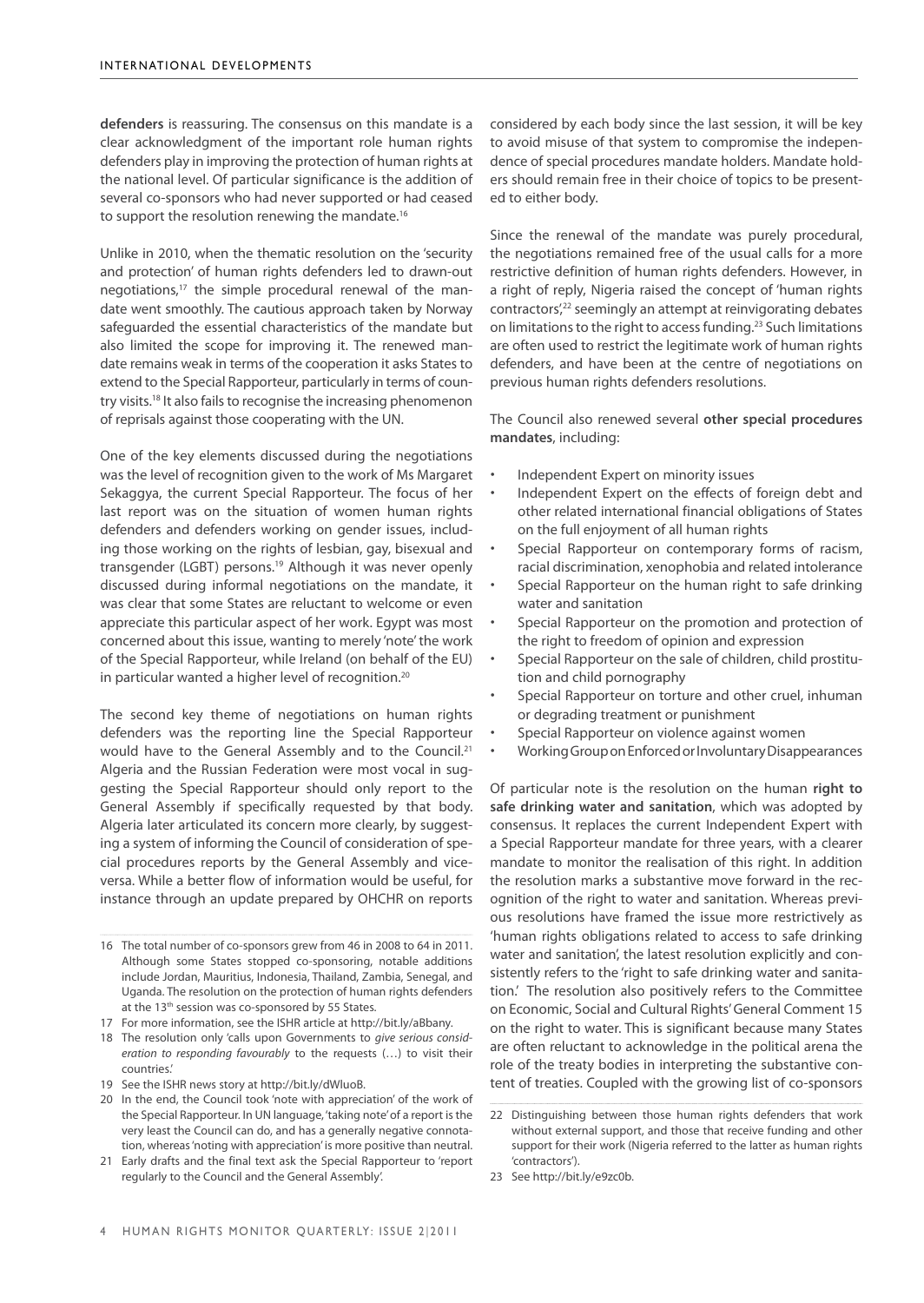that recognise both of these rights as being derived from the right to an adequate standard of living, this is an important achievement for the Council.<sup>24</sup>

The Council also adopted the new United Nations **Declaration on Human Rights Education and Training**. Although the General Assembly still has to adopt the Declaration formally, and despite some shortcomings, it is an important step forward in setting a common standard for human rights education in all States.<sup>25</sup> Like the Declaration on Human Rights Defenders, this text has the potential to be used as a practical tool for the promotion and protection of human rights on the ground. It provides a basis for human rights defenders to demand the provision of and access to human rights education from their States, and recognises defenders' legitimate role in promoting and providing human rights education.

The consultation process leading up to the first draft of the declaration prepared by the Advisory Committee was exemplary in terms of its inclusive approach.26 However, access for civil society decreased slightly when the process moved to the intergovernmental stage.

On behalf of a large group of 85 States, Colombia presented a joint statement on ending violence against persons on the basis of their **sexual orientation or gender identity**. 27 The current joint statement followed a statement on behalf of 66 States in the General Assembly in 2008 and a statement supported by 54 States in the Council in 2006. Notably, in the most recent joint statement, signatories came from all regions and also included South Africa.

This was significant because, despite its progressive constitution, South Africa had so far not supported initiatives around sexual orientation and gender identity at the UN. Lobbied to support the statement, South Africa tabled a surprise resolution just days before the reading of the joint statement, which would have created an intergovernmental working group with the exclusive competence to discuss 'new concepts' such as sexual orientation, and a mandate to clarify the meaning of sexual orientation in the context of international law. Attempting to use the resolution as leverage, South Africa made a last minute call for the inclusion of the need for more space for dialogue in the joint statement. Although this proposal was not taken up, South Africa eventually joined the statement.

Through a combination of domestic and international pressure, South Africa was convinced to postpone its resolution to the June session. It is currently unclear in what form the proposal will re-emerge. According to the State, the resolution is an attempt to provide a platform for further dialogue on this issue, as many States are uncomfortable with discussing sexual orientation and gender identity.

Reactions to the joint statement clearly showed that the consideration of the rights of lesbian, gay, bi-sexual, transgender and intersex (LGBTI) persons remains contested in the Council, with several States expressing their disapproval of the joint statement. Pakistan (on behalf of the OIC) saw it as an attempt 'to shift the focus from the real issues that constitute marginalisation and exclusion'. It also argued that notions of sexual orientation and gender identity had no legal foundation in any international human rights instrument, and it was concerned about 'attempts to create'new rights' or 'new standards', by misinterpreting the Universal Declaration and international treaties to include such notions that were never articulated or agreed to by the general membership'. The OIC furthermore described advocacy for decriminalisation of same-sex relations as an intervention in the domestic affairs of States, violating the principle of non-intervention contained in the United Nations Charter.

Indeed, many have recognised that the current tit-for-tat approach of statements and counter statements in the Council and the General Assembly may have hardened the lines between opposing States and not yielded the desired results.28 In that context, the initiative by South Africa to create a space for dialogue, if genuine, could be a way of moving the substance of the debate forward. In pursing this debate, it will however be important to resist calls for 'definitions', and instead ensure a focus on the protection of all persons against human rights violations.

Despite the pitfalls associated with a more formalised debate on sexual orientation and gender identity by the Council, there are signs that positive engagement can emerge. For instance, Nigeria said all citizens should be equal before the law and that 'any law [that] criminalizes sexual orientation (…) should be expunged'.

A negative development that continued through the March session is the resolution initiated by the Russian Federation on **traditional values**. Many see this as an attempt to undermine the universality of human rights. In October 2010, OHCHR organised an expert seminar on this issue. Among the conclusions of the workshop was that 'there was a danger in making something as undefined and constantly evolving as "traditional values" the standard for human rights<sup>'29</sup> The resolution does not address this and other fundamental concerns, which were reiterated during the single public informal consultation on this resolution. Instead, it tasks the Advisory Committee with the preparation of a study on 'how a better understanding and appreciation of traditional values of dignity, free-

<sup>24</sup> In particular, Albania, Austria, Ireland, Israel, and Sweden have cosponsored the resolution, recognising the right to sanitation for the first time. All EU States except Czech Republic, Malta and UK co-sponsored the resolution. See also [http://bit.ly/eM6r7T.](http://bit.ly/eM6r7T)

<sup>25</sup> See also the ISHR news story on the adoption of the Declaration at [http://bit.ly/fmph4B.](http://bit.ly/fmph4B)

<sup>26</sup> See ISHR's *Human Rights Monitor* 2009, chapter on the Advisory Committee, available at [http://bit.ly/gsUEeN.](http://bit.ly/gsUEeN)

<sup>27</sup> See the ISHR news story at [http://bit.ly/gJYZ3P.](http://bit.ly/gJYZ3P)

<sup>28</sup> See also the ISHR reporting on the statements in the General Assembly the *Human Rights Monitor* 2008, available at <http://bit.ly/fSUBm7>.

<sup>29</sup> See A/HRC/16/37 available at [http://bit.ly/dU1F7D.](http://bit.ly/dU1F7D)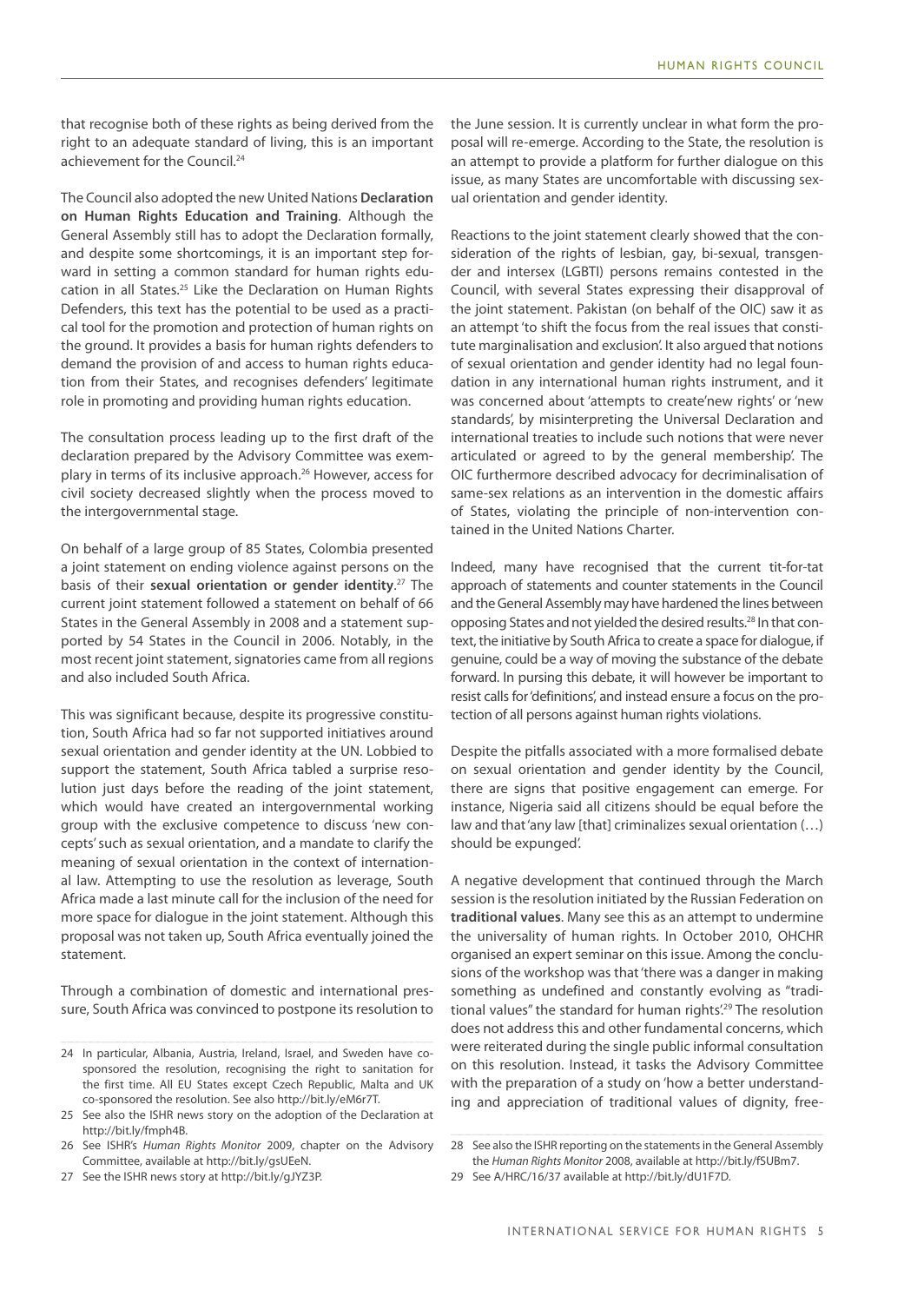dom and responsibility can contribute to the promotion and protection of human rights'.

Unsurprisingly, the resolution was adopted by a vote.<sup>30</sup> Several countries expressed their continuing concerns with the concept of traditional values in general, and the specific values identified in the resolution.<sup>31</sup> The explanations of vote will be important when the Advisory Committee commences its work. It will also be key for the Committee to pay attention to the good practices of previous initiatives with regards to consultations with all stakeholders.

During their interactive dialogue with the Council, several special procedures reiterated concern about **reprisals against persons that cooperate with them**. 32 Mr El Hadji Malick Sow, the Chairperson of the Working Group on arbitrary detention, highlighted in particular the case of Venezuelan judge Afiuni Mora, who has been detained since December 2009 after ordering the conditional release of an individual whose detention had been declared arbitrary by the Working Group.

At its 17<sup>th</sup> session, the Council will consider a report of the Secretary-General on reprisals. In a notable statement, Norway called on the States mentioned in the report to inform the Council of steps taken to investigate cases of reprisals.33 The June session will be an opportunity for the Council to develop a more concrete, timely and meaningful response to cases of reprisals.

#### Conclusion and next steps

Several elements have influenced what may be the beginning of changing dynamics at the Council. First of all, the changing geopolitical context triggered by the protests in the Middle East and North Africa has shaped the spirit of the 16<sup>th</sup> session to a large extent. In particular, the engagement of the Tunisian and Ivorian delegation in relation to the respective resolutions has shown the Council has a legitimate and useful role to play in holding governments to account for human rights violations, and in assisting countries in efforts to improve their human rights records. In addition, the challenges to repressive governments seen in the region may over time lead to an improvement of the role of these States in multilateral human rights diplomacy. The defection of the Libyan mission in Geneva during the special session and the similar move by the Yemeni delegation towards the end of the 16<sup>th</sup> session point in that direction. Although no clear shift in the position of Egypt in Geneva is visible to date, Egyptian diplomats have referred on numerous occasions to their 'homemade revolution' to boost their legitimacy. While the

HUMAN RIGHTS MONITOR QUARTERLY: ISSUE 2|2011

credibility of such claims is questionable, it is interesting to see these States adopt a human rights narrative.

The second element of success was the consistent and positive engagement of the US. The mixture of constructive engagement, principled positions and pressure where needed, deployed over the past two years, is beginning to pay off. In September 2009, when the US and Egypt managed to reestablish consensus on the freedom of expression resolution, it became clear that the sustained involvement of the US in the Council could bring fresh air into old debates. Prior to that, the extension of the country-specific mandate on the Sudan at the June 2009 session was also a testimony to this new role.<sup>34</sup> The consistent and inclusive cross-regional approach brought by the US to the creation of a new Special Rapporteur on the rights to freedom of peaceful assembly and of association, in September 2010, was another important milestone.<sup>35</sup>

Finally, the recently concluded review has contributed its part to the changing dynamics witnessed at the March session. Although the outcome of the review process can be considered a lost opportunity for the Council, the months of thinking and discussions on how the Council could improve its response to such situations have proven useful. Perhaps it was the failure to agree on any concrete outcome to improve the Council's response to country situations, which highlighted the centrality of this issue for the Council's credibility. Throughout the review process, and particularly in its final phase, many delegations from middle-ground countries attempted to present innovative and creative solutions to this problem.36 Although no agreement was reached as part of the review, the successive special sessions on Côte d'Ivoire and Libya and the positive outcome of the March session have shown what many have argued from the beginning: that given the necessary political will, the Council's institutional arrangements are largely sufficient to implement its mandate of addressing violations.

3 April 2011 marked the five-year anniversary since the creation of the Council by General Assembly *Resolution 60/251*. The direction shown by developments at the March session lend hope to those wishing to see the main UN human rights body become more effective, and may indicate that the next five years of the Council's work will be more meaningful for human rights defenders on the ground. ■

36 For more information, see the article on p. 7 of this publication.

<sup>30</sup> Adopted with 24 in favour, 14 against, and 7 abstentions. The previous resolution on this topic, A/HRC/RES/12/21 was adopted with a slightly wider margin of 26:15:6.

<sup>31</sup> For instance, it is unclear on what basis the resolution elevates 'responsibility' as a value on an equal footing with freedom and dignity, while deliberately omitting equality, which underpins all international human rights instruments. Chile (on behalf of several Latin American countries), Hungary (on behalf of the EU), US and Switzerland made explanations of vote.

<sup>32</sup> See the ISHR news story at [http://bit.ly/i6zIO2.](http://bit.ly/i6zIO2)

<sup>33</sup> See a webcast at <http://bit.ly/eTdofL>.

<sup>34</sup> See ISHR's *Analytical overview of the 11th session of the Human Rights Council*, available at [http://bit.ly/fJ1ZCz.](http://bit.ly/fJ1ZCz)

<sup>35</sup> US, Czech Republic, the Maldives, Nigeria, Lithuania, Mexico, Indonesia, and Latvia.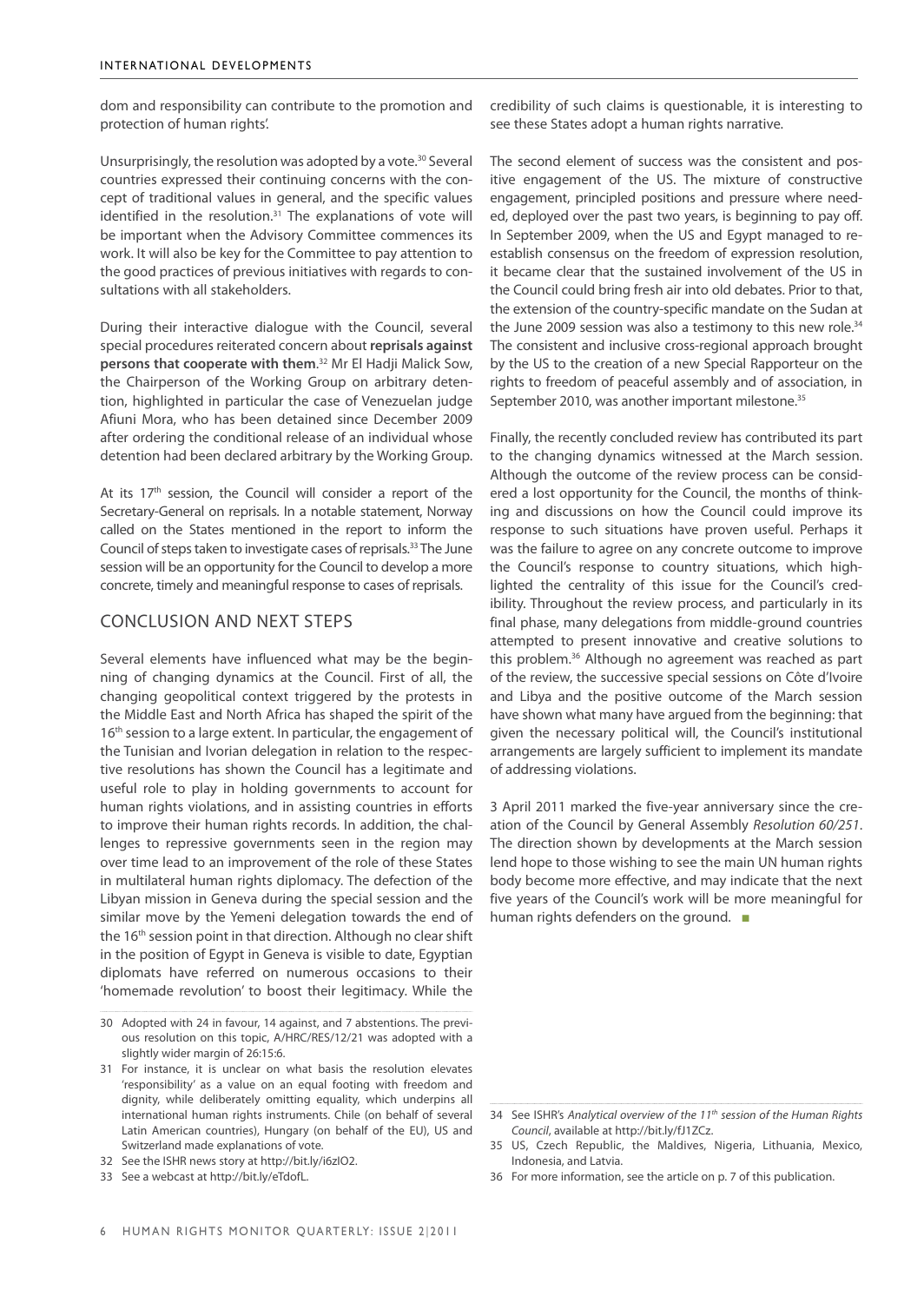### <span id="page-10-0"></span>REVIEW OF THE COUNCIL Months of discussions lead to a disappointing outcome



n 25 March 2011 the Human Rights Council (the Council) adopted by consensus the outcome document of the five-<br>year review of the Council's work and functioning.<sup>1</sup> The resolution states that the outcome will form a supplem year review of the Council's work and functioning.' The resolution states that the outcome will form a supplement to that a final text on issues related to the status of the Council will be presented to the General Assembly in early May.

#### THE PROCESS

The review process officially began with the first meeting of the Open-ended Intergovernmental Working Group on the review (the Working Group).<sup>3</sup> In the months leading up to this meeting, however, there had been a series of informal and formal consultations concerning the modalities by which the review process would be conducted. More information on those discussions can be found in the July 2010 edition of the *Human Rights Monitor Quarterly*. 4

#### Timeline

- • First session of Working Group, 25-29 October 2010
- Series of informal consultations, November 2010
- Ambassadorial retreat, Bangkok, 8-10 December 2010<sup>5</sup>
- Series of informal consultations, January 2011
- Second session of Working Group, 7, 17-18, 23-24 February 2011
- Adoption of outcome document by the Working Group, 24 February 2011
- Adoption of the outcome document, 25 March 2011

The process was structured around thematic clusters of issues. The five issues identified were: special procedures, the universal periodic review (UPR), agenda and programme of work, methods of work, and the Advisory Committee and complaints procedure. After the first meeting of the Working Group, each issue was assigned a facilitator who led informal discussions and reported to the second meeting of the Working Group.<sup>6</sup>

<sup>1</sup> A/HRC/RES/16/21, at http://bit.ly/eASgGi.

<sup>2</sup> A/HRC/RES/5/1, Institution-building of the United Nations Human Rights Council, at http://bit.ly/i0GGvn.

<sup>3</sup> A/HRC/RES/12/1, at http://bit.ly/eWF2sv.

<sup>4</sup> Available at http://bit.ly/eSG32M.

<sup>5</sup> This was held at the initiative of the President of the Council, and was intended as an opportunity for States to reflect on the discussions to date and begin to move beyond reiterating their proposals. The President asked ambassadors to focus their deliberations on three questions: how can we make the Council more effective and efficient and improve the culture of work? How can we increase the impact of the Council on the ground? And, how can the Council better respond to emergency country situations? The format represented an opportunity for States to think beyond the review process's five thematic issues and to develop innovative ways of addressing country situations. Unfortunately this outcome did not materialise.

<sup>6</sup> The five facilitators were Mr Omar Hilale, Morocco (UPR), Ms Maria Ciobanu, Romania (Advisory Committee and complaint procedure), Mr Hannu Himanen, Finland (special procedures), Mr Gopinathan Achamkulangare, India (agenda and programme of work), and Ms Maria Nazareth Farani Azevêdo, Brazil (working methods). Mr Idriss Jazaïry, Algeria, was appointed to coordinate with the process in New York.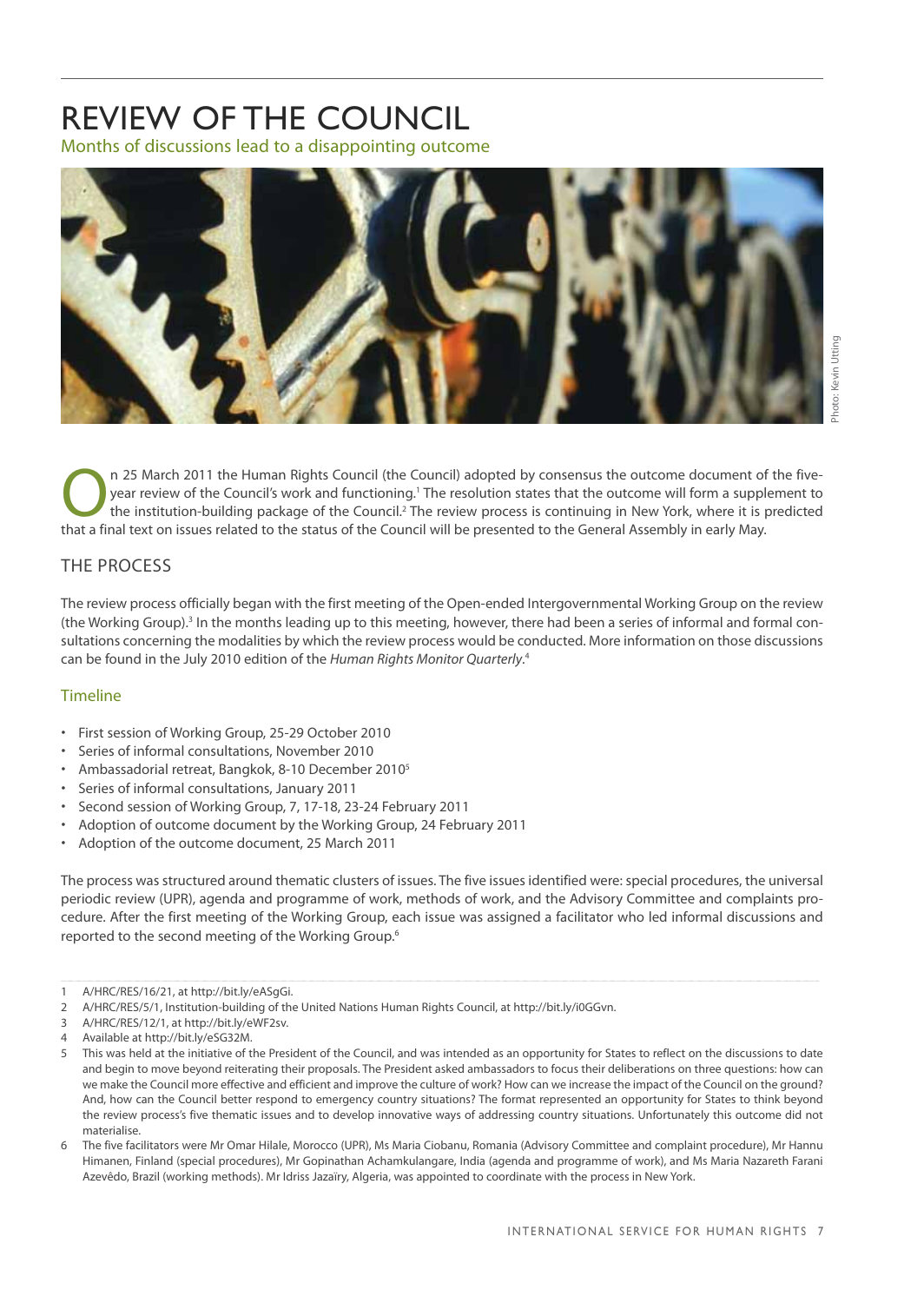#### NGO PARTICIPATION

The process was in general open to the participation of all stakeholders, however this was not always taken for granted and non-governmental organisations (NGOs) often felt they had to fight for their place in meetings. The tone was set early on in the discussions on the modalities for the Working Group, when the Russian Federation presented a paper according to which NGOs would not be able to speak during the Working Group's meetings.7 While the proposal did not gain wide support, it was nevertheless indicative of the attitudes of a number of States in the Council towards civil society contributions. Unfortunately, the President was not as strong as he should have been in support of NGO and NHRI participation and, as a result, this remained an issue throughout the review process.

Further challenges were faced during the second round of informal meetings, held in January 2011. Unlike the November 2010 informal discussions, which were planned in a transparent manner and publicised well in advance, scheduling for the second round of informal discussions was left in the hands of the various facilitators. The result was that meetings were often announced to civil society with very little notice, sometimes as late as the evening before the meeting, making it difficult to ensure attendance. The fact that the second meeting of the Working Group was split into three 'mini-sessions', rather than one full week, created further logistical difficulties.

There was also a failure to create a genuine negotiating space, which made it difficult for NGOs to gain any traction with their own proposals. Negotiations instead took place bilaterally or in small groups outside the plenary meetings, with the result being a lack of real discussion in the sessions where constructive proposals could be properly considered. Consequently it was difficult for NGO proposals to become a part of the review discourse. Despite NGOs offering detailed suggestions on the negotiating text and States referring to these during the second meeting of the Working Group, the outcome document failed to reflect those suggestions.

Meanwhile, NGOs in New York have effectively participated in the review process. NGOs even enjoyed and exercised speaking rights in the informal discussions, an unusual development for General Assembly meetings addressing human rights issues. This was largely due to the commitment to accountable and transparent proceedings by the co-facilitators of the New York review process, Ambassador Christian Wenaweser (Liechtenstein) and Ambassador Mohammed Loulichki (Morocco).

#### KEY DISCUSSIONS

#### Chronic and emergency human rights situations

One of the most contentious areas of discussion was the issue of the Council's responsiveness to emergency and chronic human rights situations. Many, including NGOs and NHRIs, held this to be the key benchmark against which the success of the review in improving the Council's effectiveness would be judged. For States on both sides of the divide, the way in which this issue would be handled became crucial to whether or not they could join consensus on the final outcome.

However, concrete proposals in this area were only discussed late in the process, immediately prior to the second meeting of the Working Group. At this point, the facilitator of the cluster of issues on methods of work, the Ambassador of Brazil, presented her own suggestion for discussion. The suggestion was put to the Working Group and incorporated by the President in the negotiating text that he developed on the basis of all proposals made to the Working Group. The mechanism would have been a loose one, whereby the President would, at the request of one or several States, consult both member States and the concerned State to reach a decision, within 72 hours, on the Council's response to the situation of concern. Crucially, in the negotiating text, that response was held to require the consent of the concerned State. In addition, the description of the process as 'intergovernmental' was cause for concern, especially given the obstacles faced in ensuring NGO participation within the 'intergovernmental' process of review.

Several States did take NGO concerns on board. Hungary (on behalf of the EU), Argentina, Canada, France, Ireland, Japan, the Netherlands, and the UK called for the proposal to ensure space for NGOs and NHRIs to participate. The States also called for removal of the consent requirement in favour of calling on the concerned State to cooperate with the process. However, for others the proposal already went too far. These States (Nigeria (on behalf of the African Group), Pakistan (on behalf of the OIC), Cuba, the Philippines, and the Russian Federation) called for the deletion of the proposal, claiming that existing tools for addressing urgent situations are sufficient.

In light of the Council's often weak and divisive responses to urgent or chronic situations, the claim that existing tools are sufficient was unconvincing. Interestingly, however, the day after the outcome was adopted by the Working Group, the Council held a special session on Libya, which demonstrated just what it is capable of doing with the tools it already has. In contrast to previous special sessions, this session was notable for its unanimous condemnation of Gaddafi's regime and the adoption of a strong resolution by consensus. While this offers hope that existing tools are sufficient, the Council needs to demonstrate this point by consistently responding to future urgent or chronic situations in a strong and unified manner.

Russian Federation non-paper on modalities of the review of the Human Rights Council, 18 May 2010 at http://bit.ly/e0QHtZ.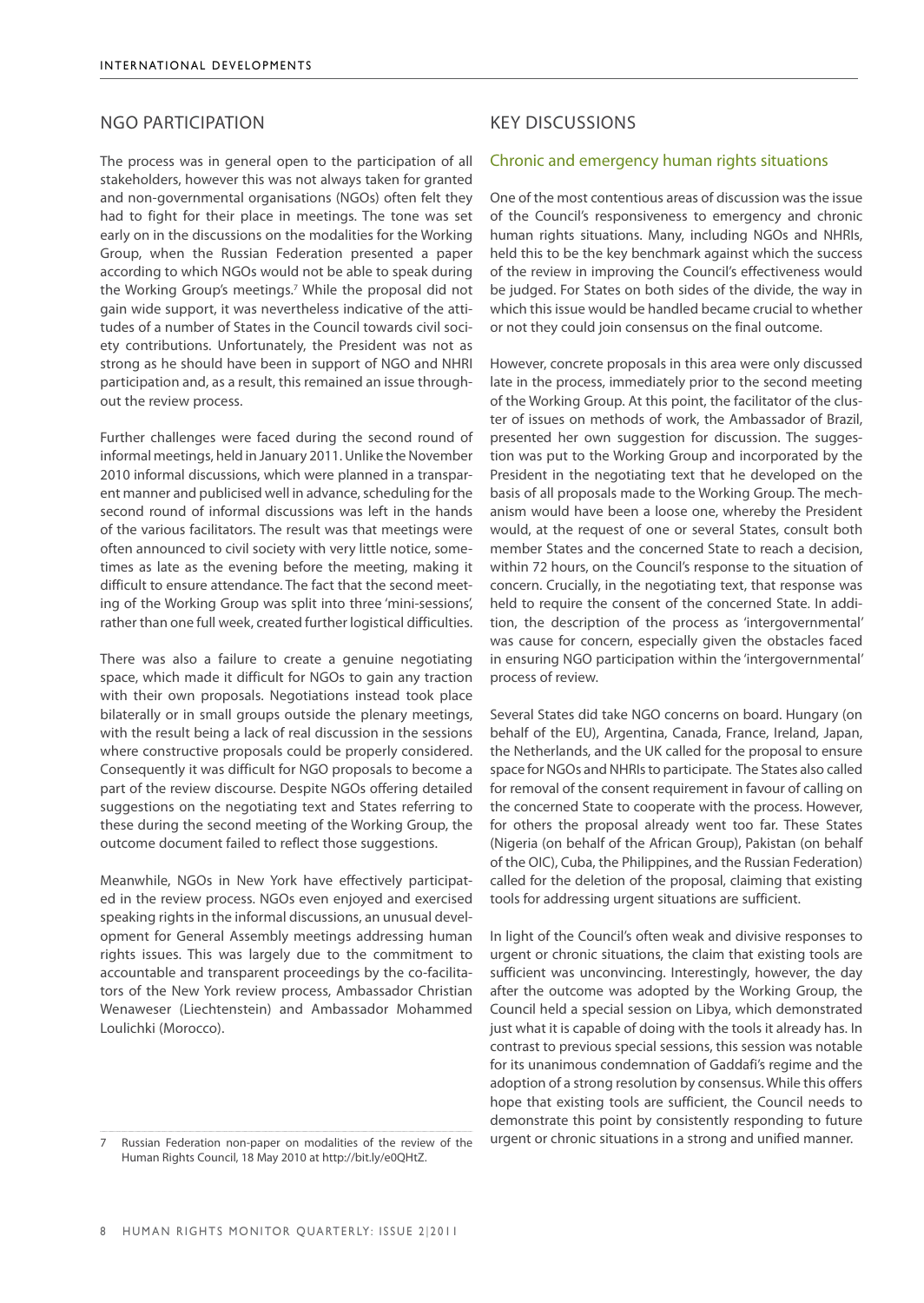As far as the final outcome is concerned, it was the Council's responsiveness to emergency and chronic human rights situations that had the greatest impact on the debate. In the final days and nights before adoption of the outcome by the Working Group, discussions broke down on this issue, with the consequence that agreement was also lost on other less controversial proposals. The result is the very limited outcome that the Council finally adopted.

#### Special procedures

The cluster of issues on special procedures was similarly divisive. The Ambassador of Finland presented an ambitious package of proposals to the second meeting of the Working Group, including a strong section on the need for State cooperation with special procedures. During the meeting, however, the NAM, OIC and African Group, made repeated efforts to weaken the text. In particular, they requested that language saying States be 'urged' to cooperate with special procedures be replaced by 'encouraged', and that a proposal that the Office of the High Commissioner for Human Rights (OHCHR)should compile statistics on cooperation by States with special procedures, backed by Japan and the US, be removed. Additionally the NAM, OIC and the Russian Federation repeated their continuing calls for the creation of a legal committee to report on compliance with the Code of Conduct for special procedures. While this latter proposal did not make it into the outcome, the section on cooperation was significantly weakened.

A proposal to de-cluster<sup>8</sup> interactive dialogues with special procedures, a suggestion that was said to have unanimous support throughout almost the entire process, was one of the sacrifices of the breakdown in negotiations prior to the adoption of the outcome.

Ultimately, the most significant change to the work of the special procedures to be included in the outcome document was to the appointments procedure. A requirement was added that those nominated to a mandate must submit a letter of motivation and undergo an interview.

#### Advisory Committee and complaint procedure

In the case of both the Advisory Committee and the complaint procedure, the final document represents business as usual. Proposals on the Advisory Committee ranged from abolishing the Committee altogether, to improving the appointments procedure so the Committee would have relevant expertise available to it. These proposals stood in contrast to calls to maintain the status quo, put forward by Nigeria (on

behalf of the African Group), Pakistan (on behalf of the OIC), Egypt (on behalf of the NAM), Indonesia (on behalf of ASEAN), Azerbaijan, China, Cuba, Lebanon, Nepal, the Philippines, the Russian Federation, Saudi Arabia, South Africa, and Vietnam. The main outcome to emerge is the rescheduling of the current January meeting to immediately prior to the March session of the Council each year, in an attempt to improve interaction between the two bodies.

Regarding the complaint procedure, two key proposals were made: to abolish the Working Group on situations, and to increase the transparency of the procedure by requiring regular reports to the Council. This latter proposal faced broad opposition from Indonesia (on behalf of ASEAN), Nigeria (on behalf of the African Group), Egypt (on behalf of the NAM), Pakistan (on behalf of the OIC), China, Lebanon, Nepal, the Philippines, Saudi Arabia, and Vietnam. The outcome sees the status quo maintained in every respect.

#### Agenda and programme of work

For some weeks during the discussions on the agenda and programme of work it appeared that the Working Group might be moving towards agreeing to have two rather than three sessions of the Council a year. Opposition to this proposal came from Hungary (on behalf of the EU), Australia, Canada, and the US, who felt that any reduction in the number of sessions would be unacceptable unless alternative mechanisms were put in place to ensure a prompt response to emergency situations in the periods while the Council was not sitting.

A proposal was also made to hold UPR adoptions outside the regular plenary sessions of the Council. Opposition to this proposal came largely from NGOs. They expressed concern at the impact this may have on civil society participation since many NGOs may be reluctant to travel to Geneva to deliver short statements when they have no guarantee of being able to speak.

Neither of these proposals was included in the outcome, which sees the agenda and programme of work maintained as in the institution-building package. The dropping of these proposals is likely to have also been part of the fall-out from the final few days of negotiations. One particularly contentious issue, which may cause further difficulties now that the process has moved to New York, was the US's opposition to Item 7, on Palestine and other occupied Arab territories. The US proposed that Item 7 be abolished and that all country situations of concern be discussed under item 4.<sup>9</sup> The lack of support for this proposal caused the US to disassociate itself from the outcome document.

<sup>8</sup> At present, interactive dialogues in the Council are held with between two to three special procedures at a time. The statements delivered by States and NGOs will then refer to any one or more of the reports presented, making it difficult at times to follow the dialogue. The proposal to 'de-cluster' the interactive dialogues envisaged each special procedure being given a dedicated slot to present their report and receive comments and questions from States.

<sup>9</sup> Human rights situations that require the Council's attention.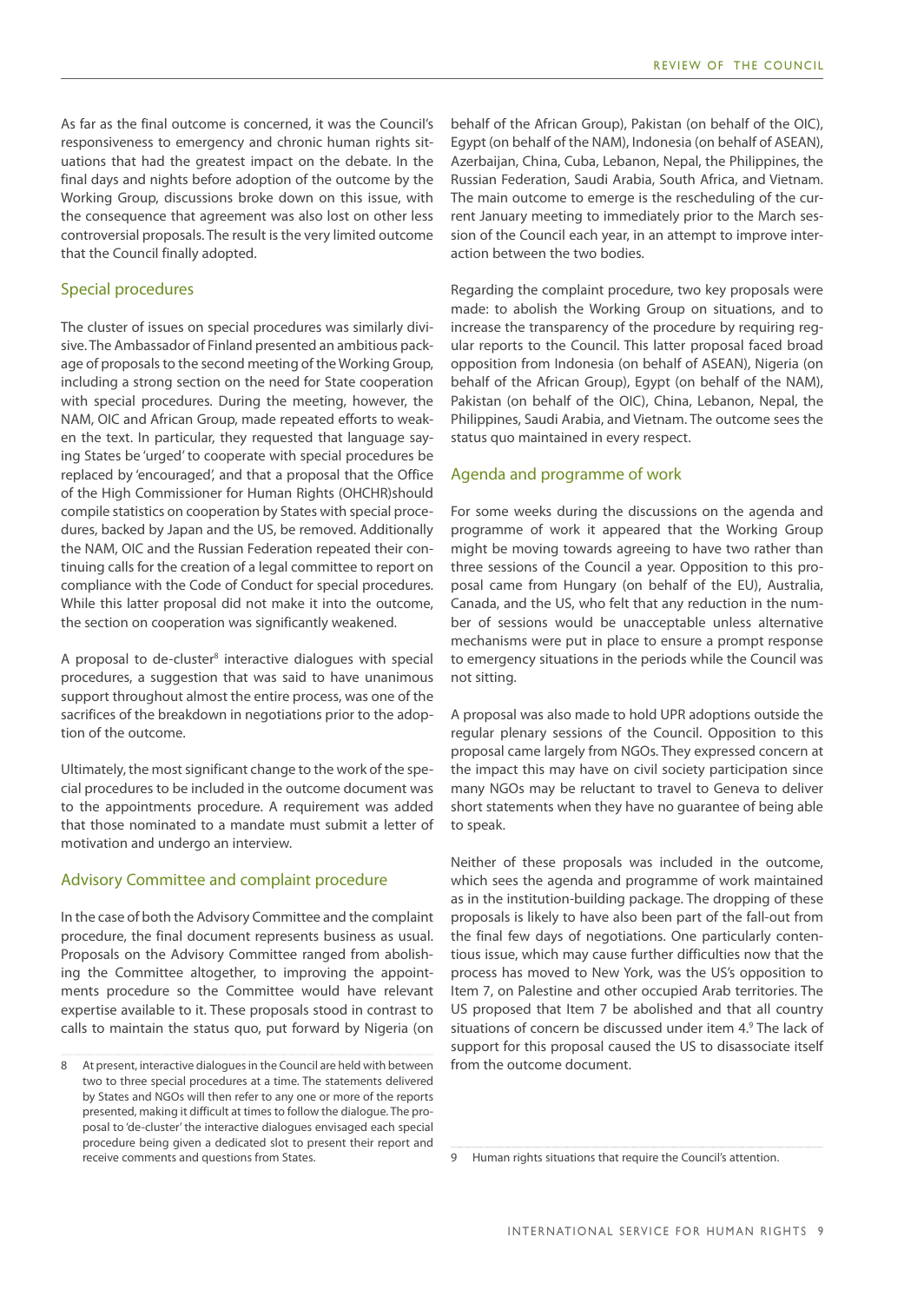#### Other areas of interest

The UPR was one of the most disappointing discussions of the review. Further information can be found in the article on the UPR in this edition of the *Quarterly* [\(p. 11](#page-14-0)).

The issue of reprisals gained a certain degree of prominence during the review process, in particular in the discussions on special procedures facilitated by the Ambassador of Finland. NGOs made efforts to broaden the scope of discussions on this issue and to have it included as a cross-cutting issue in the outcome document. Some States, including Switzerland, the UK, and the US, did pick up on the proposal, however lack of further State support means mention of reprisals remains confined to the context of cooperation with special procedures.

The outcome document also calls on the Council to explore the feasibility of the use of information technology, such as video-conferencing and video-messaging, in order to enhance participation by all stakeholders, including NGOs and NHRIs. A task force, which will also examine issues relating to access of persons with disabilities and the improvement of the Council's secretariat service, will be created to study the issue further and will report to the 19<sup>th</sup> session of the Council. One issue to be addressed by this taskforce in relation to the use of video-conferencing will be the concern raised during the second meeting of the Working Group, by NAM, OIC and African Group, about how to ensure, at a distance, that a person purporting to speak on behalf of an accredited NGO does indeed represent that NGO.

#### THE ADOPTION

The outcome of the review of the work and functioning of the Council was adopted by consensus at the 16<sup>th</sup> session of the Council in March 2011. Many States (including Hungary on behalf of the EU, Nigeria (on behalf of the African Group), Argentina, Brazil, Japan, and Switzerland) expressed dissatisfaction with the outcome. However, only the US disassociated itself from the document. The US's key concern is with the agenda and programme of work of the Council, in particular with Item 7 on the situation in the human rights situation in Palestine and other occupied Arab territories. The US holds that singling out one country situation on the agenda is a severe detraction from the supposed objective and nonselective approach of the Council.

#### THE NEW YORK PROCESS

The review process is continuing in New York, where discussions have focused over the last four months on issues related to the review of the status of the Council.

The General Assembly has held a series of informal meetings on topics including the financing of Council decisions by the General Assembly; the relationship between the Council and the General Assembly, including the reporting lines from the Council to the General Assembly; membership issues, including better respect of membership standards and election procedures set out in General Assembly Resolution 60/251,<sup>10</sup> which established the Council.

The membership issue has proved to be the most divisive topic of the review in New York. Some States<sup>11</sup> argue that election-related issues fall outside of the review mandate of the General Assembly, while many others<sup>12</sup> advocate that the review is an appropriate forum to elaborate how States can best implement the election-related provisions of *Resolution 60/251*. A key proposal in this respect is the call for the establishment of a public 'pledge review' mechanism to improve Council members' accountability for fulfilling pledges and the standards in *Resolution 60/251*, and to encourage candidates that have made a serious and demonstrable commitment to human rights to run for election to the Council.

Following informal consultations with States and NGOs, the co-facilitators (the Ambassador of Liechtenstein and the Ambassador of Morocco) presented a draft paper on 12 April<sup>13</sup> in an informal meeting of the General Assembly. It is expected that States will provide comments on the draft, and more informal consultations will follow. The co-facilitators will convene another meeting to discuss the revised draft on 15 April, after which further consultations and further revisions of the text may take place. They predicted that a final text could be presented to the General Assembly in early May.

At the seventh informal meeting on 24 March, the co-facilitators reiterated their hope that the General Assembly would adopt the text – as a supplement to *Resolution 60/251* – by consensus. It is envisaged that the Geneva outcome will be adopted without amendment as part of the General Assembly resolution. ■

<sup>10</sup> A/RES/60/251, at http://bit.ly/euhYvW.

<sup>11</sup> China, Cuba, Iran, Nicaragua, Non-Aligned Movement (NAM), Philippines, Syria, and Venezuela.

<sup>12</sup> Albania, Australia, Bulgaria, Canada, Chile, Costa Rica, Croatia, EU, Hungary, Israel, Italy, Japan, Republic of Korea, Ireland, Macedonia, Moldova, New Zealand, Norway, Peru, Russia, Sweden, UK, and US. This representation of State positions is accurate at date of publication, but there continues to be movement. Russia's position, for example, appears to be weakening.

<sup>13</sup> A copy of the paper is available at http://bit.ly/f6N3oV.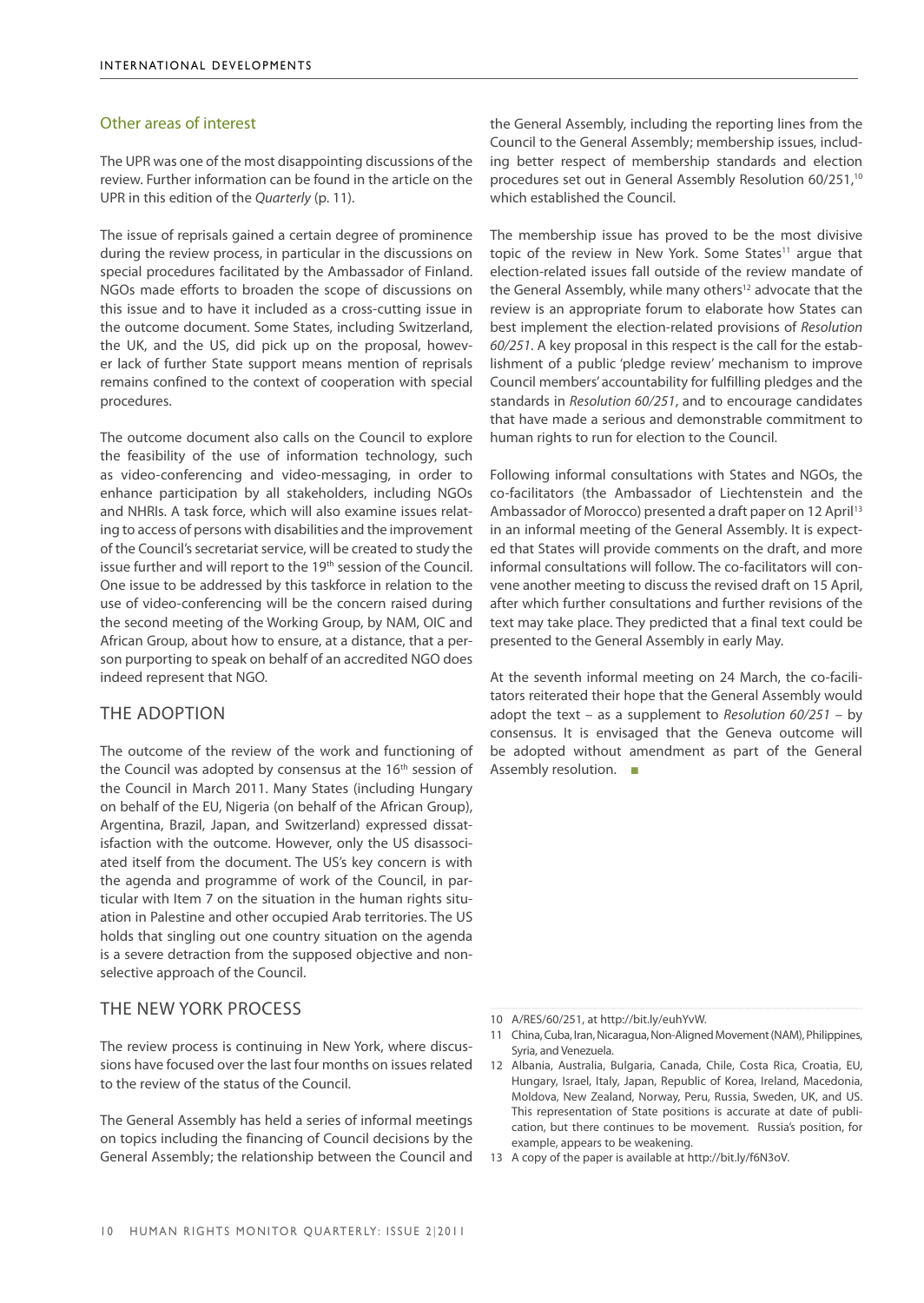## <span id="page-14-0"></span>Universal Periodic Review

10th Session of the UPR – An Overall Positive Outcome



Origami lotus flowers created to represent political prisoners currently held in Myanmar (Brighton Festival 2011, United Kingdom). A recommendation by the Working Group on the Universal Periodic Review (UPR) calling for the immediate release of political prisoners in Myanmar was rejected by the State.

T the Working Group on the UPR held its 10<sup>th</sup> session from 24 January to 4 February 2011, during which 16 States were examined: Australia, Austria, Estonia, Georgia, Mozambique, Myanmar, Namibia, Nauru, Nepal, Niger, Oman, Paraguay, Rwanda, Saint Kitts and Nevis, Saint Lucia, and Sao Tome and Principe.

While mostly free of controversy, the  $10<sup>th</sup>$  session witnessed some instances of tension based mainly on territorial disputes and use of proper UN terminology when referring to States. The former involved disputes between Georgia and the Russian Federation regarding whether or not the human rights situation in Abkhazia and South Ossetia should be discussed during Georgia's review.<sup>1</sup> The latter related to Myanmar's objection to the term 'Burmese delegation' used by the United States. The President of the Human Rights Council (the Council) had already encouraged all delegations to use the term officially recognised by the UN, following the use of 'Burma-Myanmar' by the Czech Republic.

#### ENGAGEMENT BY STATES UNDER REVIEW

Austria brought the largest delegation with 36 representatives, followed by Oman (35) and Myanmar (28), while Sao Tome and Principe and Saint Lucia brought only three and two respectively. High-level representatives, including several foreign ministers, attorney generals and ministers of justice, headed the majority of delegations. Despite the predominance of large delegations with different areas of expertise, questions were often responded to entirely by the head of the delegation, limiting the utility of specialised delegates.<sup>2</sup>

The level of interaction varied across the dialogues with States examined; while some States under review strove to respond to all the questions submitted in advance and raised during the review,<sup>3</sup> others failed to provide thorough responses or even completely ignored the questions posed. Oman, for instance, avoided responding to questions on the death penalty and the rights of lesbian, gay, bisexual, transgender and intersex (LGBTI) persons. In a similar vein, Nepal avoided answering questions regarding future steps to ratify the Optional Protocol to the *Convention Against Torture*, the *Convention on Enforced Disappearances*, and the *Convention on the Status of Refugees.* Moreover, in response to multiple concerns raised over the existing culture of impunity, the delegation claimed that 'there is no systematic torture in Nepal'. The delegation of Myanmar, following extensive criticism of its grave human rights record, called upon the international community to also take positive steps into account and to respond 'with encouragement, support and understanding'.

<sup>1</sup> In a similar vein, during its intervention at Saint Lucia's review, China complained about the reference made earlier by Saint Lucia to Taiwan as a country.

<sup>2</sup> During the reviews of Austria and Oman, it was only the head of the delegation who spoke. Delegation members were more involved during the reviews of Georgia, Myanmar, Australia, and Paraguay.

Austria acknowledged all the comments made and the questions raised during its review. Austria is currently seeking membership of the Council for the period 2011 to 2014.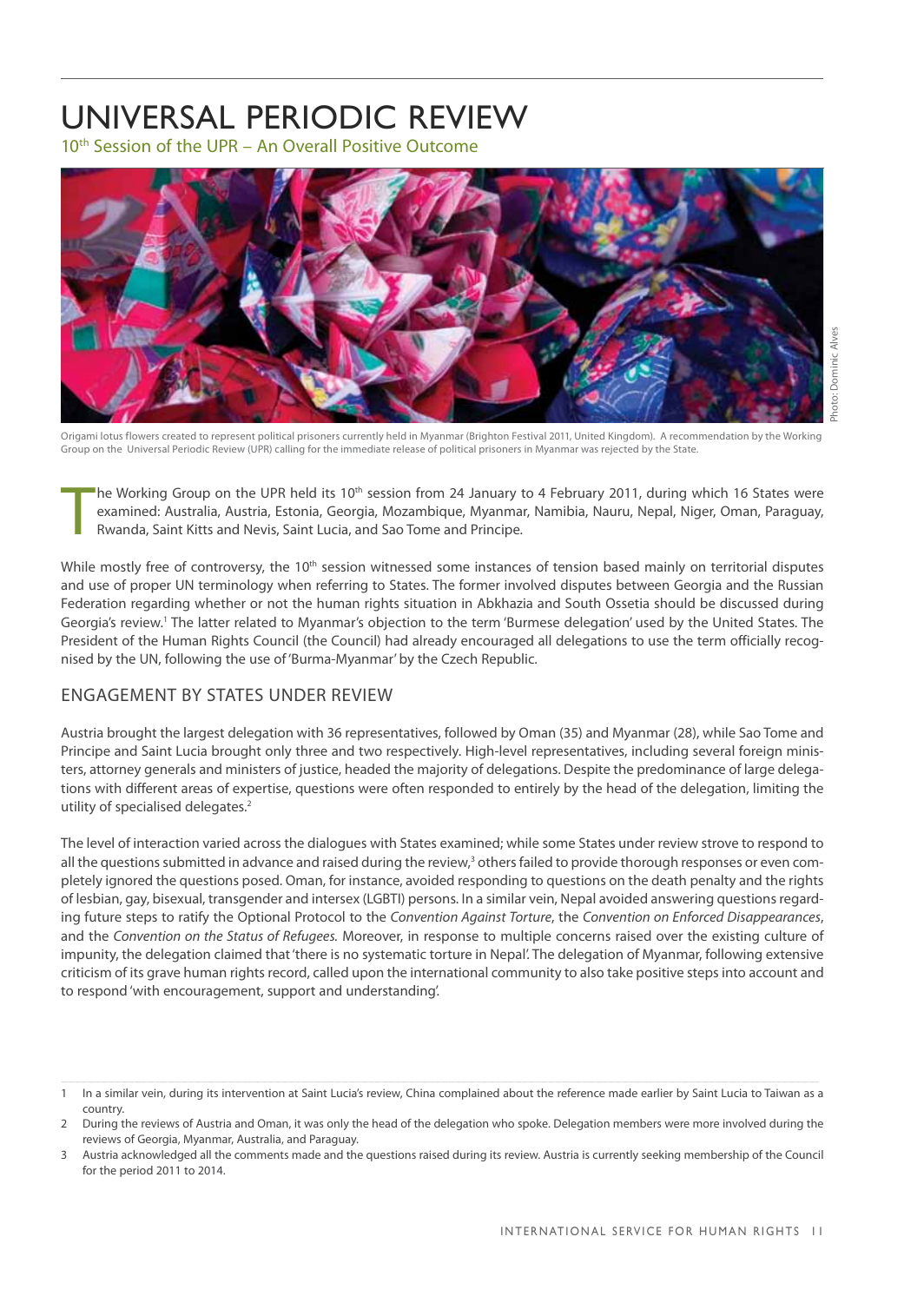#### HIGH LEVEL OF INTEREST IN THE WORKING **GROUP**

The level of State engagement remained high, with 718 interventions made by 127 States during the 10<sup>th</sup> session.<sup>4</sup> Seven States intervened in all of the 16 reviews.<sup>5</sup> The majority of the States (83 percent) spoke more than once and 32 percent spoke during more than half of the reviews. The number of States submitting written questions in advance increased slightly for the 10<sup>th</sup> session. Eighteen States, the majority of which were European as already observed at previous sessions, submitted 106 questions in advance.<sup>6</sup>

For some reviews, there was very active participation by 'friendly States'. During the review of Oman, for example, more than half of the participating States belonged to the Organisation of the Islamic Conference (OIC),<sup>7</sup> most of whom either praised the areas of progress or simply encouraged the continuation of measures already undertaken. In addition to these attempts at filibustering, the length of speakers' lists continued to remain largely dependent upon the profile of the State examined. While countries such as Austria, Australia, Myanmar, and Nepal benefitted from the highest levels of engagement by other States, smaller States continued to see limited participation, with the reviews ending one hour earlier than the allocated three hours.

Common issues were raised during all reviews despite the particularities of the States examined: numerous calls for ratifying and/or implementing core international human rights treaties (all States examined), discrimination against minorities and ethnic groups, excessive use of force by public officials and the persistence of a culture of impunity,<sup>8</sup> over-crowded detention centres,<sup>9</sup> the death penalty,<sup>10</sup> and restrictions on freedom of expression including harassment of journalists and human rights defenders.11 Other concerns raised included LGBTI rights,<sup>12</sup> the lack of comprehensive legislation on human rights

- 4 The 10<sup>th</sup> session witnessed a higher level of State participation compared to the 9<sup>th</sup> session, in which 643 interventions were made by 115 States. Myanmar received the largest number of State interventions (57), followed by Nepal (55), Austria and Georgia (each 54), and Australia (53). By contrast, the review of Nauru had the lowest number of interventions (30) followed by Sao Tome and Principe (31).
- 5 Canada, China, France, Germany, Sweden, UK, and USA.
- 6 Canada, Czech Republic, Denmark, France, Germany, Ireland, Japan, Latvia, Lithuania, Maldives, Netherlands, New Zealand, Norway, Russian Federation, Slovenia, Sweden, Switzerland, and the UK. Sweden submitted written questions to all the 16 States under review, followed by Netherlands (12), Czech Republic, Denmark, and Germany (each 11). Myanmar received the largest number of submissions (13), followed by Nepal (11), and Austria and Oman (seven each).
- 7 Twenty-six out of 51 participating States during the review.
- 8 Austria, Estonia, Georgia, Mozambique, Myanmar, Namibia, Nepal, Niger, Paraguay, Saint Lucia, Sao Tome and Principe.
- 9 Australia, Georgia, Mozambique, Namibia, Paraguay, and Rwanda.
- 10 Myanmar, Niger, Oman, and Saint Lucia.
- 11 Georgia, Myanmar, Namibia, Nauru, Nepal, Oman, Rwanda. The Genocide Ideology Law in Rwanda was criticized for limiting freedom of expression.
- 12 Austria, Namibia, Oman, Saint Lucia. Austria was criticised over inequalities concerning family rights i.e. limiting the right to adopt a child to heterosexual couples.

protection,<sup>13</sup> hate speeches by politicians against Muslims and other minorities,<sup>14</sup> harmful traditional practices against women and girls,<sup>15</sup> de facto discrimination against women,<sup>16</sup> widespread violence against children including sexual violence,<sup>17</sup> and recruitment of children under 15 years old by the army.<sup>18</sup>

#### NGO ENGAGEMENT IN THE UPR PROCESS

A total number of 161 stakeholder submissions were made, with Myanmar attracting the most (24) and Sao Tome and Principe the least (two). In terms of side events, a number of international and national non-governmental organisation (NGOs) hosted meetings on Estonia, Mozambique, Myanmar, Nepal, and Rwanda prior to their reviews. Moreover, several briefing sessions by the Australian NGO coalition – representing 70 human rights organisations – and the Australian Human Rights Commission were held ahead of Australia's review. Representatives from the Burma Forum on the UPR, a coalition of 14 human rights and civil society organisations, held a public event immediately after Myanmar's review, expressing disappointment with the delegation's categorical denial of ongoing State-orchestrated human rights violations and with the approval of Myanmar's November elections by members of the Association of Southeast Asian Nations (ASEAN).

#### OUTCOMES AND RECOMMENDATIONS

The number of recommendations ranged from 73 (Rwanda) to 190 (Myanmar), with an average number of 131 recommendations per review.19 Small States continued to receive fewer recommendations.20 Reflecting the higher level of participation by 'friendly States' in some reviews, the number of relatively weak recommendations made by these States was also higher. During the review of Oman, for example, OIC members made 45 percent of the recommendations.

State responses to recommendations were marked by significant disparity. Australia, Nauru and Saint Lucia left all recommendations pending until the 17<sup>th</sup> session of the Council in June 2011. While Sao Tome and Principe accepted the majority of recommendations and rejected none,<sup>21</sup> Myanmar, Estonia and Nepal had the highest rate of rejected recommendations.<sup>22</sup> Among the recommendations rejected by Myanmar were calls

- 14 Australia and Austria.
- 15 Mozambique and Niger.
- 16 Oman and Rwanda.
- 17 Namibia, and Sao Tome and Principe.
- 18 Myanmar and Rwanda.
- 19 A total of 2094 recommendations were made during the 10<sup>th</sup> session. States receiving an above-average number of recommendations were: Nepal (135), Australia (145), Austria (161), Georgia (163), Oman (166), Mozambique (169), and Myanmar (190).
- 20 Sao Tome and Principe (82), Nauru (102), Niger (112), Saint Kitts and Nevis (113), and Saint Lucia (116).
- 21 Sao Tome and Principe accepted 72 out of 82 recommendations.
- 22 Myanmar rejected 70 of 190, Estonia 20 of 124, and Nepal 15 of 135 recommendations.

<sup>13</sup> Australia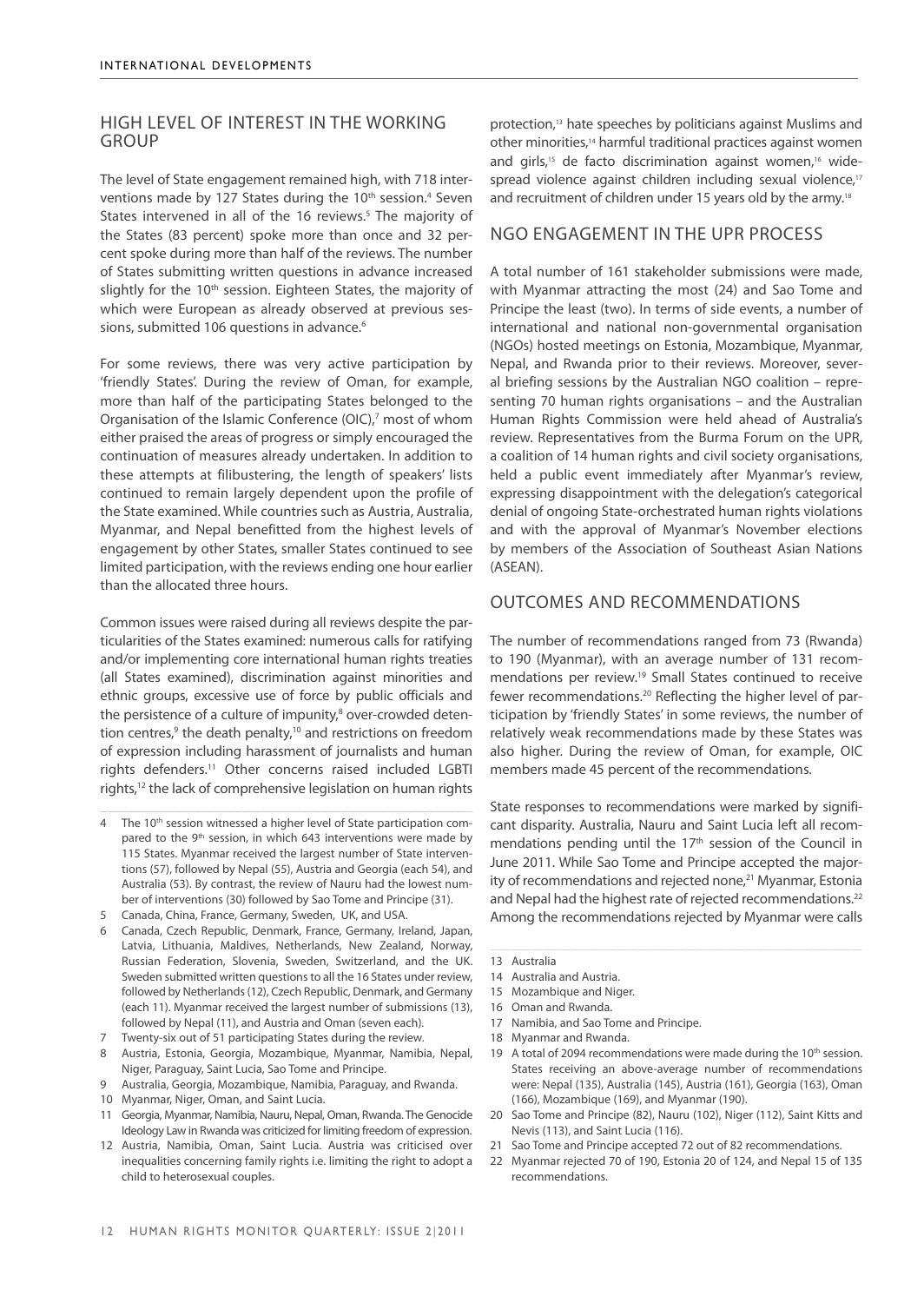for the immediate release of 2,200 political prisoners, and for renewed cooperation with the International Committee of the Red Cross (ICRC).<sup>23</sup> Estonia rejected the majority of recommendations calling for the ratification of the *International Convention on the Protection of All Migrant Workers and Members of their Families* (CMW), as well as those calling for the recognition of same-sex partnerships. Nepal rejected multiple recommendations on amending legal provisions that grant immunity to State officials for acts of torture, arguing that neither such legal provisions nor any systematic torture exist. In addition, Nepal rejected the recommendations contained in OHCHR's 2010 report on extrajudicial killings in the Terai region, indicating it objects to the report in its entirety.

Reasons cited for not accepting recommendations varied between States. Small States<sup>24</sup> pointed to financial and capacity constraints as the main reason for not becoming party to additional human rights treaties. On the other hand, as many States have argued before, Australia maintained that it only joins treaties once the necessary legislation is in place. Austria defended its reservations to some international conventions as a means to harmonise its international obligations. Moreover, it stated that it has no intention to ratify CMW, as it considers the Convention to be in contradiction with other international obligations. Certain States used 'public opinion' as a pretext for not accepting certain recommendations (on the decriminalisation of homosexuality in Mozambique and the abolishment of the death penalty in Saint Lucia).

Similar to previous sessions, many recommendations were considered by the States examined to be either 'already implemented' or 'in the process of implementation'.<sup>25</sup> Rwanda rejected several recommendations, considering them 'either inapplicable or irrelevant'. The validity of these claims remained questionable in some cases. For instance, while Rwanda maintained that steps are already being taken to ensure journalists are neither harassed nor intimidated, concerns were raised by some delegations about threats to and murders of journalists. While countries including Mozambique, Myanmar, and Nepal claimed to have already undertaken sufficient measures to combat impunity and extrajudicial killings, numerous concerns were raised over the persistence of such issues in the States examined.

Despite the rejection of several recommendations, the majority of States under review made good use of the process by accepting most recommendations. A critical examination by the State under review of its own human rights record and the acceptance of constructive guidance by its peers constitute

key elements of the UPR process. However, follow-up to and implementation of recommendations is equally important, as it leads to the concrete realisation of the UPR's ultimate goal of improving the human rights situation on the ground. While implementation remains the main responsibility of the respective governments, civil society organisations and other relevant stakeholders play an important role both in promoting and supporting this implementation. This is also recognised in the outcome of the five-year review of the Council's work and functioning, which encourages all stakeholders to include information on implementation in their submissions for the second cycle.26 With the UPR approaching the end of its first cycle, States, national human rights institutions and NGOs will need to shift their focus to develop concrete assessments of the level of implementation of previous UPR recommendations.

#### The UPR and the Review of the Human Rights Council

The outcome of the review of the work and functioning of the Human Rights Council (the Council)<sup>27</sup> was adopted at the Council's 16<sup>th</sup> session. While the outcome as a whole was disappointing, the UPR in some ways epitomises the missed opportunity represented by the review.

Many interesting and practical suggestions relating to the UPR were presented during the first meeting of the Working Group, including appointing a legal expert to ensure recommendations made are in accordance with international human rights law, having the High Commissioner verbally present the compilation report and the stakeholders report from OHCHR, and making midterm reporting and the submission of implementation plans compulsory. None of these made it into the outcome document. Instead States are merely 'encouraged' to submit midterm reports and implementation plans.

Those proposals that were included in the outcome document are mostly technical in nature, including an extension of the cycle from four years to four and a half years. There will also be an extension of the time allocated for each State review (specific modalities to be decided at the 17<sup>th</sup> session of the Council) and a solution to the problem of the speakers' list, ensuring that all States that want to speak during a State review are able to do so.

There was however one significant gain for national human rights institutions (NHRIs), perhaps the only really new element of the entire outcome. This is that any 'A-status'<sup>28</sup> NHRI of the country being reviewed will now be able to speak immediately after the State under review. ■

<sup>23</sup> The delegation mentioned that the so-called 'political prisoners' are in prison for having breached the law and not for their political opinions. In addition, the delegation claimed that despite the absence of an MOU between ICRC and the Government, ICRC made 406 visits to camps and prisons between 1999 and 2005.

<sup>24</sup> Nauru, Saint Kitts and Nevis, and Sao Tome and Principe.

<sup>25</sup> Mozambique considered 92 of the recommendations to have been already implemented, or in the process of implementation; Paraguay 73, Rwanda 35, and Nepal 28.

<sup>26</sup> See<http://bit.ly/gnNa5T> and the article on the review of the Council on [p. 7](#page-10-0) of this publication.

<sup>27</sup> For more information see the article on the Review of the Council on [p. 7](#page-10-0).

<sup>28</sup> As assessed by the International Coordinating Committee of NHRIs.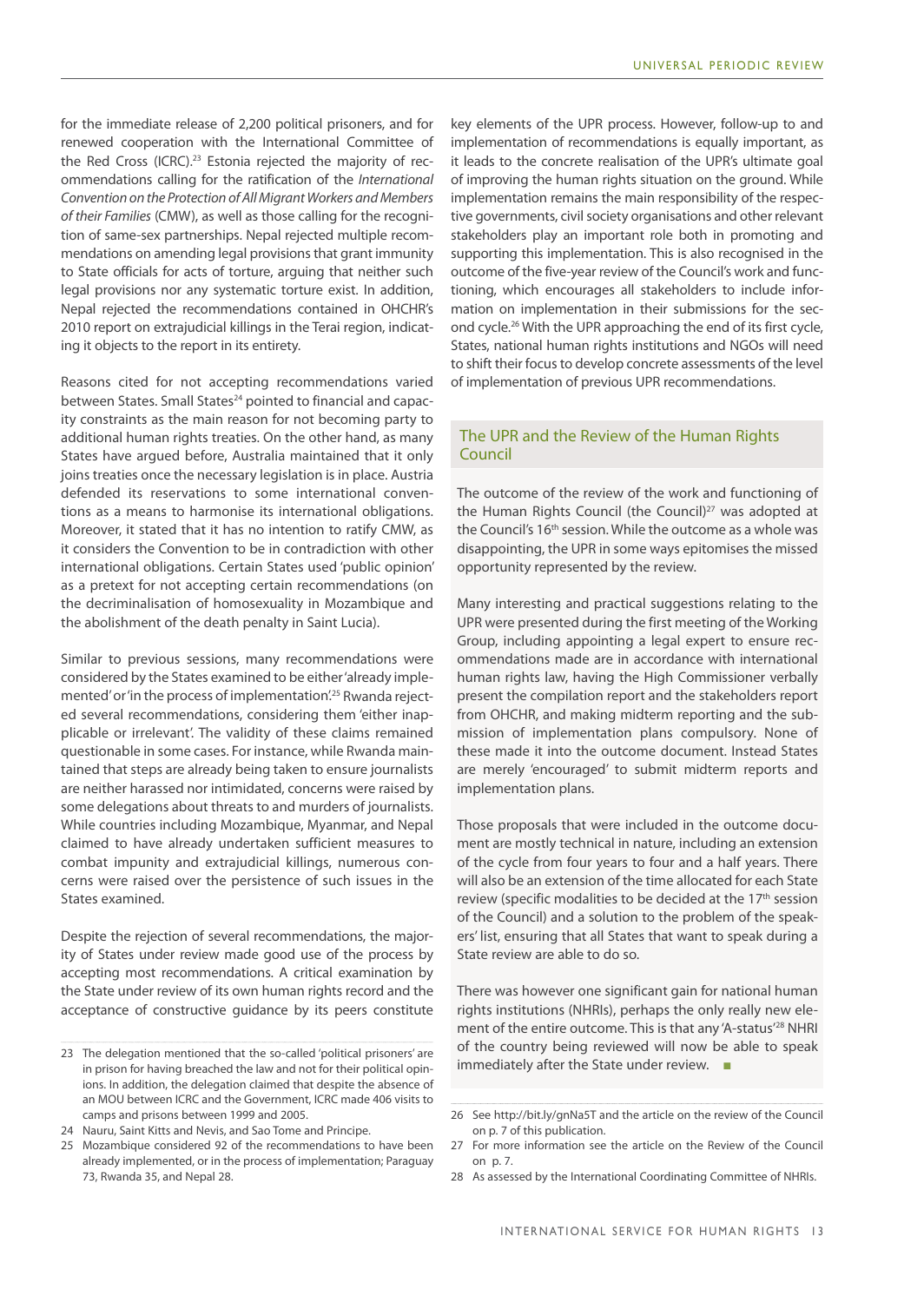### <span id="page-17-0"></span>Committee on the Elimination of Discrimination against Women

New Chair elected; reviews of Bangladesh, Belarus, Israel, Kenya, Liechtenstein, South Africa, and Sri Lanka



The Committee on the Elimination of Discrimination Against Women (the Committee) held its 48<sup>th</sup> session in Geneva from<br>17 January to 4 February 2011. It considered the reports of seven State parties to the Convention on t <sup>t</sup>he Committee on the Elimination of Discrimination Against Women (the Committee) held its 48<sup>th</sup> session in Geneva from 17 January to 4 February 2011. It considered the reports of seven State parties to the *Convention on the Elimination of All Forms of Discrimination Against Women* (the Convention): Bangladesh, Belarus, Israel, Kenya, Liechtenstein, South Africa, to South Africa with 16.

In general, the delegations did not stray far from their well-prepared statements and, despite asserting their willingness to cooperate and participate in an open dialogue with the Committee, they tended to respond to questions selectively, avoiding certain topics and issues. Furthermore, the information provided was of varying quality and reliability.1

The Committee raised a diverse array of issues but, despite often vague or otherwise inadequate responses by delegations, Committee members did not in general pose follow-up questions (with the exception of the subject of the application of the Convention and other international human rights instruments in the Israeli-occupied Palestinian territories).

Among the most active Committee members were Mr Niklas Bruun, Ms Nicolce Ameline, Ms Ruth Halperin-Kaddari, Ms Dubravka Simonovic, and Ms Meriem Belmihoub-Zerdani. Mr Bruun, Ms Ameline and Ms Halperin-Kaddari made pointed interventions and did not shy away from more controversial topics. This was the first session for five members,<sup>2</sup> all of whom kept a low profile. The Committee also elected a new Chairperson, Ms Silvia Pimentel, who took over from Ms Naéla Gabr.

#### NGO participation

Non-governmental organisations (NGOs) submitted between five and ten reports for each State examined<sup>3</sup> and several NGO representatives briefed the Committee during the session. In accordance with the Committee's practice, these briefings took place on the Monday of the week of the relevant review. The Committee appeared receptive to the issues raised and, during the reviews, highlighted many of the key issues raised by NGOs.<sup>4</sup>

Notably, during the review of Belarus the Committee expressed its concern about the issue of reprisals, which had been raised by NGO representatives. Mr Niklas Bruun said organisations attending the review of Belarus should not face any negative consequences once they return home. While the Committee, in its concluding observations, was clear on the need to 'create an enabling environment and ensure adequate funding opportunities for women associations' and recommended

<sup>1</sup> During the review of Belarus, Ms Olinda Bareiro-Bobadilla noted that the information offered by the delegation concerning women's participation in the economic and social sphere was not comprehensive enough. She asked the delegation to, in future, provide this information in the form of percentages.

<sup>2</sup> New members: Ms Ayse Feride Acar (Turkey); Ms Olinda Bareiro-Bobadilla (Paraguay); Ms Ismat Jahan (Bangladesh); Ms Maria Helena Lopes de Jesus Pires (Timor Leste); Ms Patricia Schulz (Switzerland).

<sup>3</sup> Bangladesh: 6; Belarus: 6; Israel: 9; Kenya: 7; Liechtenstein: 5; Sri Lanka: 8; South Africa: 10.

Particularly during the reviews of Belarus, South Africa, and Israel.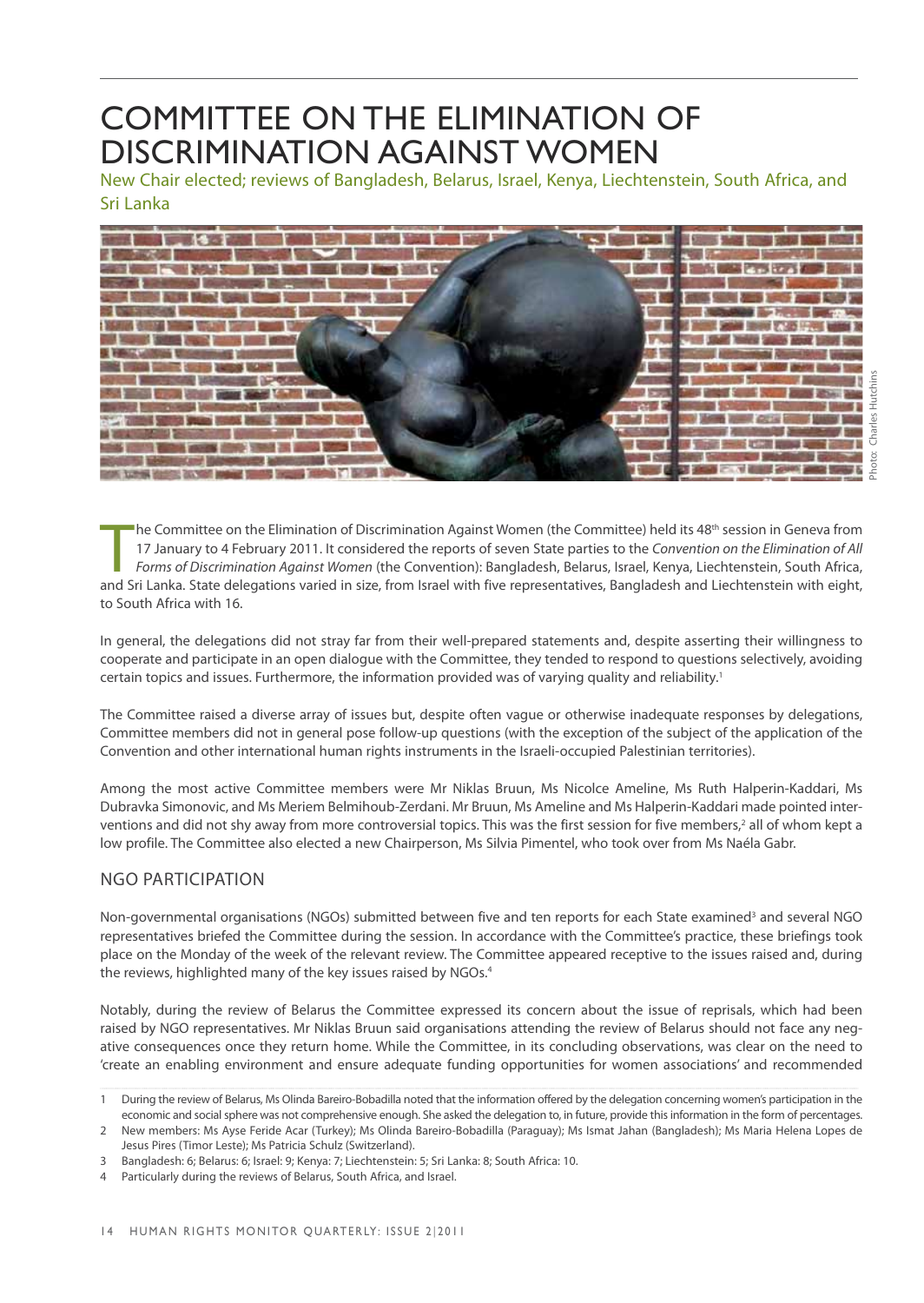the de-criminalisation of 'participation in activities of unregistered public associations', it did not issue specific recommendations against reprisals. Other treaty bodies, such as the Committee Against Torture (CAT), have responded more directly to cases of actual or feared reprisals. In the case of Ecuador, for instance, CAT has asked the State to follow up within one year on protection afforded to those combating torture, which presumably includes organisations submitting information to the UN.

#### MAIN THEMES

#### Integration of the Convention in the domestic legal system

South Africa faced criticism from the Committee for failing to include in its Constitution or relevant legislation a definition of discrimination that is in accordance with the Convention. The delegation responded openly by acknowledging this problem but did not give any commitment to follow it up.

The lack of information on the application of the Convention by national courts, and the unsatisfactory nature of that application where information is available, was raised by the Committee during several reviews. It requested more information from Belarus with respect to this issue. Committee members also questioned whether national legislation was being amended in line with the Convention. The delegation responded that the nature of the legislative process in the country means it will take time for amendments to come into effect. Bangladesh was requested to take steps to ensure the decisions of its courts respect the Convention, particularly with respect to family law.

Kenya was condemned for its slow implementation of laws for the promotion of the rights of women in line with the Convention. The delegation responded defensively, repeatedly claiming that women's rights are protected under the new 2010 Constitution, which touches on all areas of the Convention.

The withdrawal of reservations to the Convention was an important issue in many reviews. Several members of the Committee asked that Bangladesh consider removing its reservations on articles  $2<sup>5</sup>$  and  $16(1)(c)$ .<sup>6</sup> The delegation responded by stating its commitment to the full implementation of the Convention but reiterated there may be difficulties with the withdrawal of the reservation on this article. Israel

was criticised for reservations on articles 16 and  $7(b)^7$  of the Convention. The Committee asserted that these reservations, in particular on article 16, one of the core articles of the Convention, block the full implementation of the Convention. The delegation responded that the State has no intention of removing these reservations, and rejected the Committee's recommendation to ratify the Optional Protocol (allowing for individual complaints to the Committee).

#### Violence against women

The issue of the stereotyping of women and its contribution to violence and lack of access to justice was raised in the reviews of several countries. In Belarus, stereotyping was said by the Committee to contribute to most 'minor' crimes being committed against women. The delegation did not provide a direct response, instead claiming that for serious crimes such as murder, women form a minority of victims.<sup>8</sup> The delegation blamed the high rate of alcoholism in the male population for the high level of domestic violence against women. The Committee did not follow up on this statement.

For South Africa, the Committee pointed to tradition as the root of many stereotypes, particularly in rural areas, where women are considered exclusively responsible for childcare, and are seen as objects for curing diseases such as AIDS (resulting in many cases of rape). It also highlighted the significant levels of violence against women, including sexual harassment of girls on their way to school. The Committee cited a recent survey in South Africa that revealed the need for public education around violence against women, as many college students believed that sexually violent conduct with someone you know does not constitute rape.

Problems identified by the Committee in relation to Bangladesh included acid attacks on women, the wide acceptance of marital beating, and the lack of recognition in law of marital rape. The delegation responded that the rate of acid attacks had decreased since the introduction of the Acid Control Act in 2002. The Committee pointed out, however, that only a fraction of cases are reported. Responding to the Committee's claim that the rate of violence against women had increased overall, the delegation suggested this may be due to better reporting of cases, and the fact that women no longer remain at home and are therefore more exposed to violence. They reaffirmed the Government's zero-tolerance policy on violence against women. Despite the unhelpful nature of this response, the Committee failed to question further.

Finally, for Sri Lanka, the Committee identified the need for better implementation of legal provisions on domestic violence, including the Domestic Violence Act of 2005. It also pointed to information received on the lack of government

<sup>5</sup> Article 2 is a core article of the Convention requiring States to take measures to end discrimination against women. Bangladesh issued a reservation on the account that article 2 conflicts with Sharia law. Several other State parties objected to this reservation as being against the object and purpose of the treaty. See <http://bit.ly/h787cs> for more information on these reservations and <http://bit.ly/f4j4pE> on core obligations under article 2.

<sup>6</sup> Article 16 aims at eliminating discrimination against women in relation to marriage and the family, and paragraph (1)(c) emphasises the equality of women and men with regards to their rights and responsibilities during, and at the dissolution of, marriage.

Article 7(b) deals with the participation in political and public life.

<sup>8</sup> According to statistics from the Government of Belarus, 57 of 199 reported murder cases in 2010 were of women.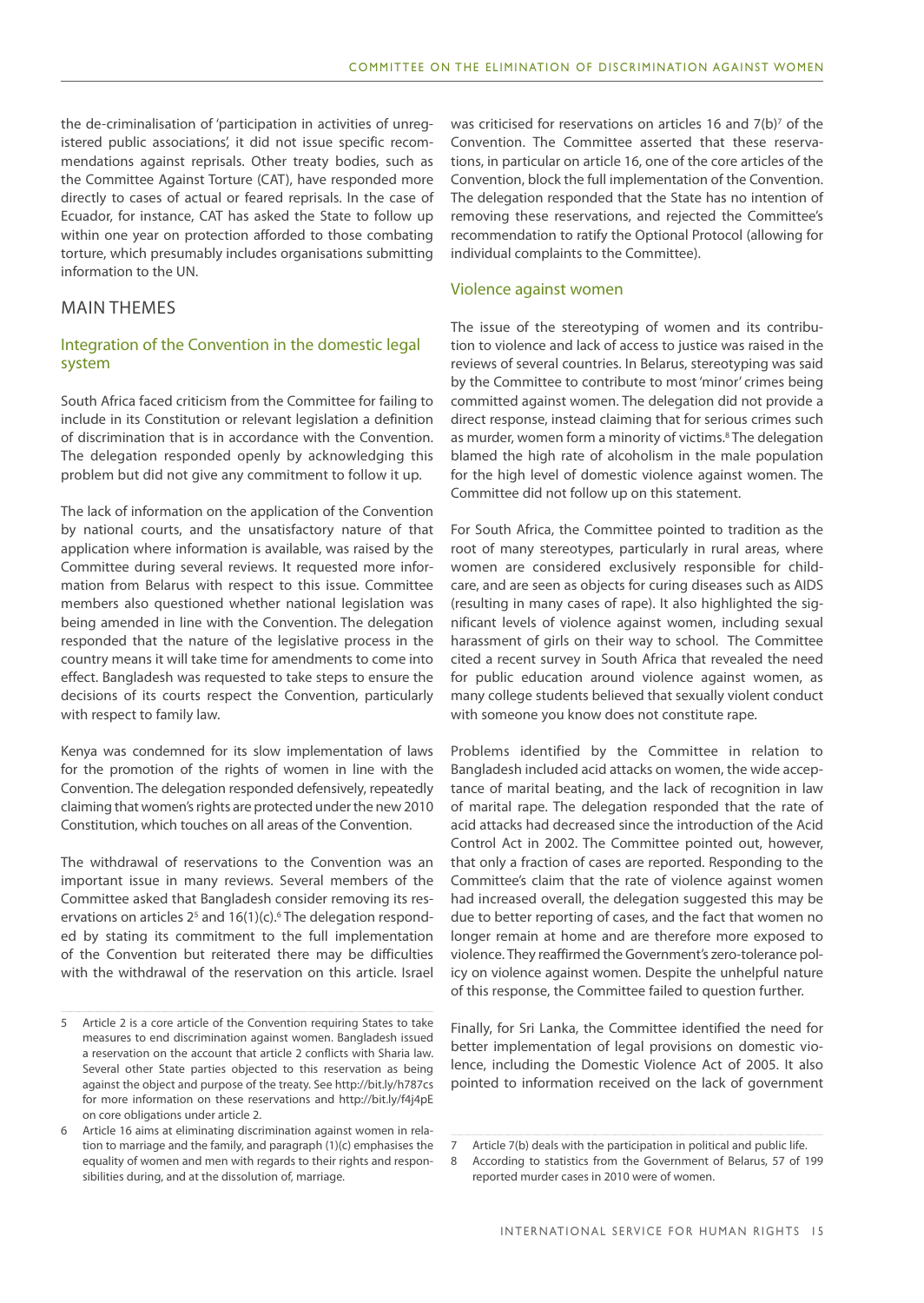shelters for victims of domestic violence, which it seemed to see as a way of giving better effect to existing legal provisions.

#### Questions across the board in relation to healthcare

The impact of traditional stereotypes on women's health in South Africa, including the persistence of forced virginity tests, inadequate measures to address domestic and sexual violence, lack of abortion facilities, and female genital mutilation (FGM), was of concern to the Committee. The delegation argued that FGM was practiced only by immigrants, but gave no information as to how it intended to address the problem.

The Committee welcomed the fact that Israel provided information on Bedouin women, something it had failed to do in previous reviews. However the continuing discrepancy between Arab and Jewish populations in terms of infant mortality and life expectancy was highlighted. The delegation responded that it had taken steps to address infant mortality, such as by making efforts to ensure pregnant women have physical access to healthcare, despite roadblocks for example, but women chose not to access those services.<sup>9</sup>

The delegation of Belarus presented a glowing report of the healthcare situation for women, including an increase in funds allocated from the Government's budget, free condoms and HIV/AIDS tests, longer maternity leave, and a low child mortality rate. NGO alternative reports offered a different picture, according to which many healthcare problems for women worsened during the period 2007-2010.10 Unfortunately, the Committee did not raise these discrepancies with the delegation.

The Committee criticised Bangladesh for lack of data on the health of women. It called such information 'essential' if the high mortality rate of women is to be tackled, and considered the information provided in the State report 'irrelevant'. Committee members expressed concerns about access to pre-natal health care and asked whether there were plans to increase the healthcare budget. The delegation responded that resources were limited and, unfortunately, the State had to prioritise some areas over others.

Liechtenstein was criticised for retaining penal provisions for abortion, contrary to previous recommendations by the Committee. It was pointed out that there was also a failure to provide free contraception. The Committee regretted that the report did not include specific information on the health of women, and requested data disaggregated by sex.

#### Mixed success on education and employment

The Committee expressed concern about the high unemployment rates amongst women, particularly migrant workers, in Sri Lanka. Women dominate the informal labour market, but there are inadequate protections in this sector, including for disabled women, and a lack of respect for 'equal pay for equal work' (despite the ratification of relevant International Labour Organization (ILO) conventions).

The delegation of Kenya reported that initiatives undertaken by the Government and civil society are producing positive results, for example primary school enrolment has increased to 93 percent for girls, and there has been an increase in university enrolment, although there are still twice as many men at university as women. Women represent 34 percent of Government employees; however, the Committee noted that the majority of women employees in local authorities are low-level.

The Committee expressed concern about the large pay gap between men and women in Israel (despite the ratification of relevant ILO conventions), and gender segregation in the labour market, with women working mostly part-time jobs.

The Committee referenced NGO reports when questioning the delegation of Belarus about high unemployment rates amongst women. The delegation responded that the rate had been reduced from 60 percent five years ago to 20 percent currently. These figures were contradicted by NGOs during the briefing prior to the review. Questioned further, the delegation became even more defensive, claiming there was no unemployment problem and that there were more jobs than people to fill them.

There was criticism of Bangladesh's failure to provide statistical information on employment. The Committee noted that according to ILO reports, the principle of equal wage for equal value is recognised, but the narrow definition of 'wage' was considered problematic and created discrimination.

The Committee referenced Liechtenstein's universal periodic review (UPR) of 2008, when the issue of the rights of female migrant workers was raised. However, the reference to the UPR remained vague and made little attempt to raise specific recommendations or State commitments. The Committee regretted that there was no further information on migrant workers in the State report. The high number of women working part-time jobs was also raised. The delegation claimed this was due to women's desire to reconcile work with family obligations, which the Committee seemed to accept as an adequate explanation. The delegation also stated that the lower level of education that older women tended to have explained why they had a harder time finding either full- or part-time employment.

#### OTHER DEVELOPMENTS

During the review of Israel, a recurring concern was the delegation's failure to accept the applicability of the Convention in the occupied Palestinian territories (OPT). The Committee emphasised that the obligations assumed under

<sup>9</sup> See also the OHCHR report on Palestinian women giving birth at Israeli checkpoints, available at <http://bit.ly/f7BbMV>.

<sup>10</sup> Alternative report on Belarus, at<http://bit.ly/ekJU7B>.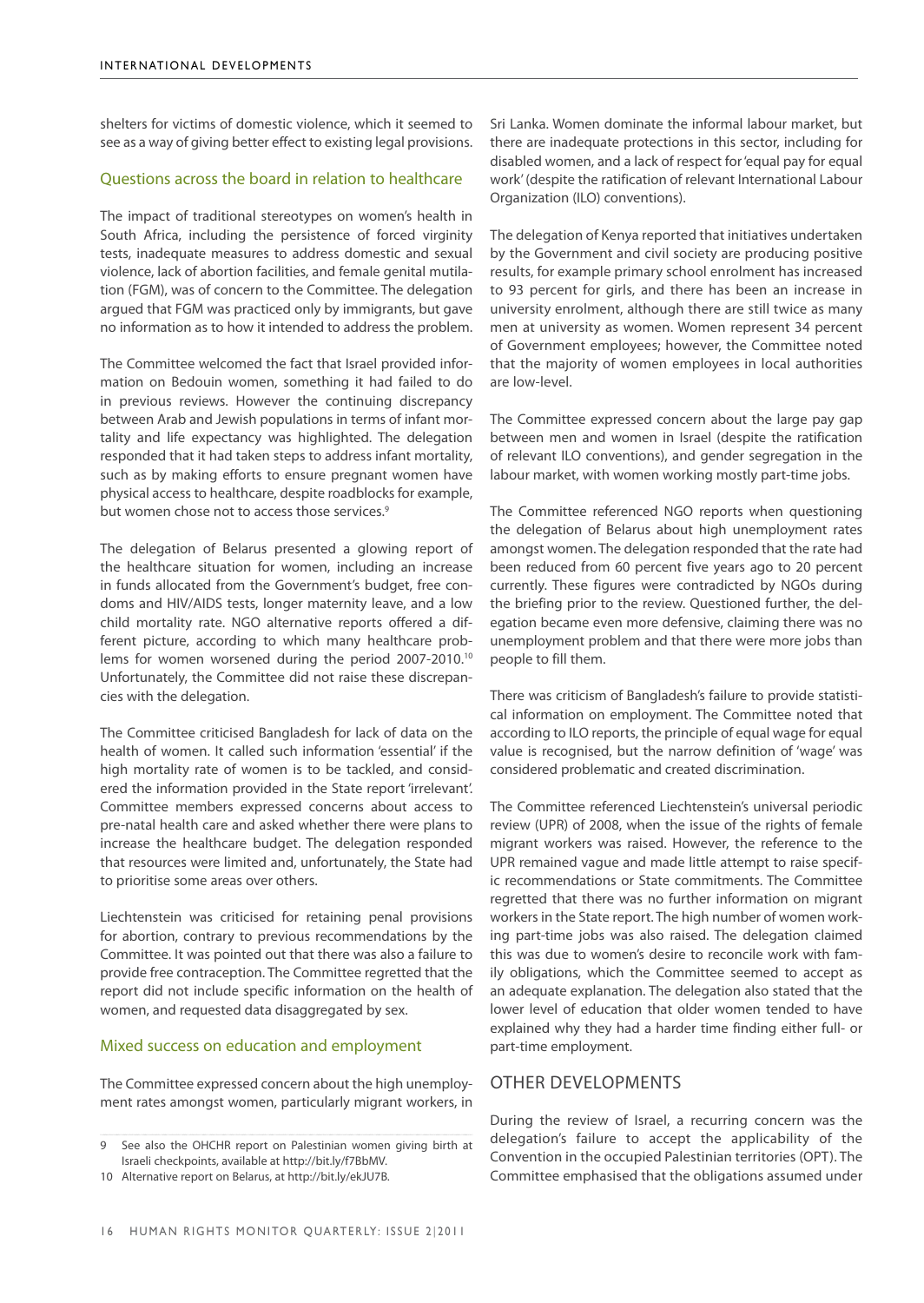the Convention do not cease in times of conflict. As it has argued many times before, Israel said it has no effective control in the OPT and therefore cannot impose its jurisdiction on these territories.

With respect to Belarus, the Committee noted that the right to freedom of assembly is limited through national legislation and regulations.11 Indicative of this was the 'liquidation' of Belarus's only women's political party 'Nadzieja' in 2007. The Committee emphasised that this contravenes international human rights obligations. The head of the Belarusian delegation, Ms Shchotkina responded that 'there can be no problem with political parties in Belarus, it is simply not possible'. Ms Shchotkina went on to explain that if a political party, NGO, or NHRI breaks the law, then it would have to be liquidated in order for the rule of law to be maintained.<sup>12</sup>

The Committee noted that the criminalisation of same-sex relations in Sri Lanka, and the lack of protection against violence (in particular, corrective rape) for lesbians in South Africa (despite constitutional provisions against discrimination on the basis of sexual orientation) are not in line with the Convention. Neither delegation offered a response to these points.

#### Draft General Recommendations

The Committee continued its work on the joint general recommendation on harmful traditional practices<sup>13</sup> with the Committee on the Rights of the Child and met with that committee and its working group during the session. The recommendation will highlight harmful practices including FGM, forced marriage, and child marriage with a view towards eliminating these problems. The joint nature of this recommendation is in line with efforts to intensify coordination between treaty bodies. While some other treaty bodies have displayed resistance towards joint general comments (as they are referred to in other treaty bodies) the Committee has made particular efforts to seek out opportunities for collaboration.

The Committee also further elaborated its draft general recommendation on the economic consequences of marriage and its dissolution.<sup>14</sup> It hopes to adopt this recommendation by the end of 2011.

- 11 According to the civil society report by Belarus's *Women's Independent Democratic Movement*, at least three women are being detained as political prisoners in Belarus.
- 12 The head of the delegation said the liquidation of 'Nadzieja' was based on specific information and clear proof after issuing multiple warnings to the party and 'there has been no interference or distortion of any kind and if anyone has suggested that this was the case then that is unethical and wrong'.
- 13 General recommendations elaborate the Committee's interpretation of articles or themes in the Convention. They are often developed by the Committee to direct States' attention to issues of pressing concern. The Committee decided to work on a joint general recommendation on harmful traditional practices at its 47<sup>th</sup> session, in October 2010.
- 14 The Committee began work on this draft general recommendation at its 42<sup>nd</sup> session in October 2008.

Members were appointed by the Committee to a working group that will draft a general recommendation on women in situations of armed conflict. The Committee made the decision to develop this new general recommendation at its 47<sup>th</sup> session in October 2010. It will focus on the disproportionate and unique impact of armed conflict on women, in particular the gender-based violence that often accompanies armed conflicts. The general recommendation will highlight the need for women to play an active role in the promotion of peace, security, and reconstruction. As an initial stage, and in order to gather ideas for inclusion in the general recommendation, the Committee will hold a half-day general discussion and exchange of views on women in armed conflict and post-conflict situations in an open meeting at its 49<sup>th</sup> session in New York.

The Committee also decided to elaborate a draft general recommendation on access to justice. The decision reflects the fact that women face difficulties in accessing justice and protecting their rights through national courts or tribunals, or other public institutions. The Committee's view is that access to justice, in terms of appropriate and effective legal remedies, is a first and fundamental step towards addressing discriminatory acts against women.

During an address to the Commission on the Status of Women,<sup>15</sup> on the outcomes of the Committee's 46<sup>th</sup>, 47<sup>th</sup>, and 48<sup>th</sup> sessions, the newly elected Chair, Ms Pimental, further highlighted the Committee's collaborative intentions. She noted that Committee members intend to work with UN Women on two draft general recommendations, and emphasised the Committee's desire to work closely with this new UN body. Ms Pimental also drew attention to meetings held between the Committee and relevant special rapporteurs, including the Special Rapporteur on violence against women, the Independent Expert in the field of cultural rights, and the Special Rapporteur on the human rights of internally displaced persons.

At the previous session of the Committee, members expressed some concern about the creation of a new working group on discrimination against women in law and practice<sup>16</sup> (one of the Human Rights Council's special procedures). There were particular worries this would lead to duplication and undermine the credibility of the Committee. The members of this working group were appointed at the  $16<sup>th</sup>$  session of the Human Rights Council. It remains to be seen whether the Committee will continue its efforts to work collaboratively with this new body. ■

16 A/HRC/RES/15/23. See also ISHR's news piece at http://bit.ly/i7FK9m.

<sup>15</sup> CEDAW Committee Outcomes Statement: http://bit.ly/dS8Tf9.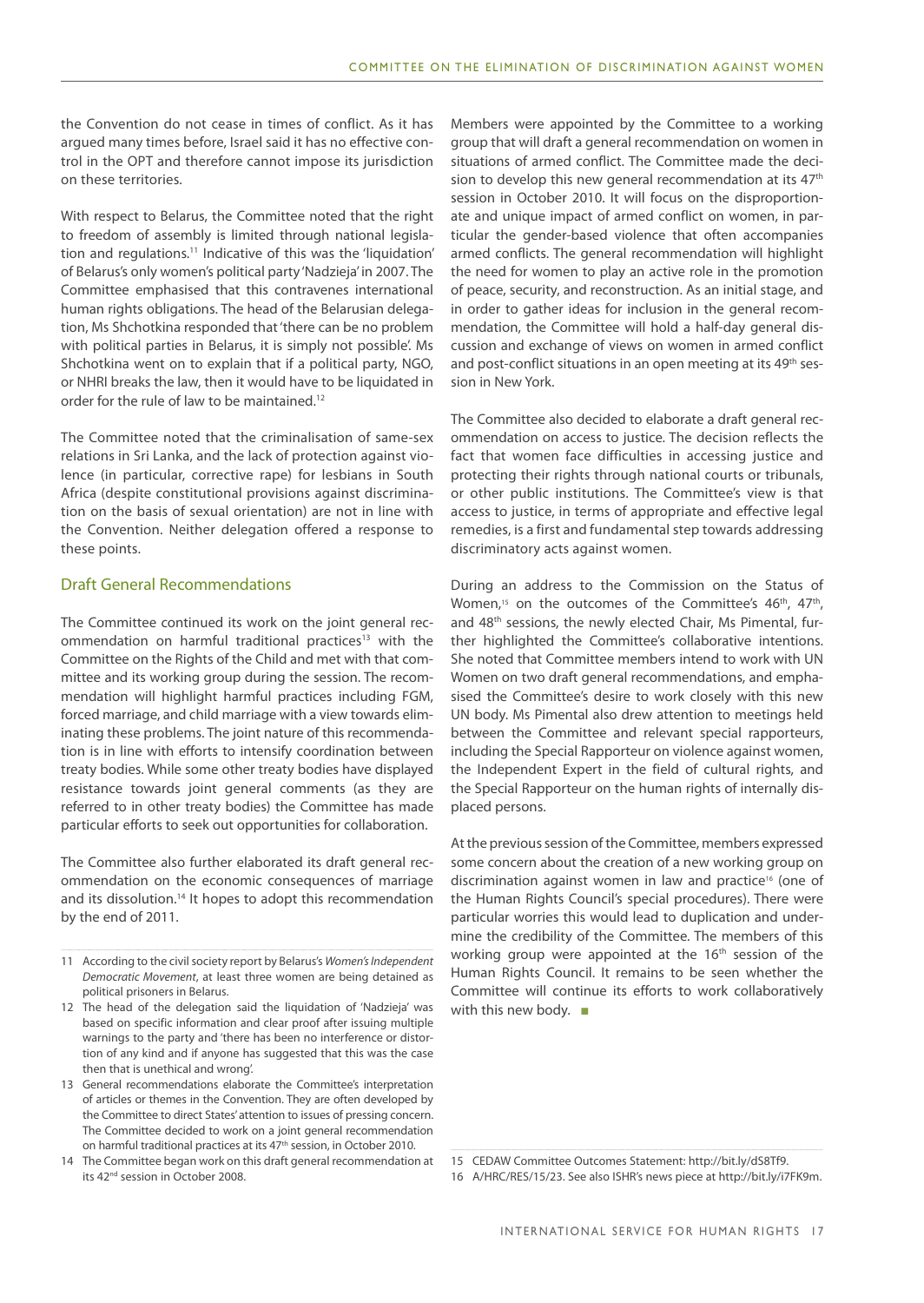### <span id="page-21-0"></span>COMMITTEE ON THE RIGHTS OF THE CHILD

A shift in discussions towards coordination and monitoring of CRC implementation



Article by Roisin Fegan, NGO Group for the Convention on the Rights of the Child. For more information about the organisation visit www.childrightsnet.org

Uning its 56<sup>th</sup> Session (17 January – 4 February 2011), the Committee on the Rights of the Child (the Committee) exam-<br>
New Zealand,<sup>6</sup> Ukraine,<sup>7</sup> and Singapore.<sup>8</sup><br>
New Zealand,<sup>6</sup> Ukraine,<sup>7</sup> and Singapore.<sup>8</sup> ined State parties' reports from eight countries:<sup>1</sup> Afghanistan,<sup>2</sup> Belarus,<sup>3</sup> Lao People's Democratic Republic,<sup>4</sup> Mexico,<sup>5</sup> New Zealand, <sup>6</sup> Ukraine, 7 and Singapore. <sup>8</sup>

In the course of the pre-sessional working group week, from 7 to 12 February, the Committee developed lists of issues for eight countries, based on inputs from States, UN agencies, civil society and child-led organisations:9 Cambodia,10 Costa Rica,11 Czech Republic,<sup>12</sup> Egypt,<sup>13</sup> Finland,<sup>14</sup> Iceland,<sup>15</sup> Republic of Korea,<sup>16</sup> and Syrian Arab Republic.<sup>17</sup>

The session and pre-session were intoned with a mixture of emotions, as several longstanding Committee members participated in their final meetings, while news of incoming members was well received. Information on new members and a description of the election process and outcomes can be found in a separate report produced by the NGO Group for the Convention.<sup>18</sup>

#### **STATE REVIEWS**

At the 56<sup>th</sup> Session, the Committee had the opportunity to meet with State representatives of Afghanistan to discuss the country's initial report. Many Committee members felt a sense of anticipation about the dialogue, given the time lapse between the 1994 ratification of the Convention and this initial review. This was compounded by the particular situation in the country and the subsequent challenges being faced by the State in implementing the Convention. The Committee saw the submission of the State report as a sign that the Government was developing its capacity to address its obligations under international human rights law, but regretted the report did not provide insight into the impact of the ongoing conflict on the realisation of the rights of children in the country. Overall, the dialogue was positive and the Government representatives spoke openly about the challenges Afghanistan faces in fulfilling its obligations under the Convention.

- 1 See the OHCHR Website for more info [http://bit.ly/idb2FD.](http://bit.ly/idb2FD)
- 2 Convention on the Rights of the Child (the Convention).
- 3 The Convention, Optional Protocol on Children in Armed Conflict (OPAC), and Optional Protocol on the Sale of Children (OPSC).
- 4 The Convention.
- 5 OPAC and OPSC.
- 6 The Convention.
- 7 *ibid* and OPAC.
- 8 The Convention.
- At the 57<sup>th</sup> pre-session, children from the Republic of Korea and from Cambodia represented their national youth organisations, which had produced alternative reports based on input from children of all ages throughout the two countries. Youth representatives travelled to Geneva to present their reports and express their views to Committee members.
- 10 The Convention.
- 11 *ibid*.
- 12 *ibid*.
- 13 *ibid*, OPAC and OPSC.
- 14 The Convention.
- 15 *ibid*.
- 16 *ibid*.
- 17 *ibid*.
- 18 http://bit.ly/fRFBmJ.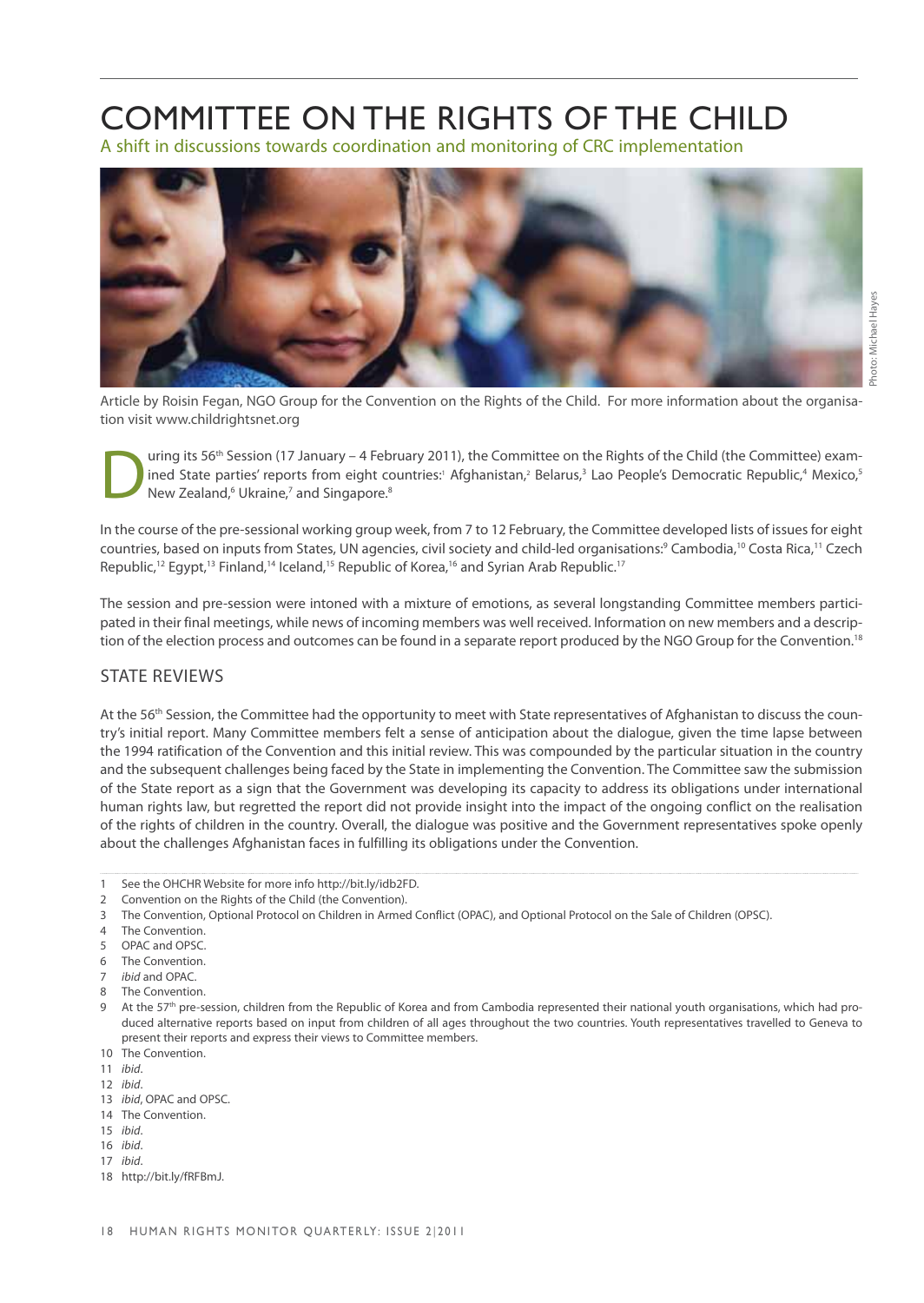Three State Parties are yet to submit their initial reports: Nauru, Tuvalu and Tonga. Initial reports have recently been received from the Cook Islands and Niue, which will be reviewed by the Committee in the course of 2011, as a matter of priority. Since the end of the 56<sup>th</sup> Session, the report of Uzbekistan has also been submitted.

Reports submitted under the two Optional Protocols (OPs) represented five of the 13 reports reviewed by the Committee at the 56<sup>th</sup> Session. Confusion over the distinction between trafficking and sale of children was raised with both States being reviewed for their OPSC reports (Belarus and Mexico). Coordination and monitoring was a consistent theme discussed with States, both concerning the effective implementation of the Convention, as well as the two OPs.

#### NGO participation at the session and pre-session

Representation of non-governmental organisations (NGOs) was secured at the public reviews of all States during the 56<sup>th</sup> Session. Although NGOs are not entitled to speak during these meetings, many of those attending said it was of great value for their work to observe the make-up of State delegations, witness the dialogue, and learn more about who was responsible within their respective governments for particular aspects of implementation of the Convention and its OPs. They felt it was particularly valuable with a view to the follow-up to the reviews.

While reviews of States by the Committee are consistently attended by international NGOs, the participation of national NGOs and coalitions is not always as regular. This is linked to the particularities of their operating contexts and the burden of having to travel to Geneva. However, the 57<sup>th</sup> pre-sessional working group was very successful, with national NGO representation from seven out of the eight countries discussed. The Committee consistently expressed its gratitude for the work of all stakeholders and highlighted the value of their input for an informed review of each State, ultimately resulting in targeted and relevant concluding observations.

#### Coordination and monitoring of the Convention and OP implementation

At the 56<sup>th</sup> Session, the Committee raised the issue of coordination and monitoring gaps in different ways with all eight States under review, often in conjunction with concerns around national action plans, allocation of resources, and independent monitoring mechanisms.

This issue is not new, but the Committee's approach to it has evolved. Previously, the Committee simply requested the creation of coordination and monitoring mechanisms, whereas now it is trying to find out – both from NGOs in the pre-session and from delegations at the session – how these work, where they are placed in the State structure, and how they interact with the rest of the government and with civil society. While at first the Committee may have mostly welcomed these bodies, it has become increasingly inquisitive about the role of such

mechanisms and takes a nuanced approach to discussions on the issue. This reflects its sensitivity to the particularities of each State's governance structure and available resources, and the fact that there is no 'one size fits all' solution to the effective functioning of coordination and monitoring mechanisms.

'General Measures of Implementation' is not the most obvious source of interesting discussion on the spectrum of provisions covered in the Convention and its OPs. However, effective coordination and monitoring of implementation of the Convention and its OPs is a significant indicator of governments' commitment to fulfilling the whole range of obligations under these three treaties and, as such, the corresponding provisions act as a tool to guide effective implementation.

In dialogue with States, the Committee has routinely sought to draw a distinction between the emphasis it places on internal coordination and monitoring by a government body, and external monitoring by an independent mechanism such as a national human rights institution (NHRI) and/or child ombudsman. In past sessions, the Committee has reiterated the importance of the latter: with specific recommendations to States in this regard often being met with mixed responses. Less economically-advanced States, for example, tend to focus first on internal government coordination and monitoring, while even in industrialised countries where independent mechanisms have been established, these external mechanisms are given little power and minimal resources, rendering them ineffective.

The Committee considers that effective coordination and monitoring entails a multi-pronged approach: internal coordination and monitoring by the government; independent monitoring by a recognised mechanism, such as a NHRI; and the role of civil society organisations working in collaboration, or not, with government. The result has been that the Committee gives equal weight to the role of all three stakeholder groups and emphasises collaboration and dialogue accordingly.

According to the Committee, a strong coordinating body should preferably be established under the office of a Prime Minister, or equivalent, rather than under the auspices of one particular ministry, 'which may limit its cross-sectoral impact'. This body should typically be made up of representatives from all the different ministries that have a part to play in the implementation of the Convention and its OPs. In some cases, such bodies also include civil society representatives. The nature and functioning of this type of body will naturally vary across countries, depending on the level of decentralisation of powers from the national to the local levels.

In dialogues with States, the Committee addresses the establishment of an independent monitoring mechanism as an entirely separate issue from that of internal government coordination and monitoring structures. For example, the Committee systematically recommends that an independent monitoring mechanism such as a NHRI should have an entirely different set of tools at its disposal for the purposes of monitoring implementation of the Convention and its OPs.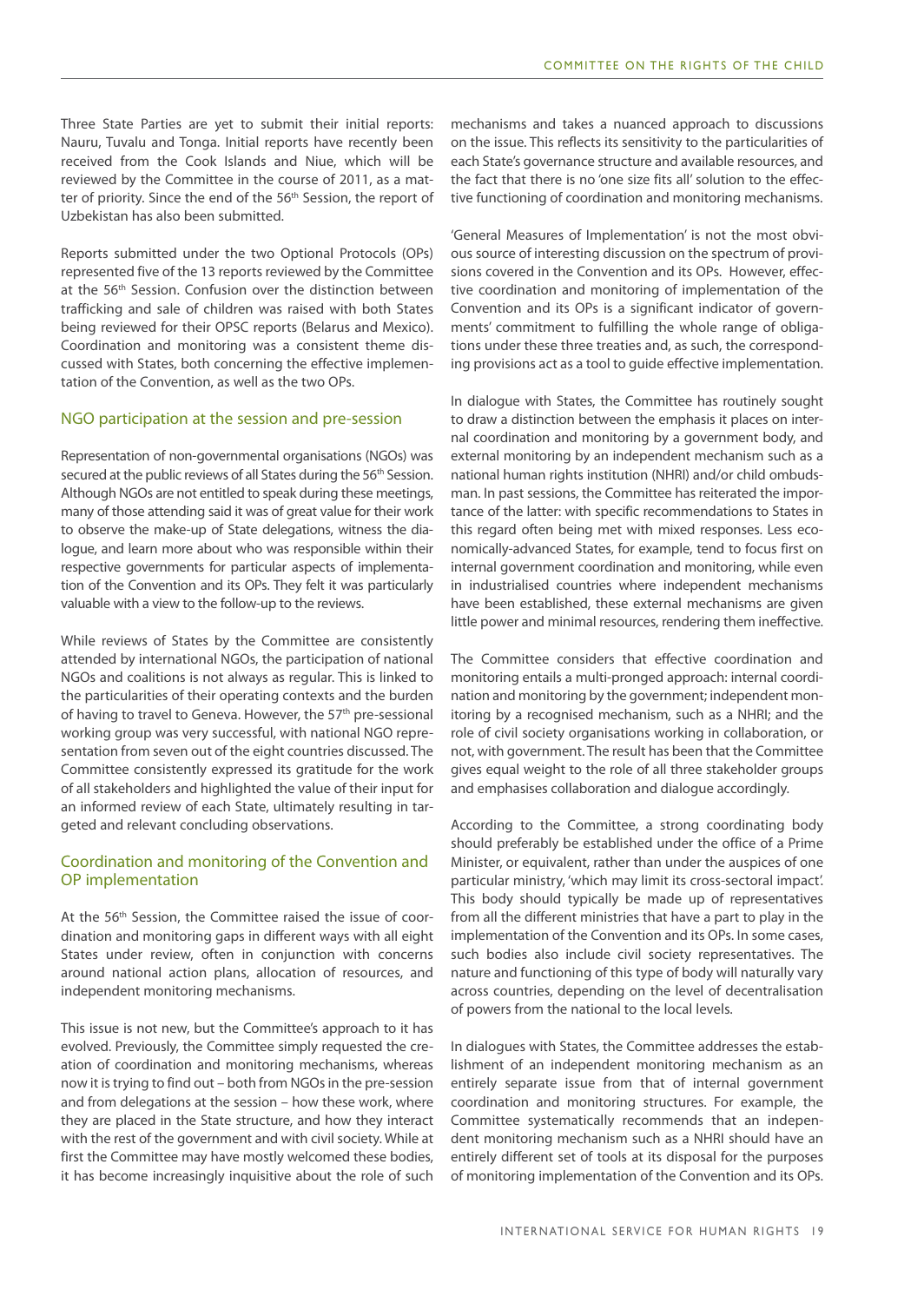Specialised competencies include the capacity of an independent ombudsman or NHRI to receive complaints from individual citizens regarding human rights or child rights violations.

The NGO Group for the Convention sees that the role of NGOs can be to advocate for the creation of an inter-ministerial body that coordinates and monitors the various ministries' activities for the implementation of programmes and policies, and thus the fulfilment of the government's obligations under the Convention and either of the OPs it may have ratified. Furthermore, as part of their ongoing work in reporting to the Committee, NGOs can monitor implementation and collect data as part of their followup activities. When the State Party is preparing its subsequent periodic report, this information can be used to highlight successes and identify gaps in implementation.

#### Addressing the backlog of reports

The Committee is proactive about addressing the backlog of reports and improving the efficiency of its working methods. In 2010, the Committee met in two separate chambers for two consecutive sessions in an effort to clear the backlog of reports; however, this was only sanctioned by the General Assembly to take place for two sessions, therefore the Committee has now moved back to one-chamber sessions.

To address the quantity of reports received but not yet reviewed, the Committee has formally requested that it be permitted to meet in two chambers for one session per year, while remaining in one chamber for its other sessions. If this request is accepted, the Committee will be in a position to review up to an additional ten countries per year, many of which are likely to include more than one treaty/OP.

The Committee is streamlining the drafting of Concluding Observations and Lists of Issues. According to its working methods, the adoption of these documents must be done in plenary. For the Lists of Issues, Committee members now meet in private during the final half hour of the pre-session meeting, immediately after consultations with civil society organisations and other specialised UN agencies. Consequently, the additional day at the end of the pre-session, traditionally used to adopt all Lists of Issues, was removed. Therefore, two additional countries can be reviewed at each pre-session. The downside is that the duration of the pre-session per country has been *de facto* reduced from three to two-and-a-half hours.

To address situations where delays are compounded by translation needs, the Committee now holds some pre-session meetings two sessions in advance, to allow for translation of the Lists of Issues and written replies. The Committee Secretariat also attempts to provide more transparency in this process, and is now posting information about the pre-session meetings for each country on its [website](http://www2.ohchr.org/english/bodies/crc/sessions.htm).<sup>19</sup> Work is currently underway to ensure the new information is clear, so all stakeholders wishing

to participate can be informed of appropriate timelines and have an equal opportunity to take part.

#### General comments

General Comment 13 on 'Article 19: The right of the child to freedom from all forms of violence' was adopted at the 56<sup>th</sup> Session.20 Work continued on the draft joint general comment on harmful practices through a joint meeting with members of the Committee on the Elimination of Discrimination Against Women (CEDAW), $21$  and on the draft general comment on the best interests of the child. Upcoming work will include the elaboration of general comments on the right to play and the right to health.

Currently, the Committee does not have a systematic procedure for drafting general comments. In contrast, CEDAW has an established three-step approach, which includes consultation with civil society at the outset of the process.<sup>22</sup> This is something that has been raised by a range of stakeholders at recent inter-committee meetings.23

#### Day of General Discussion

On 30 September, the Committee will host the annual Day of General Discussion, focusing on Children of Incarcerated Parents. Discussions will look at two different realities confronting children whose parents are in some form of detention or imprisonment: children who live with, or visit, their parents during incarceration; and children who live outside but whose parents are incarcerated.

The NGO Working Group on Children of Incarcerated Parents is working alongside the Committee taskforce<sup>24</sup> to attract broad participation from a range of stakeholders. This will include the presentation of a peer-to-peer research project being conducted by young people. Information on written submissions and registration will be available on a dedicated page of the OHCHR website<sup>25</sup> as of May 2011. The day is expected to be supplemented by external events, including an exhibition of artworks and video excerpts, and a workshop on the next steps to be taken.

This work will be complimentary to the recently adopted theme for the next Annual Day on the Rights of the Child of the Human Rights Council. The theme in 2012 will be on 'Children and the Administration of Justice'.26 ■

26 See Human Rights Council *Resolution 16/12* at http://bit.ly/i9nU8z.

<sup>19</sup> [http://bit.ly/g0KnZ5.](http://bit.ly/g0KnZ5)

<sup>20</sup> [http://bit.ly/fhEXcZ.](http://bit.ly/fhEXcZ)

<sup>21</sup> http://bit.ly/9CL7jc. See also the article on CEDAW on [p. 14](#page-17-0) of this publication.

<sup>22</sup> <http://bit.ly/e6kt35>.

<sup>23</sup> See also the interview on treaty body reform on page [p. 25](#page-28-0) of this publication.

<sup>24</sup> The Committee taskforce was set up to represent the Committee in planning for the Day of General Discussion. It is made up of five members: Mr Awich Pollar (Uganda), Ms Hadeel Al-Asmar (Syrian Arab Republic), Ms Kamla Devi Varmah (Mauritius), Mr Sanphasit Koompraphant (Thailand) and Ms Yanghee Lee (Republic of Korea). 25 www.ohchr.org.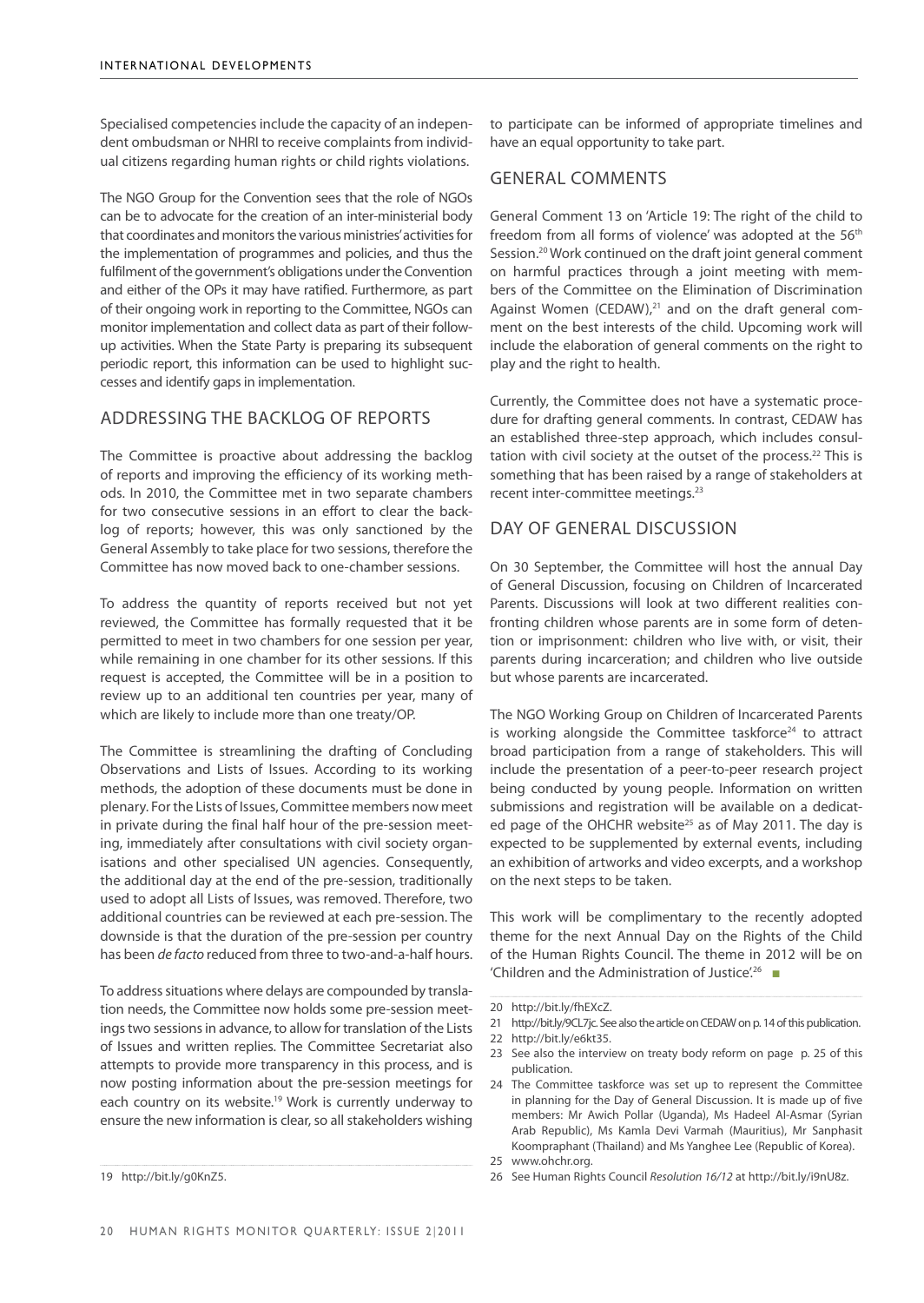### <span id="page-24-0"></span>HUMAN RIGHTS COMMITTEE

Reviews of Mongolia, Slovakia, Serbia, and Togo



The Human Rights Committee (the Committee) held its 101<sup>st</sup> session in New York City from 14 March to 1 April 2011, during which it reviewed reports from Mongolia, Serbia, Slovakia, and Togo.<sup>1</sup> The Committee reviewed the he Human Rights Committee (the Committee) held its 101<sup>st</sup> session in New York City from 14 March to 1 April 2011, during which it reviewed reports from Mongolia, Serbia, Slovakia, and Togo.1 The Committee reviewed the human rights situation in the Seychelles during closed sessions, even though the State did not provide a report. Key themes of the public rights of women and minorities, and prison conditions and treatment in police custody.

#### ENGAGEMENT BY STATES UNDER REVIEW

Only the Slovakian delegation was not led by a high-level official from the country's capital; instead it was headed by the UN Ambassador of the New York mission. However, all delegations, ranging from the small (Mongolia and Slovakia) to mediumsized (Togo and Serbia, which had 11 and 10 delegates respectively), included either a high-level minister (Mongolia) and/ or a few relatively high-ranking government officials.<sup>2</sup> In Togo's case, members of the opposition party were also present. The Serbian delegation was praised for its gender-balance.

To the Committee's questions, Mongolia provided frank and precise answers, which seemed to foster the respect of the experts and engender a constructive dialogue. However, the ten-year gap between the current and previous reports was noticed by the Committee, and Mongolia promised to report with greater frequency in the future. Togo and Serbia,<sup>3</sup> though not as cooperative as Mongolia, each gave frank assessments of their respective country's human rights problems. At times, however, the Committee expressed displeasure at inadequate answers by Togo to questions on political violence and detention conditions. A recurring theme in the Serbian dialogue involved the large gap between the impressive set of legislative measures taken, and the actual situation on the ground.

The Slovak delegation was the least cooperative and would often not admit that problems existed. Representatives provided few direct answers on some issues despite repeated questioning from Committee members. Slovakia focused on new legislation and action plans for improving the human rights situation, while the Committee's questions stressed the impact of government policy, particularly in regard to the treatment of Roma. Though claiming to value NGO input into its report, Slovakia often answered defensively and dismissively to questions derived from NGO allegations, especially regarding the Roma.

#### NGO PARTICIPATION IN THE 101<sup>ST</sup> SESSION

In relation to the countries under review, the pre-session NGO meeting was characterised by limited Committee interaction with a small group of NGOs. A Togolese NGO<sup>4</sup> provided the most substantive presentation, providing information on official investigations of political violence, the electoral process, the rights of detainees, freedom of assembly, and freedom of expression. On behalf of NGOs from the Seychelles, the Centre for Civil and Political Rights (CCPR Centre) flagged problems

<sup>1</sup> All documents can be found at http://bit.ly/eRqGvI.

<sup>2</sup> The delegations' composition is available at http://bit.ly/eRqGvI, under the column title 'delegation list'.

<sup>3</sup> Serbia's report did not cover human rights issues in Kosovo, but the delegation said that the Government would fully cooperate if the UN Interim Administration Mission in Kosovo (UNMIK) submitted one, and suggested it do so.

<sup>4</sup> Collectif des Associations Contre l'Impunité au Togo (CACIT). The Togolese National Human Rights Commission also made a presentation.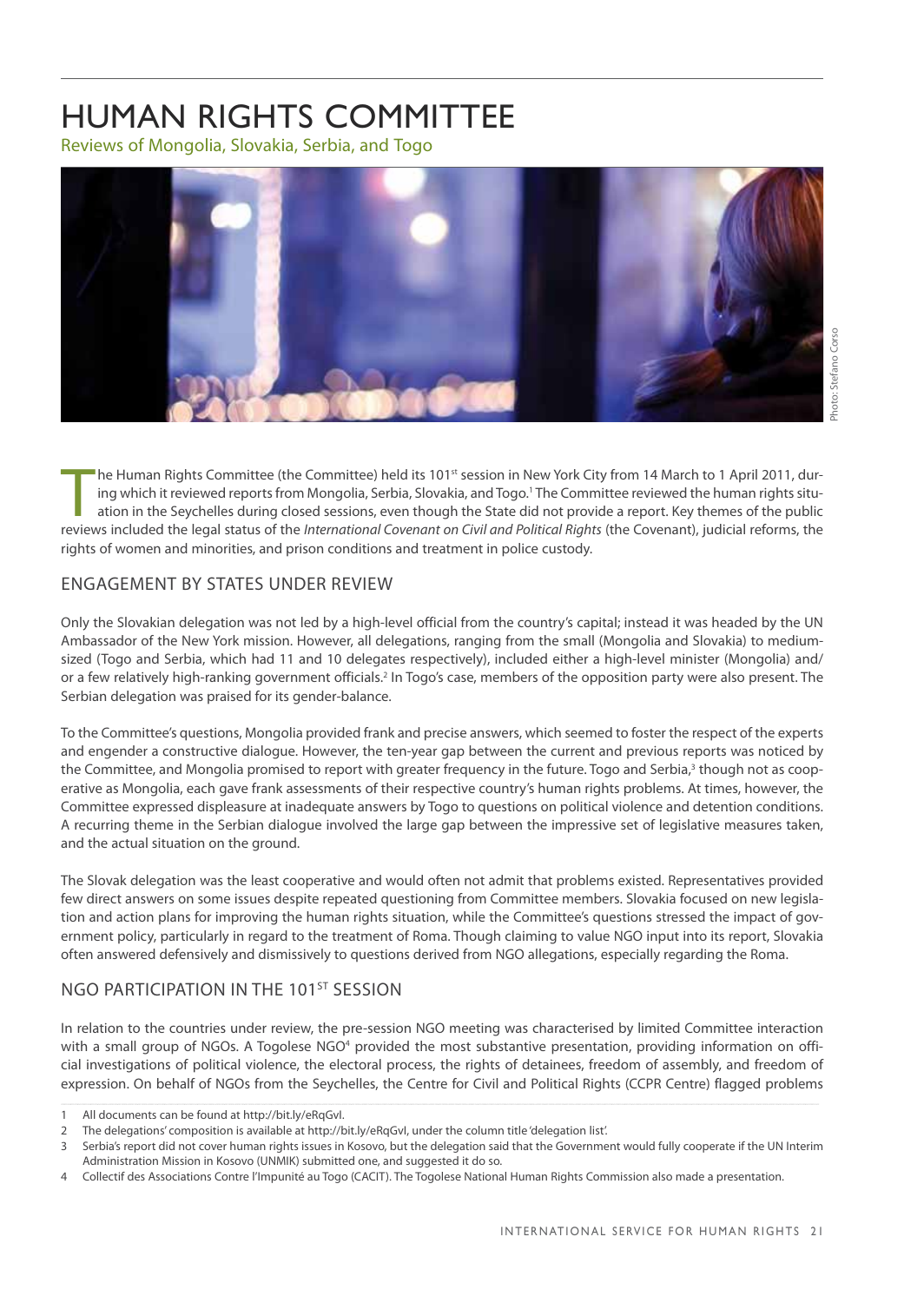with pre-trial detention and lack of independence of the national human rights institution. Only one NGO interacted with the Committee during the pre-session NGO meeting on Mongolia,<sup>5</sup> focusing on conscientious objection. No NGOs focusing on Slovakia or Serbia participated in the pre-session meeting. During the first and second week, some Committee members also attended side events or video-conference briefings by NGOs. These included side events on the situation in Mongolia,<sup>6</sup> in Serbia,<sup>7</sup> and Slovakia.<sup>8</sup>

The Committee commended Amnesty International for using the pre-session NGO meeting to call attention to thematic issues: Pakistan's reservations regarding the Covenant, including to Article 40 which obliges States to report to the Committee. In a statement issued in the last week of the session, the Committee indicated it might examine Pakistan's actions to promote and protect human rights regardless of this reservation.

The Committee cited NGO reports during the review of Mongolia and Togo, and frequently referred to national and international NGO reports during their discussion with Slovakia, particularly in regard to Roma. With Serbia, the Committee referred to reports of NGOs and the national ombudsman, including on the status of prosecution of war criminals, and trafficking, but did not follow up adequately with hard-hitting comments or more probing questions.

#### THEMES

#### Legal status of the Covenant

In all countries under review, the Committee expressed concern that the national courts were not invoking the Covenant in their decisions. Though the Slovak delegation sidestepped most questions related to this issue, the Committee suggested the Government consider a constitutional amendment to give the Constitutional Court jurisdiction to evaluate the compatibility of national laws with international treaties. The Committee noted that Togolese laws do not always conform to the principles of the Covenant, and questioned whether lawmakers and judges have adequate knowledge of international law. The Committee had received no individual communications from Mongolian citizens, which pointed to a lack

of awareness of Covenant procedures. This comment prompted Mongolia to acknowledge the need for additional training for court and administrative staff, and Togo to indicate that the Government holds special seminars to instruct judges and court officials on human rights conventions and treaties to which Togo is a State Party.

#### Legislative and judicial reform

The Committee was particularly concerned about the speed of legislative reform in Togo, given the long list of draft laws awaiting passage by the National Assembly, and suggested the delays were indicative of a lack of government commitment to reform. While acknowledging some steps taken, such as the abolishment of the death penalty, the Committee preferred faster progress.

The theme of judicial corruption dominated throughout the Committee's reflections on Mongolia.9 The Government acknowledged a strong public perception of judicial corruption and a weak oversight of the judiciary.<sup>10</sup> To address this issue, the delegation announced a legal forum would take place in April 2011, with the intention of bringing academics, judges and other practitioners together to discuss a possible anti-corruption strategy.

The Committee requested more information on a report by the Serbian national ombudsman that showed problems in the Serbian judicial system: citizens have complained about the length of proceedings, the absence of judges, untimely decision-making, and an absence of legally-based decision-making. Serbia was also put under pressure about the ongoing pursuit of war criminals in Serbia and the former Yugoslavia, and Sir Nigel expressed particular concern about witness intimidation, which occurs despite the Government's commitment to providing protection.

#### Rights of women and minorities

Discrimination against the Roma community was a major topic during the review of Serbia and Slovakia. Despite the enactment by the Serbian Government of an official strategy for the advancement of Roma, the Committee was very concerned about how to realise the rights of the so-called 'legally invisible' in Serbia, which includes the Roma. Discussions about the rights of the Roma dominated the Slovak review, and the question of whether some Roma women were forced to undergo sterilisation without their consent was the most contentious issue of the session. Some of the Committee experts, including Ms Christine Chanet, suggested

<sup>5</sup> Conscience and Peace Tax International (CPTI) highlighted the confusing nature of conscientious objection in Mongolia. Sir Nigel Rodley emphasised the need for clarity on this issue during several rounds of questions, asking who is able to object, how long their service is, whether they need to provide payment, and how many people have objected.

The Center for Human Rights and Development, and Globe International.

The Belgrade Center for Human Rights and the Humanitarian Law Center. The briefing focused on the overcrowding of prisons, the deprivation of the rights of disabled people in the national courts, the inadequate compensation for victims of abuse, and the lack of prosecutions of middle and high-ranking officers for war crimes in Serbia.

<sup>8</sup> The International Disability Alliance, CPTI, Center for Civil and Human Rights (Pordona) and the Mental Disability Advocacy Center.

<sup>9</sup> The Committee experts noted examples that highlight the problems facing the judiciary, including the case of a human rights defender who was jailed for criticising the conviction of his client. The delegation said the criminal code was being redrafted to address such cases in the future.

<sup>10</sup> The Government noted only one formal case of judicial corruption, but insisted it was aware that the lack of formal cases might itself indicate corruption.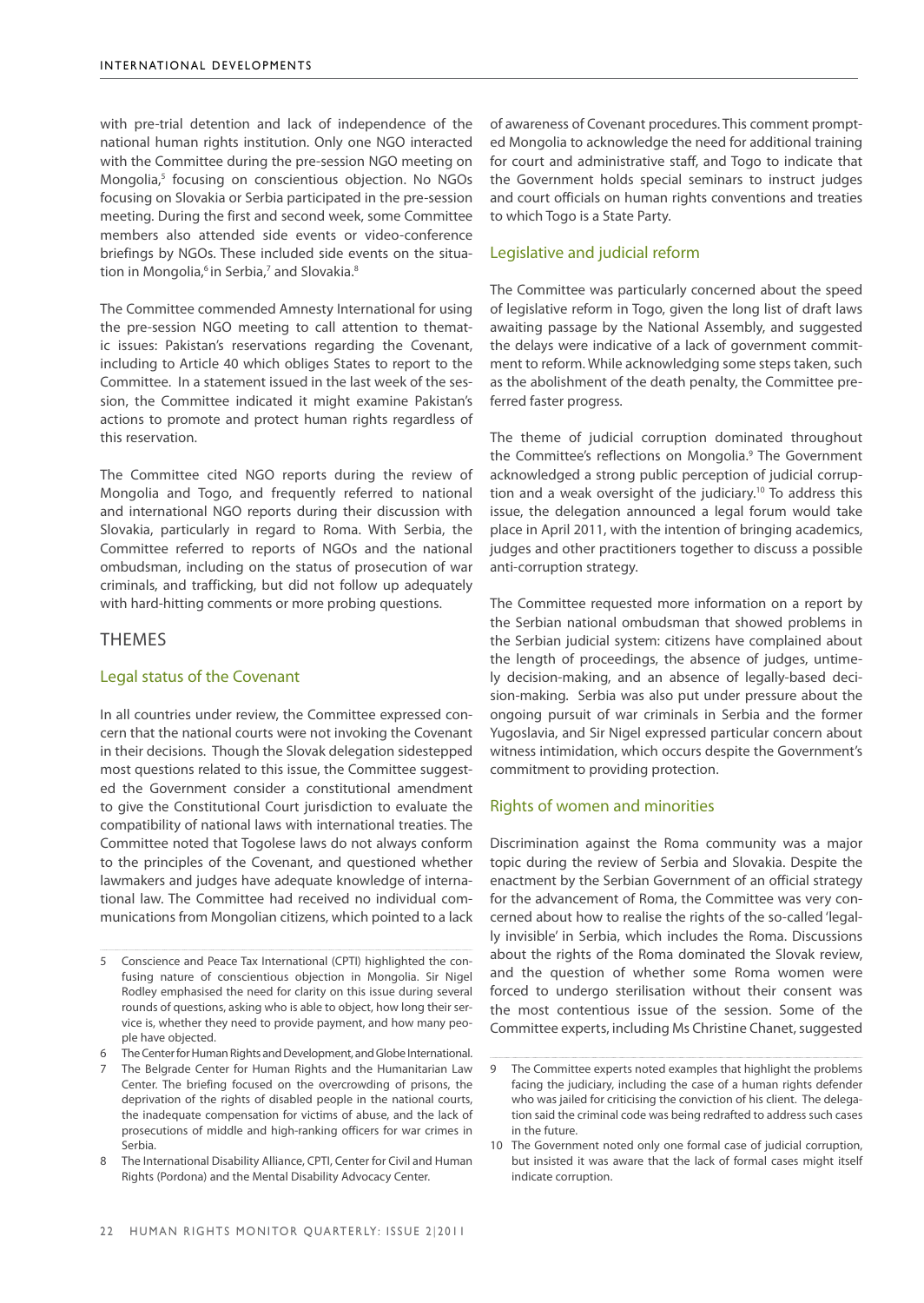the practice was tantamount to genocide. The Government dismissed these allegations, touting a law that requires all women undergoing sterilisation to wait 30 days after signing a consent form to have the surgery. They explained that initial monitoring efforts have revealed no cases of forced sterilisation, and expressed scepticism about NGO allegations to the contrary. The delegation also voiced frustration that this issue was previously covered by other treaty body reviews.<sup>11</sup>

The protection of the rights of sexual minorities was also raised with several delegations. In response to Committee concerns about hate crimes targeting individuals based on sexual preferences, Mongolia indicated that it had instituted public awareness campaigns and trainings at the police academy, and requested advice from the Committee on how best to incorporate hate crimes into its criminal code. The Committee criticised the criminalisation of homosexuality in Togo, which contravenes the Covenant, and asked about plans to revise the criminal code. In a failed effort to deflect the Committee's disapproval, Togo said the Government was focused on building awareness and breaking down stereotypes rather than repealing laws, which they said is 'counterproductive'. Mr O'Flaherty argued that such a law creates an 'atmosphere of fear and discrimination,' regardless of whether it is actually used in prosecutions. In response to concern expressed by Ms Chanet about the economic and social rights of sexual minorities, Slovakia said non-discrimination provisions had been built into Slovak law, and a draft amendment to the law of equal treatment, regardless of sexual orientation, was under development.

In all countries under review, the Committee voiced concern about the rates of violence against women, including domestic violence. In response to questions from Ms Hellen Keller and Mr Cornelis Flinterman, Mongolia conceded that rapes were widely underreported. The Government was debating whether marital rape should be considered a crime, but current public perception on this issue precluded any rapid change. The Committee pushed Serbia to elaborate on how the Government is breaking down patriarchal stereotypes in society and taking steps to end trafficking in women.

#### Prison conditions and the treatment of people in police custody

The Committee asked Mongolia and Slovakia for more information about the process for detaining suspects and the mechanisms for monitoring that process. Both delegations indicated that mechanisms were in place for viewing video or audio recordings of interrogations, but the Slovak Government acknowledged that the recording is not compulsory. Despite Slovakia arguing that it has sufficient monitoring mechanisms (for example, complaints about police behaviour can be submitted to the Ministry of Interior, the prosecution office, and

the ombudsman), the Committee expressed scepticism that the relevant bodies could be independent monitors of the police force and requested the Government provide written responses on the number of complaints. The Committee pressed Serbia and Mongolia further on abuse and torture in police custody. Sir Nigel noted that in 2009 and 2010, Serbian internal police records show 299 complaints of abuse, yet only four were deemed valid. The Committee requested the Government provide them with more statistics. Mongolia noted that its high number of dismissed torture cases and lack of compensation to victims was a result of too narrow a definition of torture, which requires revision in line with recommendations made by the Committee Against Torture.

Overcrowding in prisons was also a recurring theme with several countries under review, but Togo received the harshest rebuke for its prison conditions. Sir Nigel compared the prisoners' conditions to that of farm animals, calling them deplorable and inhumane, and amounting to a serious violation of Article 7 of the Covenant. The delegation acknowledged prison overcrowding as a key challenge, and indicated that new prisons are being built to international standards, including adequate separation between men, women and minors. Mongolia also claimed the Government was closing the Denjiin Myanga detention centre and building a new facility, and underscored that international organisations such as Amnesty International visited their prisons. Slovakia was asked what institutional steps it had taken to alleviate overcrowding, such as creating alternatives to prison.

#### OTHER DEVELOPMENTS

At its 101<sup>st</sup> Session, the Human Rights Committee appointed the following officers:

- · Chairperson:
- Ms Zonke Majodina
- · NGO Liaison Focal Point: Ms Iulia Motoc
- Rapporteur for Follow-up to the Concluding Observations: Ms Christine Chanet
- · Rapporteur for New Communication and Interim Measures:
	- Mr Krister Thelin
- Rapporteur on the Admissibility of Communications: Sir Nigel Rodley

The Committee began its second reading of draft General Comment 34 on article 19 on the freedom of expression, and approved 24 paragraphs of the text. A news article on the discussion is available on ISHR's website. ■

<sup>11</sup> In their 2008 review of Slovakia, CEDAW 'remain[ed] concerned' about the disparity between NGO reports and the government responses to this issue. See paragraphs 36-37. http://bit.ly/gmhfEQ.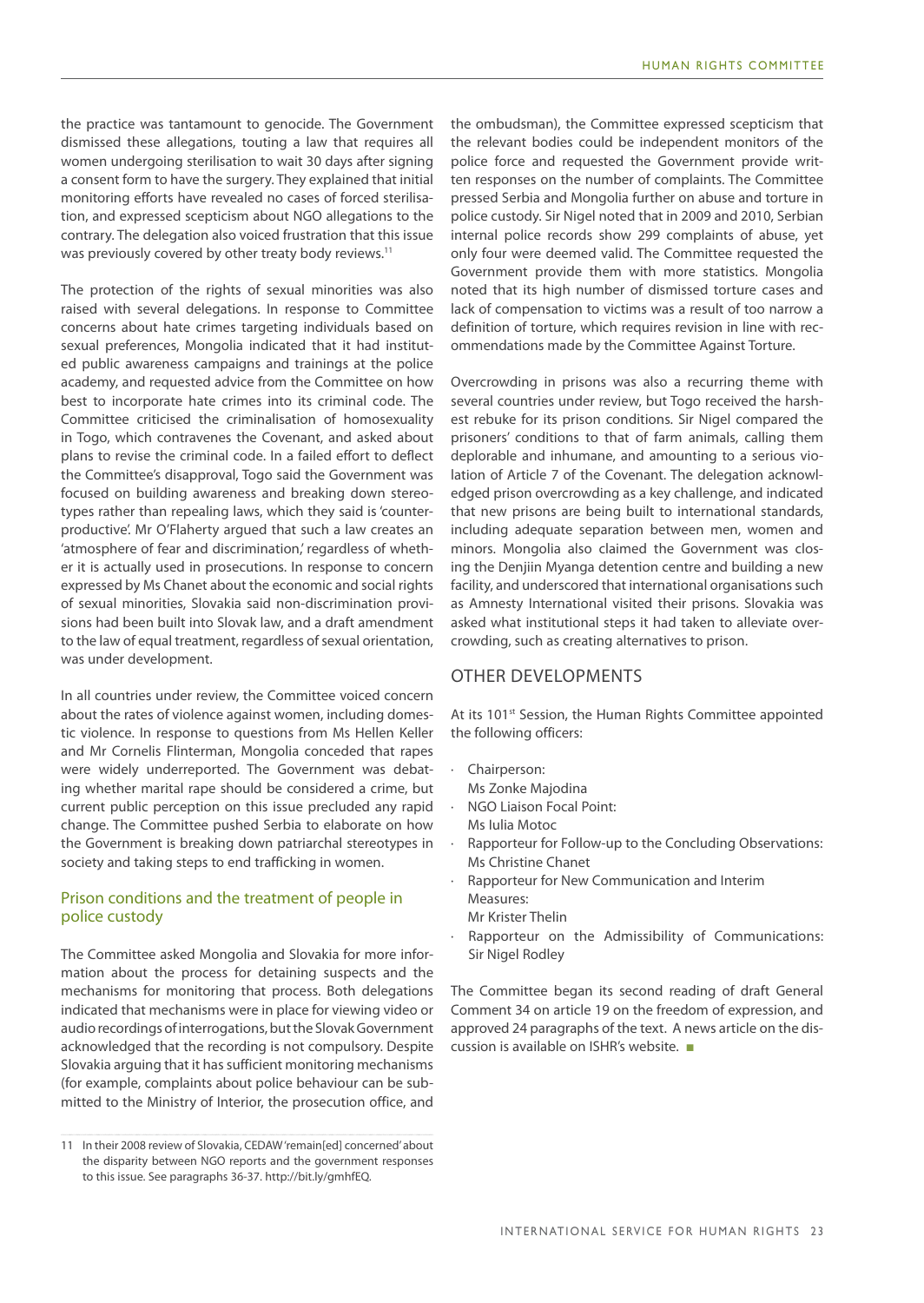

TREATY BODY REFORM P. 25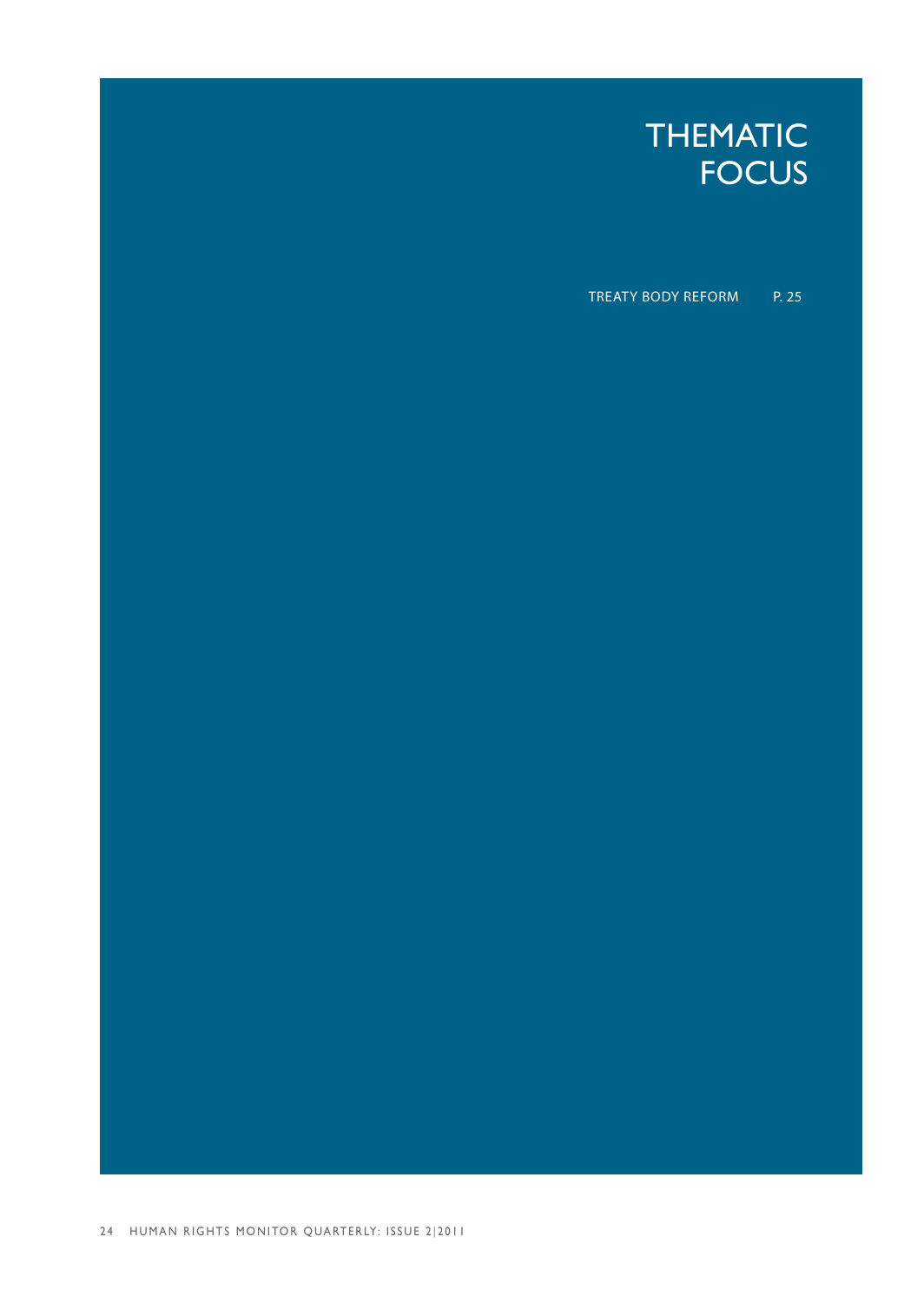### <span id="page-28-0"></span>Treaty Body Reform

Interview with treaty body experts – taking stock of the reform process



Left to Right: Rachel Brett (Quaker United Nations Office), Heather Collister (ISHR), and Tania Baldwin-Pask (Amnesty International).

While the treaty body system continues to grow and develop, coordination and harmonisation of working methods<br>ity of the individual Committee members, which until now has been uneven, with members often not showing the<br>req between the treaty bodies remains a challenge. The quality of the work of the treaty bodies also depends on the quality of the individual Committee members, which until now has been uneven, with members often not showing the requisite independence from their governments or sufficient expertise in carrying out the responsibilities entrusted to them.

In order to improve implementation of the human rights obligations of States parties, discussions around the reform of treaty bodies and the treaty body system have been ongoing for a number of years. These have included the annual meeting of Chairpersons of Treaty Bodies and Inter-Committee meetings to discuss harmonisation of working methods. Other significant discussions have been held between treaty body members, in Dublin (Ireland, November 2009)<sup>1</sup> and Poznan (Poland, September 2010),<sup>2</sup> and national human rights institutions in Marrakech (Morocco, June 2010).<sup>3</sup>

ISHR spoke with **Tania Baldwin-Pask** (International Advocacy Programme, Amnesty International) and **Rachel Brett** (Representative for Human Rights and Refugees, Quaker United Nations Office, Geneva), to find out their views on treaty body reform. They tell us what's working, what's not and where the opportunities for a more effective system lie.

**ISHR:** *ISHR and other NGOs have engaged with the process of treaty body reform through participating in the Inter-Committee Meetings and through submitting various joint statements – such as the joint NGO statement to the 7th Inter-Committee meeting in 2008, and the response to the Dublin statement presented in November 2010.4 Have you engaged with the process in any additional ways and do you have plans for similar engagement in the future?*

**Brett:** Tania and I were both invited to the Poznan meeting and I think that was extremely useful, and the Poznan statement is actually pretty good. It was slightly odd because we were then told we were observers, not participants. In practice we were allowed to participate fully but not to endorse the statement. Being able to engage in the meeting was probably one of the most useful opportunities to date, in addition to the submissions NGOs have been making and the statements at the Inter-Committee Meetings.

#### **ISHR:** *Do you feel that NGOs have been given sufficient space to contribute to the process?*

**Baldwin-Pask:** The Dublin statement initiative has been very important, but meetings where NGOs are able to contribute have not flowed automatically from that process. Because of that we [at Amnesty International] decided to try and create our own process with the NGOs that we work with regularly. We wanted to reach out as far as possible to regional and national partners but that's been very difficult. When you look at the statements and submissions that are available at this point, what's missing is a national NGO perspective.

<sup>1</sup> [http://bit.ly/dKktpX.](http://bit.ly/dKktpX)

<sup>2</sup> <http://bit.ly/hjr8cd>.

<sup>3</sup> <http://bit.ly/dXLOot>.

<sup>4</sup> <http://bit.ly/fFFt87>.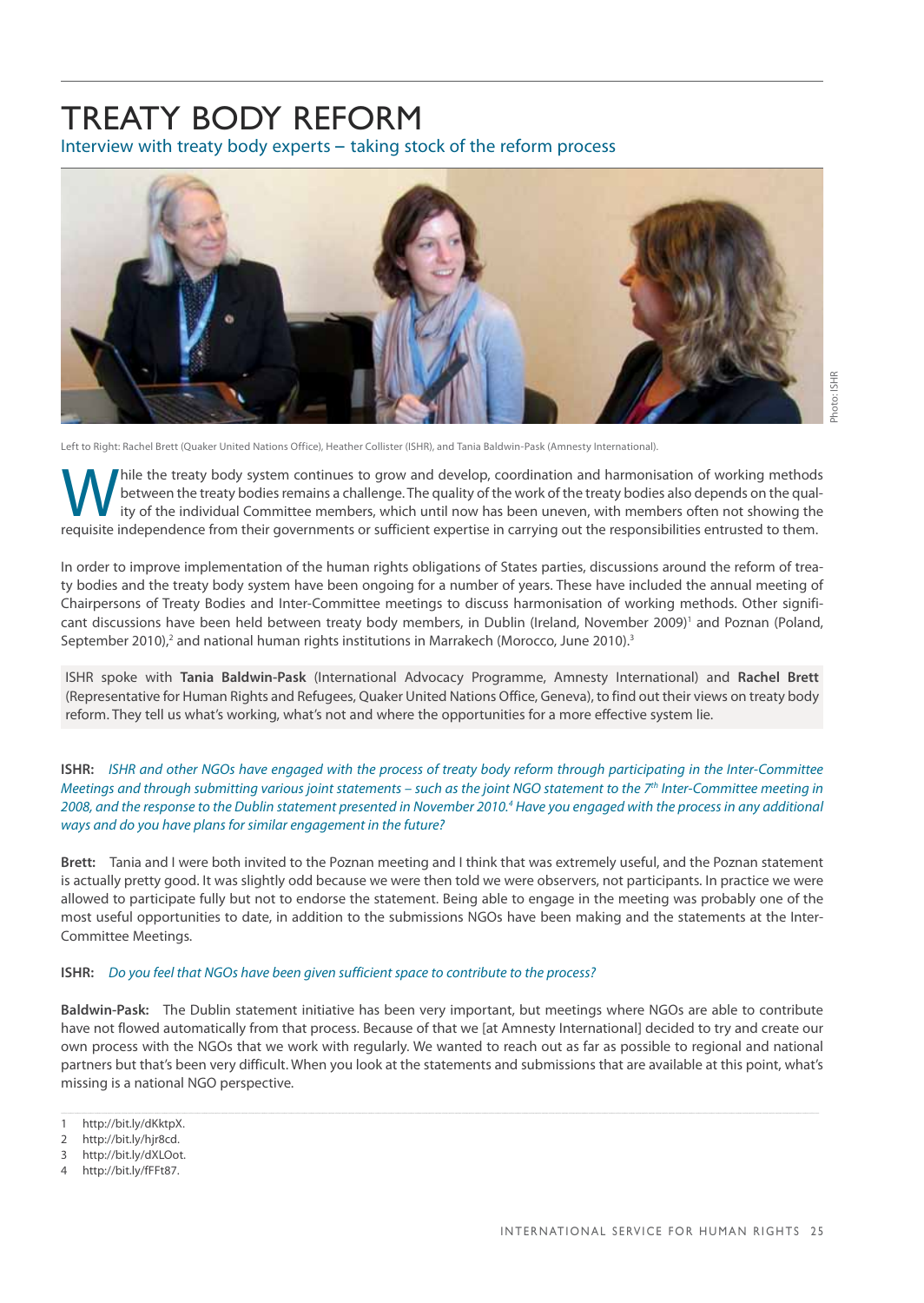**Brett:** I would endorse that because, after all, the whole purpose of the system is to try and improve the situation 'in country'. Everyone acknowledges that one of the crucial elements to do this is the local and the national, and regional to some extent, NGOs. If they're not engaged then there's a real possibility that the end result is something that is designed to assist States and the OHCHR [Office of the High Commissioner for Human Rights] secretariat, but does not improve the human rights situation in the country.

**Baldwin-Pask:** I think one of the interesting aspects of the discussions is an increased focus on steps that can be taken to connect the treaty bodies directly to what is happening at the domestic level. So from the Poznan statement, and certainly in the NGO submission, came the idea of the treaty bodies being more active on the ground, whether that's in relation to follow-up or other initiatives. I think there is some recognition that there has to be a more outward-looking focus overall. However, the proponents of this reform initiative haven't yet reached out to national NGOs in order to get their input.

#### **ISHR:** *Do you think reform is best undertaken on an ad hoc basis, taking into account financial and resource constraints, or would you favour a holistic approach?*

**Brett:** I don't think the two are necessarily mutually exclusive. This particular process [i.e. the meetings that have taken place since Dublin in 2009] is one element of what has been a much longer, ongoing effort to improve the treaty bodies and their ways of operating. There have been steady improvements in many respects, but if you don't look at some of the very core elements, such as quality of membership, then you're not going to make a lot of progress. The system of governments nominating and electing individuals to the treaty bodies as part of a bargaining process means focus on the quality of the individuals gets lost. Whatever results the reform has, if the way in which individuals become members remains the same, without any other safeguards, then the system is not really going to improve.

#### **ISHR:** *We've heard a lot of talk about harmonisation to give some uniformity to the way the different treaty bodies operate. Do you think this detracts from the main objective of reform, which should be to improve impact on the ground?*

**Baldwin-Pask:** I don't think harmonisation should be at any cost. The harmonisation efforts came out of more radical proposals made in previous reform discussions, because it was one thing the treaty bodies could successfully change, and was much needed from an NGO perspective. The value of harmonisation is that it makes the system more accessible and more understandable. It's incredibly difficult for NGOs trying to find their way around all the different treaty bodies that have slight variations in their working methods.

I'm not sure harmonisation will necessarily be the only focus of this reform effort. I think it has to go further than that. Membership, as Rachel was saying, would be one aspect. I think we also need some reflection at this time about a system that keeps expanding. States are saying from one side of their mouths 'we don't want proliferation' and from the other side 'we need more treaties and (inevitably) more treaty bodies'. There really does need to be some reflection about the overall impact of that approach.

**Brett:** The only thing I'd add to that is that it was really only when there started to be discussions about treaty body reform that individual treaty bodies started discovering what the other treaty bodies did. There was so little connection between them that it was quite a revelation to many of them (and continues to be because the membership turns over) that they don't all behave in the same way. Even quite recently, it came out that most of the treaty bodies do not have a handbook of their own practice to give to their new members. So they then wonder why some of their new members don't 'behave properly'.

#### **ISHR:** *There does seem to be resistance from the treaty bodies to harmonising their working methods. Do you have thoughts on the source of that opposition?*

**Baldwin-Pask:** The treaty bodies have all developed at different times and in different ways and I think some of them hold very dear, and actually sometimes for very good reason, a particular way of working. For example, some treaty bodies are more open about disclosing which member is leading the review of a particular country while others aren't. There is a history behind that, which is why I think harmonisation can go so far but shouldn't necessarily be across the board.

**Brett:** But there are also other issues too, for example insofar as the focus is on harmonising reporting well, we have one treaty body<sup>5</sup> that doesn't receive reports at all. So you've even got as fundamental a problem as that.

**ISHR:** *In parallel to discussions about more fundamental reform of the treaty body system, several committees have developed specific elements to improve their work, such as the list of issues prior to reporting (LOIPR) adopted by the Committee Against Torture and the Human Rights Committee. What are your thoughts on the LOIPR?*

**Brett:** I think it would be very interesting to see how it works. In particular, I can see the advantages in terms of helping to guide the kind of report that you're hopefully going to get from the State. Potentially, it could be problematic in terms of the additional work that has to be done to produce the list of issues prior to receiving a report – how do they select that list of issues? With that comes the question of how NGOs input to that list of issues. So we're going to have to see how it works in practice and do a real evaluation. This may be one of the places where different treaty bodies may legitimately do things differently, because if you've got a more focused treaty, like the *Convention against Torture*, the list of

<sup>5</sup> The Sub-committee on the Prevention of Torture.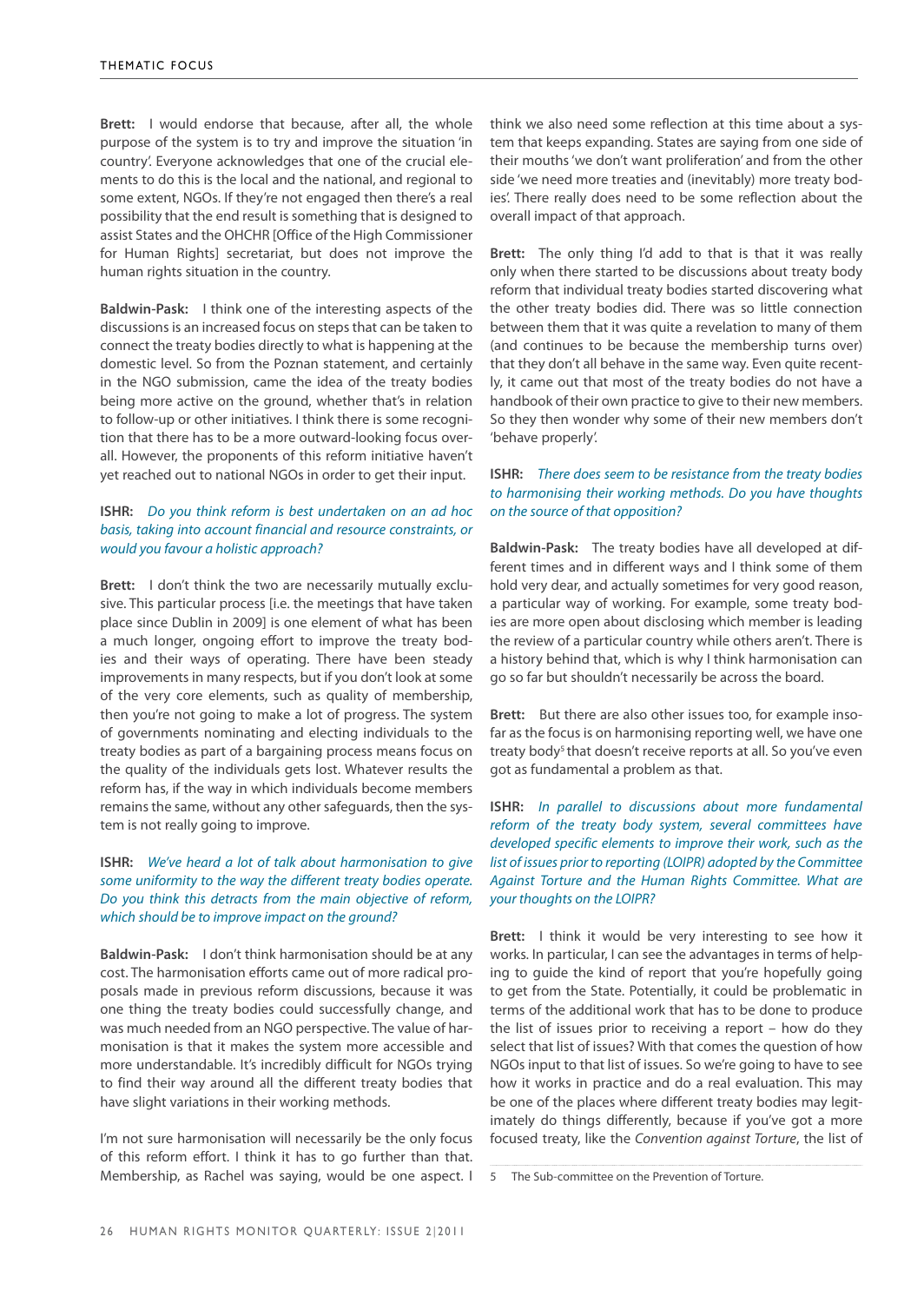issues prior to reporting might work. If you've got a broader one, like even the *Covenant on Civil and Political Rights*, let alone the *Convention on the Rights of the Child*, it might not work. I think that's the kind of differentiated evaluation that would need to be done.

**Baldwin-Pask:** And in fact the Committee Against Torture is going to be evaluating how it's been working so far, I think at its upcoming session. It will be really important for NGOs to share their experiences.

#### **ISHR:** *In terms of increasing impact on the ground, follow-up to recommendations is crucial. What do you think are some possible ways of improving follow-up?*

**Baldwin-Pask:** If there was a way for the treaty bodies to identify from amongst all of the recommendations that they are producing what the priorities are, I think that would be incredibly helpful for focusing attention of all parties on these priorities. Implementation plans have been very much talked about in the context of the universal periodic review (UPR) but surely there's a space there for treaty body recommendations as well.

**Brett:** I'm really pleased that there is more focus on followup, because this has been one of the weaknesses of the system. One of the key things is having 'in country' or regional OHCHR offices fully engaging in follow-up to the treaty body recommendations. If the States can be persuaded to produce an implementation plan, that would really help because it would be easier to add additional recommendations as they are made by other treaty bodies.

#### **ISHR:** *How could the individual communications procedure be improved?*

**Brett:** I think with more openness. The one that we've been involved with is the Optional Protocol to the *Covenant on Civil and Political Rights* and, to some extent, we know about the cases because we're in contact with the people submitting them. But even then it's quite hard to get information. I understand the confidentiality rule<sup>6</sup> is needed in some respects, but at a certain point, I'm no longer clear why it needs to be confidential throughout. There's a huge gap in terms of getting cases into the public domain in a way that makes them accessible and comprehensible. If there was a little more transparency, you could start having amicus briefs or third party interventions, which at the moment is effectively impossible.

#### **ISHR:** *Do you think the individual communications procedure is being well-utilised?*

**Brett:** I think it's well-utilised by those who know about it and know how to use it. The problem is that there are a lot of people who simply do not know about it. The Human

Rights Committee on some issues at least is actually far more advanced in terms of its jurisprudence than the European Court of Human Rights or the Inter-American system. But the regional NGOs are much more used to taking their cases to the regional bodies and there is an assumption that the regional bodies are more advanced. There's also, particularly in the European system, the benefit that decisions made by some regional bodies would be legally binding judgments and so people are still preferring to take cases to them. However they would get a better substantive outcome if they took the cases to the Human Rights Committee.

#### **ISHR:** *In terms of the process as a whole, given all the talk about financial constraints, what can realistically be achieved?*

**Baldwin-Pask:** I'm always very cynical about the message that there's no more money. One of the treaty body members described the system as in 'crisis' and I think that's absolutely clear. For example, there are real issues around the UN being able to have States' reports translated in time for treaty body considerations, and that threatens to undermine a process that is dependent on a dialogue based on a State's report. If States are serious about this system, they have to come up with the goods. They have to provide it with adequate resources. ■



**Tania Baldwin-Pask** International Advocacy Programme, Amnesty International



**Rachel Brett** Representative for Human Rights and Refugees, Quaker United Nations Office, Geneva

<sup>6</sup> The confidentiality rule of the Human Rights Committee means oral deliberations and summary records must remain confidential.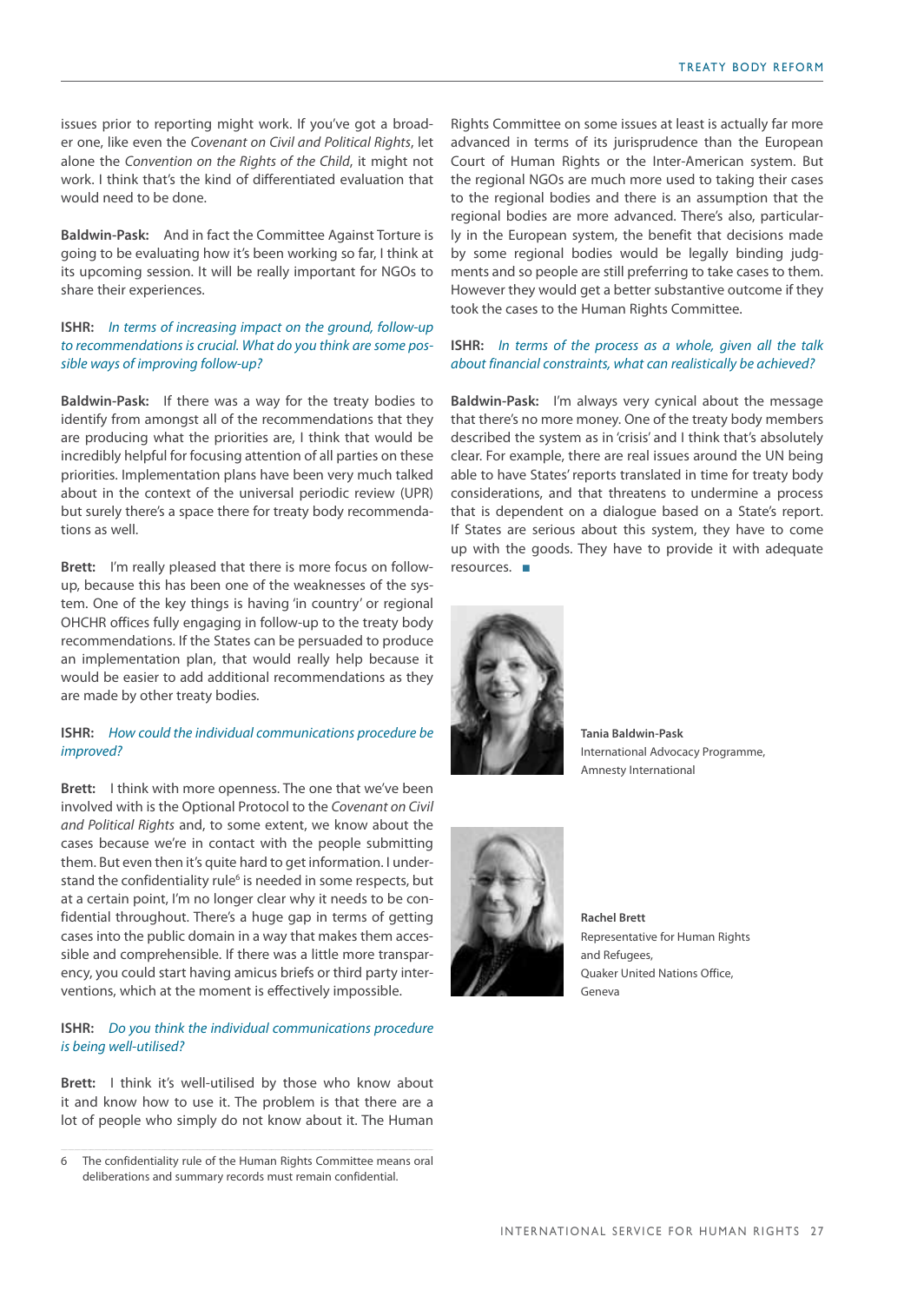### UPCOMING EVENTS

- OPPORTUNITIES FOR NGO ENGAGEMENT P. 29
	- Country Examinations and Reviews P. 29
		- Meetings P. 32
		- Special Procedures' Visits P. 33
- UPCOMING EVENTS | MAY SEPTEMBER 2011 P. 36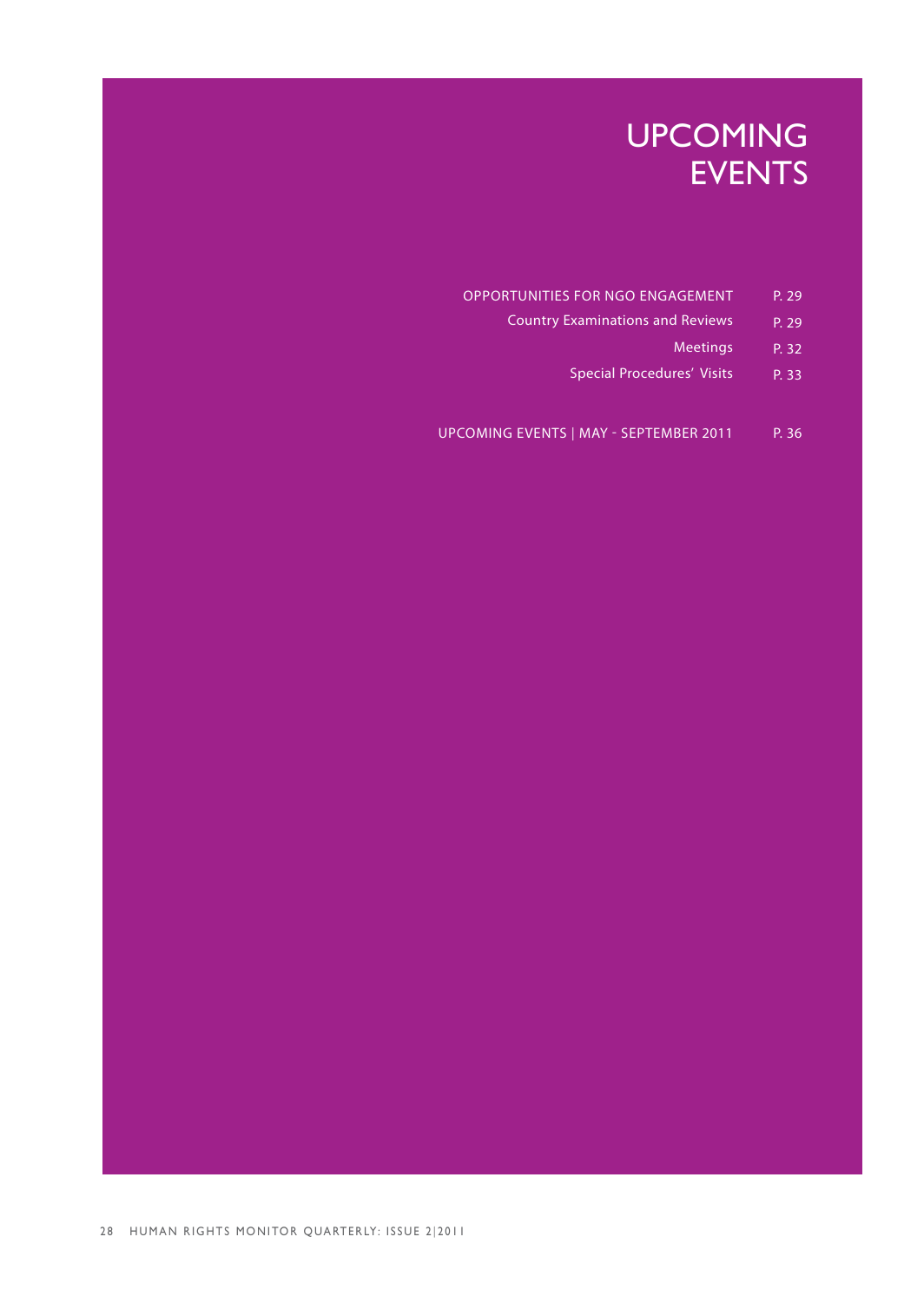#### <span id="page-32-1"></span><span id="page-32-0"></span>COUNTRY EXAMINATIONS AND REVIEWS

For more detailed and up-to-date information, please consult the relevant treaty body pages at<http://bit.ly/feFwjo>or the UPR page at [http://bit.ly/ea8LRG.](http://bit.ly/ea8LRG)

A tentative 2011 calendar of country reports to be considered by UN human rights treaty bodies and the UPR can be found at <http://bit.ly/dOruUI>.

#### UNIVERSAL PERIODIC REVIEW

#### What's coming up?

The Universal Periodic Review (UPR) will hold its 11<sup>th</sup> session from 2 to 13 May in Geneva. The countries under review are Belgium, Denmark, Palau, Somalia, Seychelles, Solomon Islands, Latvia, Sierra Leone, Singapore, Suriname, Greece, Samoa, Saint Vincent and the Grenadines, Sudan, Hungary, and Papua New Guinea.

It will also hold its 12<sup>th</sup> session from 3 to 14 October, when the countries under review will be Tajikistan, United Republic of Tanzania, Antigua and Barbuda, Swaziland, Trinidad and Tobago, Thailand, Ireland, Togo, Syrian Arab Republic, Venezuela, Iceland, Zimbabwe, Lithuania, Uganda, Timor Leste, the Republic of Moldova, and Haiti. The 12<sup>th</sup> session will be the final session of the first cycle of the UPR. The first session of the 2<sup>nd</sup> cycle will start in June 2012.

#### What can you do?

The deadlines for submissions of information to the 12<sup>th</sup> session have now passed. If you would like to submit information on any of the countries to be examined in June 2012, when the 2<sup>nd</sup> cycle starts, please follow the guidelines found at http://bit. ly/d07u3s.

The countries to be examined in June 2012 will be Bahrain, Ecuador, Tunisia, Morocco, Indonesia, Finland, United Kingdom, India, Brazil, Philippines, Algeria, Poland, Netherlands, South Africa, Czech Republic, and Argentina. Your submission should be sent to uprsubmissions@ohchr.org following the above-mentioned guidelines. Submissions should be sent at least five months before the relevant session of the UPR. Exact deadlines will be posted in due course at http://bit.ly/dJJoOb.

#### COMMITTEE ON ECONOMIC, SOCIAL AND CULTURAL RIGHTS

#### What's coming up?

The Committee on Economic, Social and Cultural Rights (CESCR) will hold its 46<sup>th</sup> session from 2 to 20 May in Geneva. It will examine the reports of Germany, Republic of Moldova, Russian Federation, Turkey, and Yemen.

At its pre-sessional working group, from 23 to 27 May, the Committee will prepare the lists of questions for Argentina, New Zealand, Peru, Slovakia, and Spain, which will be reviewed at a later session.

#### What can you do?

NGOs may participate in parts of both the 46<sup>th</sup> session and the pre-sessional working group following it. See http://bit.ly/ hkv5nJ for more information.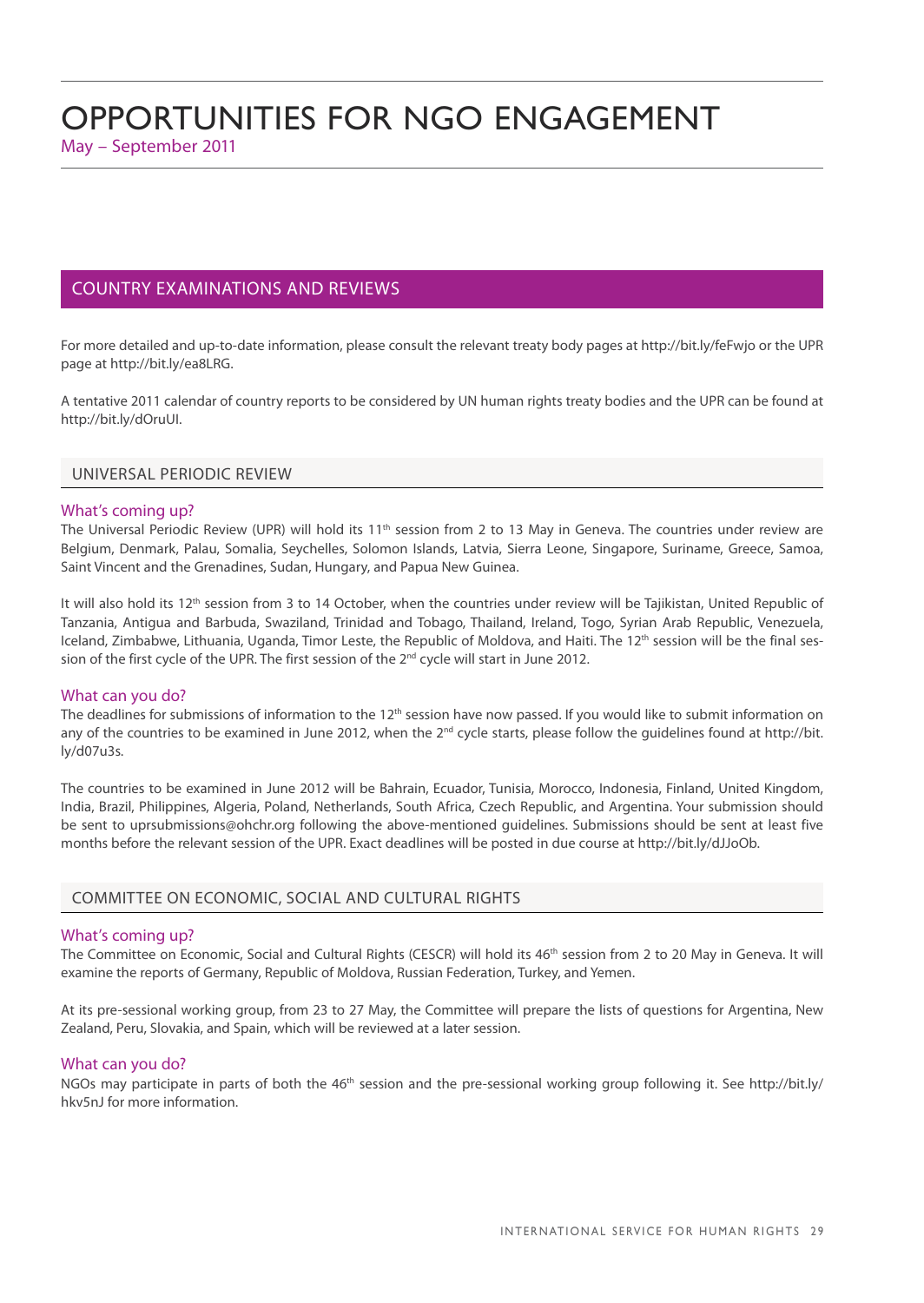#### COMMITTEE AGAINST TORTURE

#### What's coming up?

The Committee Against Torture (CAT) will hold its 46<sup>th</sup> session from 9 May to 3 June in Geneva. It will consider the reports of Finland, Ghana, Ireland, Kuwait, Mauritius, Monaco, Slovenia, and Turkmenistan. At the same session, it will adopt lists of issues for Bulgaria, Germany, Morocco, Sri Lanka, and Tunisia, which will be reviewed at the 47<sup>th</sup> session.

The Committee will hold its 47th session from 31 October to 25 November. In addition to the States mentioned above, the Committee will review Greece, Paraguay, Djibouti, and Madagascar. For more information see http://bit.ly/eknkCG.

#### What can you do?

If you are working on the issue of torture, you can submit information to the Committee at any time, but preferably six weeks before the session.

The deadline for submissions of information to the 46<sup>th</sup> session has now passed. Information on the States to be reviewed at the 47<sup>th</sup> session is due by 14 October. Information should be sent in electronic Microsoft Word format to registry@ohchr.org, jnataf@ohchr.org, and bcorvalan@ohchr.org, and will be posted on the Internet.

#### COMMITTEE ON THE RIGHTS OF THE CHILD

#### What's coming up?

The Committee on the Rights of the Child (CRC) will hold its 57<sup>th</sup> session from 30 May to 17 June in Geneva. It will examine the reports of Bahrain, Cambodia, Costa Rica, Cuba, Czech Republic, Egypt, Finland, and Iceland. It will also review Egypt under the Optional Protocol on Children in Armed Conflict and under the Optional Protocol on the Sale of Children.

#### What can you do?

If you would like to submit information for upcoming examinations, you can contact the NGO group on the CRC for advice: www.childrightsnet.org. Information on NGO participation can be found in '*A Guide for Non-Governmental Organisations Reporting to the Committee on The Rights of the Child'*, which is available at http://bit.ly/gNbare.

#### COMMITTEE ON THE ELIMINATION OF DISCRIMINATION AGAINST WOMEN

#### What's coming up?

The Committee on the Elimination of Discrimination against Women (CEDAW) will hold its 49<sup>th</sup> session from 11 to 29 July in New York. It will examine the reports of Costa Rica, Djibouti, Ethiopia, Italy, Nepal, Republic of Korea, Singapore, and Zambia. For more information see http://bit.ly/fRdoiC .

The Committee's pre-sessional working group will meet from 23 to 27 May to prepare lists of issues for the 51<sup>st</sup> session. The following countries will be examined at that session: Algeria, Brazil, Comoros, Grenada, Jordan, Norway, Republic of Congo, and Zimbabwe. For the latest information see the Committee's webpage: http://bit.ly/a3Ud11.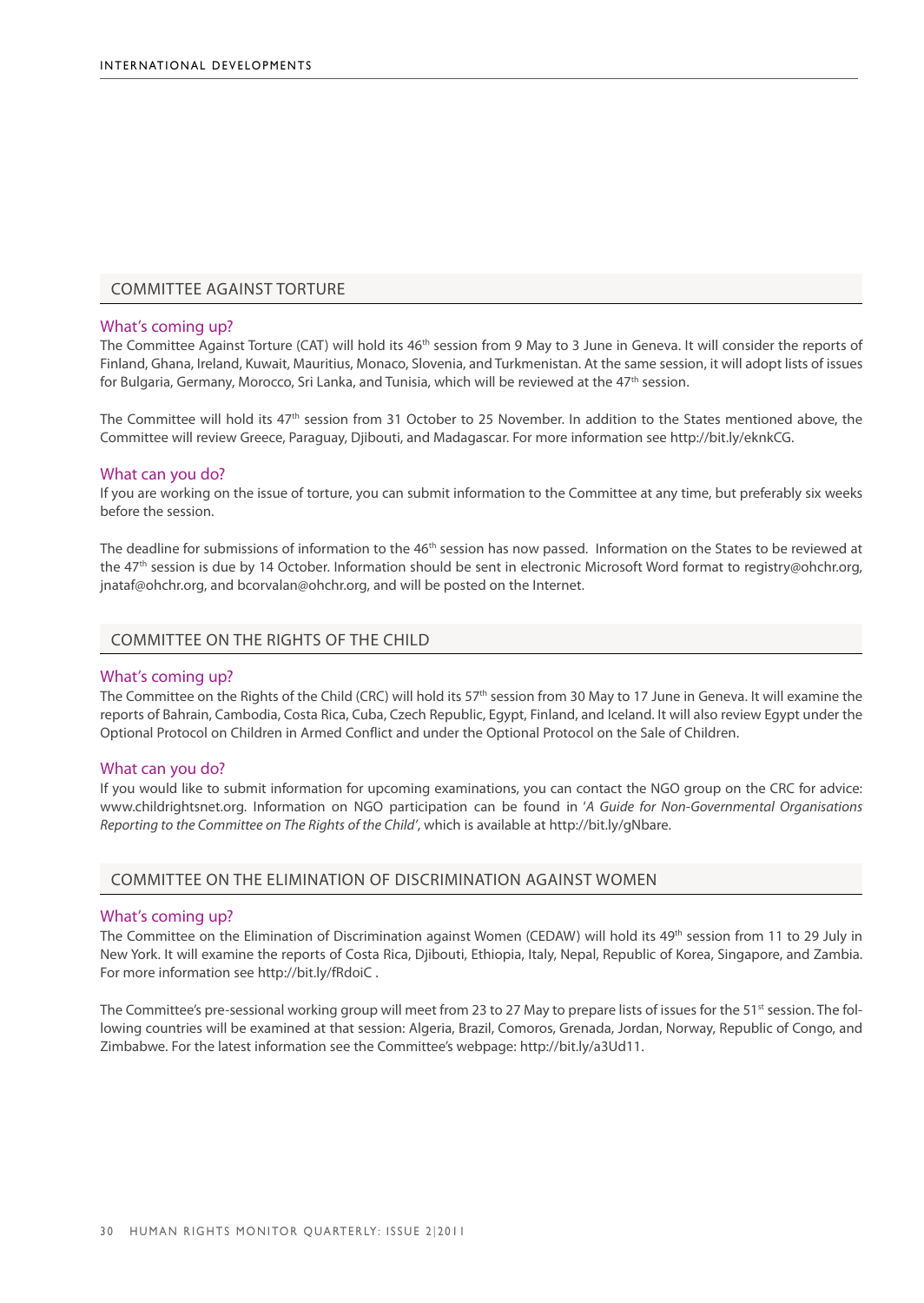#### What can you do?

If you are working on discrimination against women in any of the countries under review, you can submit information to the Committee in Microsoft Word format to BSmith@ohchr.org, indicating whether the materials may be published on the Committee's website; and also in hard copy to Mrs Gaynel Curry, Gender and Women's Rights Advisor, OHCHR, New York Office, Room DC1-0511, UN New York 10017, USA. All submissions should arrive by 27 June. The Committee will meet with NGOs at 3pm on 11 and 18 July, and with national human rights institutions (NHRIs) at 4:30pm on 11 July and 4pm on 18 July.

To submit information to the pre-sessional working group, send information to BSmith@ohchr.org by 9 May. A meeting with NGOs will be organised, however the dates are not yet publicised. Please check the Committee's website for the latest information: http://bit.ly/ecR3cb.

More detailed information on NGO participation is available at http://bit.ly/dayPAF. Alternatively, IWRAW Asia Pacific can help NGOs submit reports to CEDAW. Please contact IWRAW Asia Pacific on iwraw-ap@iwraw-ap.org or iwraw\_ap@yahoo.com.

#### HUMAN RIGHTS COMMITTEE

#### What's coming up?

The Human Rights Committee (the Committee) will hold its 102<sup>nd</sup> session from 11 to 29 July in Geneva. It will examine the reports of Bulgaria, Ethiopia, Jamaica, Kazakhstan, and Dominica (in the absence of a report). Lists of issues will be prepared on Angola, Maldives, Turkmenistan, and Mozambique (in the absence of a report).

#### What can you do?

If you are working on issues related to civil and political rights in any of these countries you can submit information to the Committee for its examination, to assist it in drafting the lists of issues. Please send information to Ms Nathalie Prouvez, nprouvez@ohchr.org on the lists of issues before 21 April and for the review of States by 3 June. Information on NGO participation can be found in the '*NGO Guidelines on the Reporting Process of the UN Human Rights Committee*' which is available at www.ccprcentre.org/en/ngo-guidelines.

If you would like to submit information for upcoming examinations, you can contact the Centre for Civil and Political Rights on info@ccprcentre.org.

#### Committee on the Elimination of Racial Discrimination

#### What's coming up?

From 8 August - 2 September, the Committee on the Elimination of Racial Discrimination will hold its 79<sup>th</sup> session and examine the reports of Albania, Czech Republic, Georgia, Kenya, Maldives, Malta, Mexico, Paraguay, Ukraine, and the United Kingdom.

The Committee will hold an open meeting with NGOs to discuss their participation in the Committee's work. See the NGO information note for more details: http://bit.ly/egaJB6.

#### What can you do?

If you are working on issues related to racial discrimination in any of the above countries, you can submit information to the Committee through the Secretariat: Ms Gabriella Habtom, ghabtom@ohchr.org. The deadline for submissions is 22 July.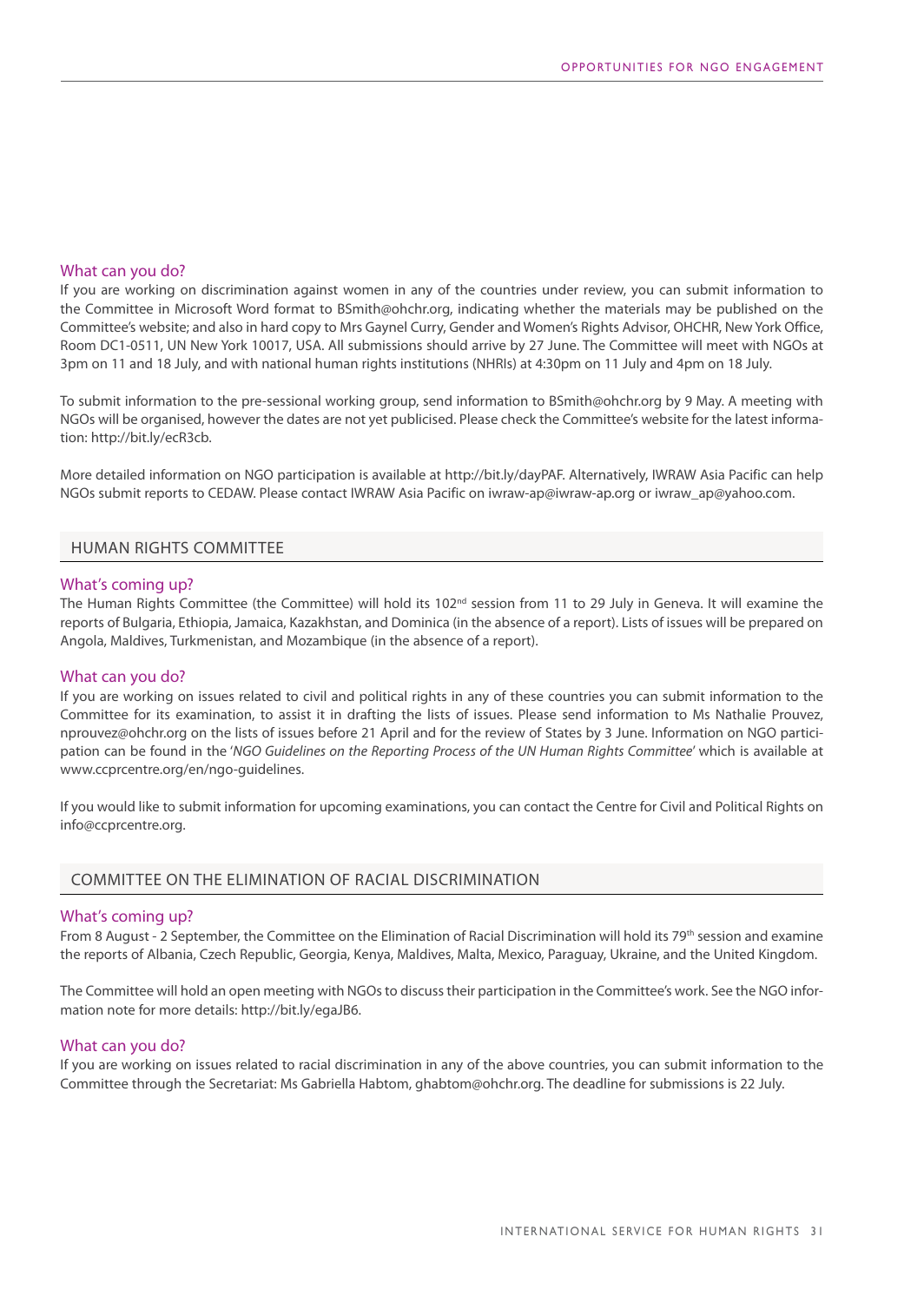#### <span id="page-35-0"></span>**MEETINGS**

#### PERMANENT FORUM ON INDIGENOUS ISSUES

#### What's coming up ?

The UN Permanent Forum on Indigenous Issues will hold its 10<sup>th</sup> session from 16 to 27 May in New York. The UN Permanent Forum on Indigenous Issues is an advisory body to the Economic and Social Council, with a mandate to discuss indigenous issues related to economic and social development, culture, the environment, education, health and human rights.

#### What can you do?

The Special Rapporteur on the rights of indigenous peoples, Mr James Anaya, will hold individual meetings with representatives of indigenous peoples and organisations. The meetings are an opportunity to raise issues relevant to the Special Rapporteur's mandate. The meetings will be held from 18 to 20 May. Requests for a meeting should be sent by 29 April to indigenous@ohchr.org. Further information is available at http://bit.ly/fBMUz3. To meet with the Special Rapporteur you will also need to pre-register for the  $10<sup>th</sup>$  session. For more information on pre-registering and the session in general, consult the website here: http://bit.ly/gQIvKj.

#### HUMAN RIGHTS COUNCIL

#### What's coming up?

The Human Rights Council (the Council) will hold its 17<sup>th</sup> session from 30 May to 17 June in Geneva. An organisational meeting will take place on 16 May. An organisational meeting for the  $7<sup>th</sup>$  cycle of the Council will be held on 20 and 21 June in Geneva.

#### What can you do?

If you work with an ECOSOC accredited NGO you may attend all sessions of the Council. You may also submit written statements and request rooms to organise parallel events (deadline 16 May). You may also register to deliver oral statements under all agenda items. The speakers' list for oral statements opens at 8am Geneva time on 30 May. More information about the Council and NGO participation is available at http://bit.ly/dSkbHC and at www.ishr.ch/council.

#### ANNUAL MEETING OF SPECIAL PROCEDURES

#### What's coming up?

The 18<sup>th</sup> Annual Meeting of special procedures will take place in Geneva from 27 June to 1 July. More information on the meeting will become available at http://bit.ly/hgYzMP.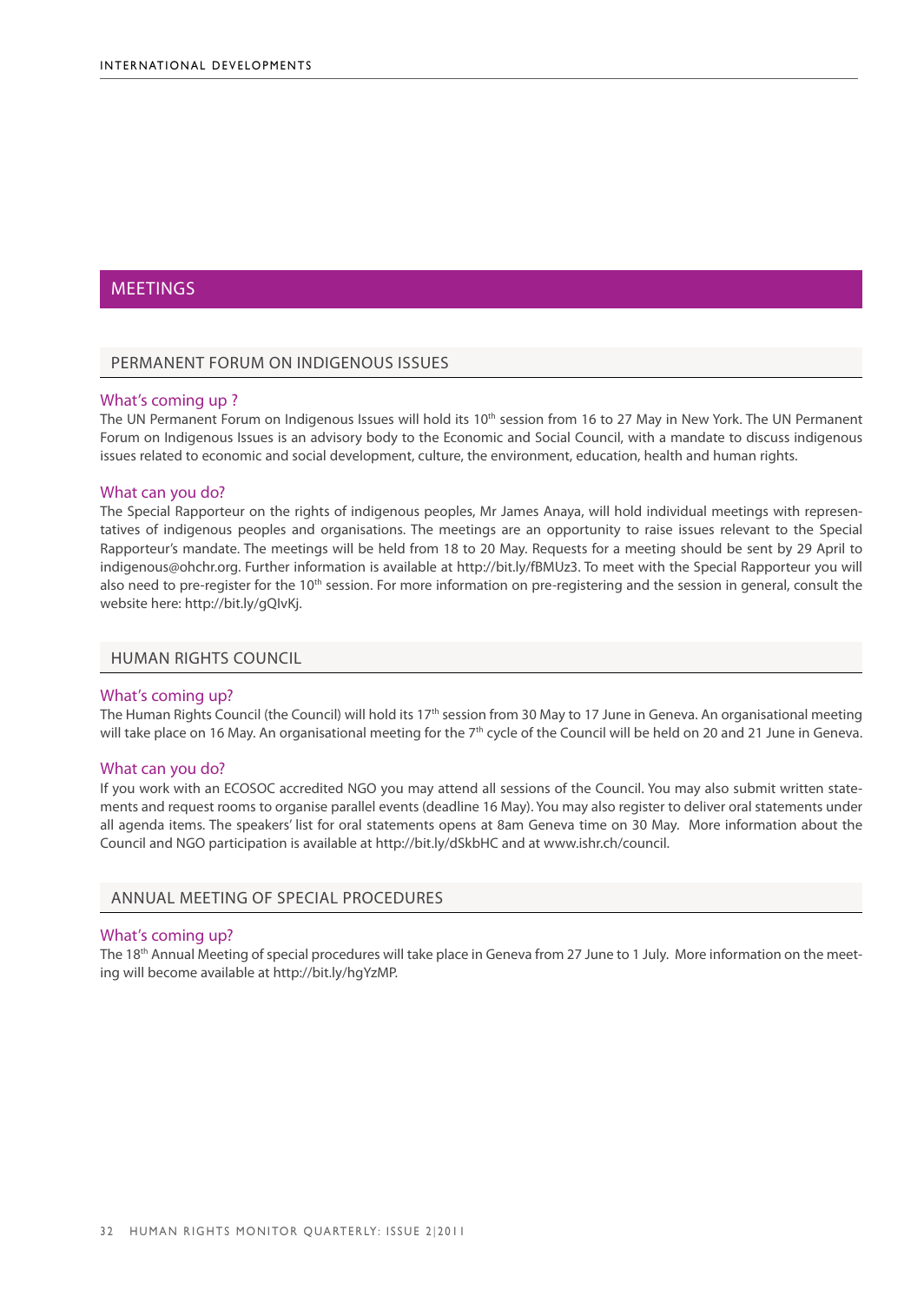#### INTER-COMMITTEE MEETING AND MEETING OF TREATY BODY CHAIRPERSONS

#### What's coming up?

The 12<sup>th</sup> Inter-Committee meeting will take place in Geneva from 27 to 29 June. This will be followed by the 23<sup>rd</sup> meeting of Chairpersons from 30 June to 1 July.

#### What can you do?

The Inter-Committee meeting provides an opportunity to discuss the work of all the treaty bodies and provide input on ways to enhance the effectiveness of the treaty body system as a whole. More information on the meeting will be made available here: http://bit.ly/hbKhWO

#### EXPERT MECHANISM ON THE RIGHTS OF INDIGENOUS PEOPLES

The 4th meeting of the Expert Mechanism on the Rights of Indigenous Peoples will be held from 11 to 15 July in Geneva. For more information on this meeting consult the website: http://bit.ly/ek3DpT

#### HUMAN RIGHTS COUNCIL ADVISORY COMMITTEE

The Human Rights Council Advisory Committee will hold its 7<sup>th</sup> session from 8 to 12 August, in Geneva. NGOs can participate in all public sessions. More information on this meeting will be made available here: http://bit.ly/byzWQz.

#### <span id="page-36-0"></span>SPECIAL PROCEDURES' VISITS

You can stay up to date about upcoming visits by the special procedures to countries around the world at http://twitter.com/ unrightswire or join the OHCHR Civil Society mailing list at http://conta.cc/c4paEC. At the time of writing, information about the following forthcoming visits was available:

- The Special Rapporteur on adequate housing as a component of the right to an adequate standard of living, Ms Raquel Rolnik, will visit Argentina from 13 to 22 April. See http://bit.ly/hQVylk.
- The Special Rapporteur on the rights of indigenous peoples, Mr James Anaya, will visit Costa Rica from 18 to 22 April. See http://bit.ly/gWh46a.
- The Special Rapporteur on the sale of children, child prostitution and child pornography, Ms Najat Maalla M'jid, will visit Mauritius from 2 to 10 May. See http://bit.ly/flvhey.
- The Special Rapporteur on contemporary forms of slavery, including its causes and consequences, Ms Gulnara Shahinian, will visit Peru from 9 to 20 May. See http://bit.ly/eqHMq7.
- The Working Group of Experts on People of African descent will visit Canada from 16 to 20 May. See http://bit.ly/fqOzMM.
- The Special Rapporteur on the independence of judges and lawyers, Ms Gabriela Knaul, will visit Romania from 17 to 24 May. See http://bit.ly/eZm4vl. ■